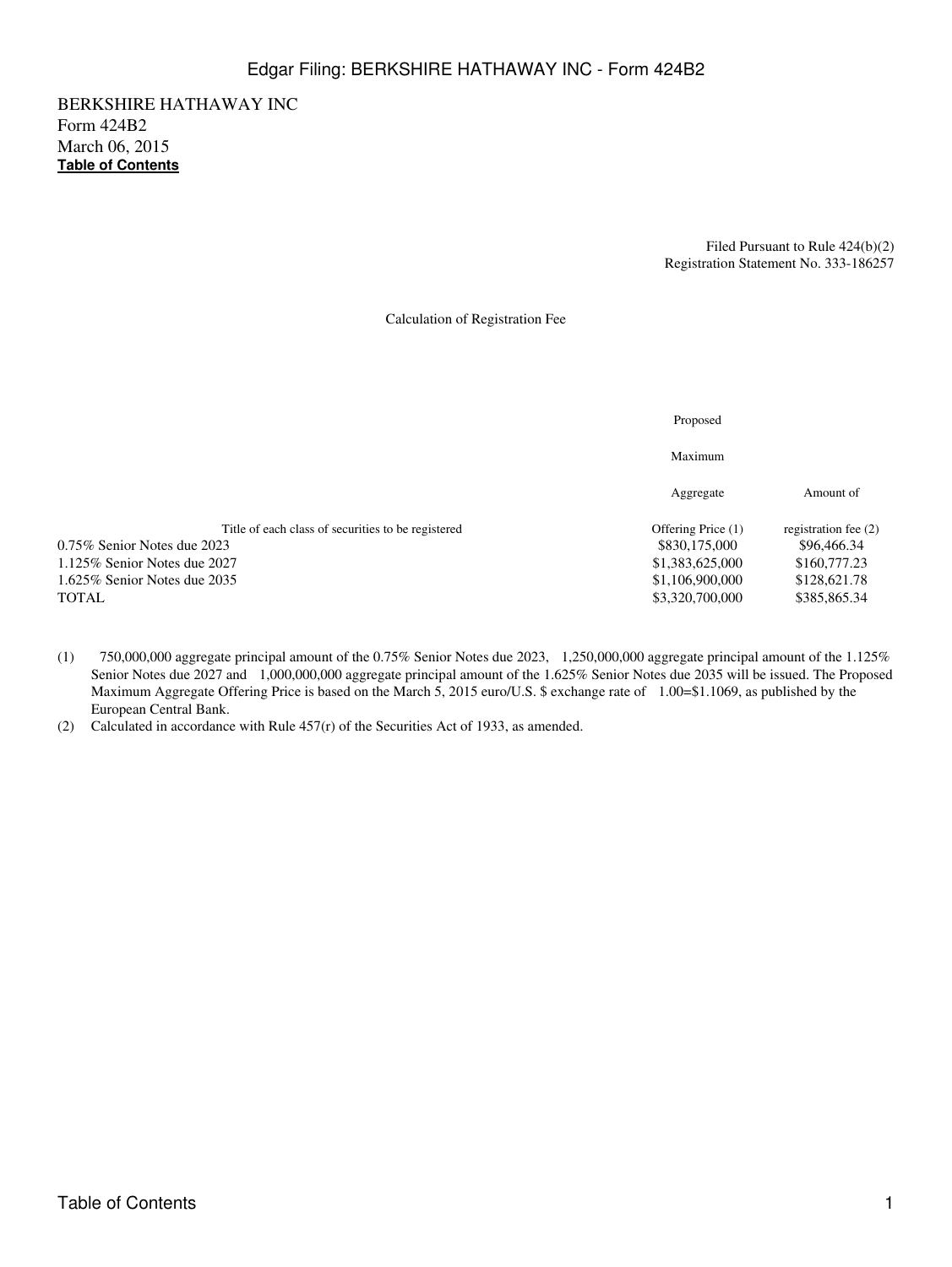Prospectus Supplement to Prospectus dated January 28, 2013

# **3,000,000,000**

# **Berkshire Hathaway Inc.**

# **750,000,000 0.75% Senior Notes due 2023**

# **1,250,000,000 1.125% Senior Notes due 2027**

# **1,000,000,000 1.625% Senior Notes due 2035**

We are offering (i) 750,000,000 of our 0.75% Senior Notes due 2023, (ii) 1,250,000,000 of our 1.125% Senior Notes due 2027 and (iii) 1,000,000,000 of our 1.625% Senior Notes due 2035 (together, the notes).

We will pay interest on the notes annually in arrears on March 16 of each year, beginning on March 16, 2016.

The 0.75% Senior Notes due 2023 will mature on March 16, 2023, the 1.125% Senior Notes due 2027 will mature on March 16, 2027 and the 1.625% Senior Notes due 2035 will mature on March 16, 2035.

We may redeem the notes, in whole or in part, at any time at the redemption prices as described under Description of the Notes Optional Redemption.

The notes will be senior unsecured indebtedness of Berkshire Hathaway Inc. and will rank equally with all of its other existing and future senior unsecured indebtedness. The notes will be issued only in minimum denominations of 100,000 and integral multiples of 1,000 in excess thereof.

We intend to apply to list the notes on the New York Stock Exchange. We expect trading in the notes on the New York Stock Exchange to begin within 30 days after the initial issuance of the notes.

*The risks involved in investing in our debt securities are described in the [Risk Factors](#page-13-0) section on page S-6 of this prospectus supplement.*

**Neither the Securities and Exchange Commission nor any state securities commission has approved or disapproved of the notes or passed upon the adequacy or accuracy of this prospectus. Any representation to the contrary is a criminal offense.**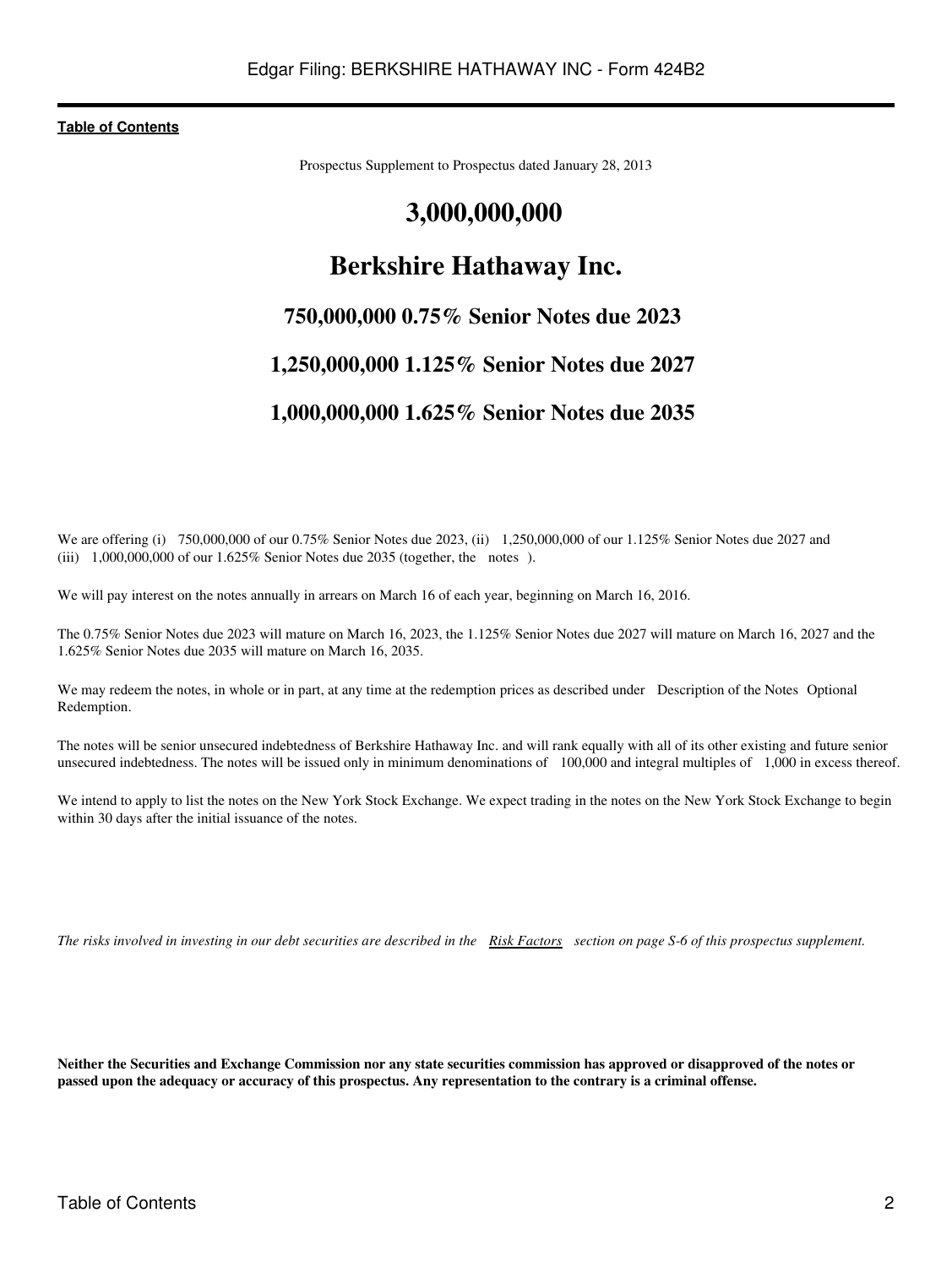# Edgar Filing: BERKSHIRE HATHAWAY INC - Form 424B2

|                                                       | Per $0.75\%$       | Per $1.125\%$      | Per $1.625\%$      |               |
|-------------------------------------------------------|--------------------|--------------------|--------------------|---------------|
|                                                       | <b>Senior Note</b> | <b>Senior Note</b> | <b>Senior Note</b> |               |
|                                                       | due 2023           | due 2027           | due 2035           | Total         |
| Initial public offering $price(1)$                    | 99.614%            | 98.725\%           | 99.611\%           | 2.977.277.500 |
| Underwriting discount                                 | $0.375\%$          | $0.450\%$          | $0.625\%$          | 14,687,500    |
| Proceeds, before expenses, to Berkshire Hathaway Inc. | 99.239%            | 98.275\%           | 98.986%            | 2,962,590,000 |

(1) Plus accrued interest from March 16, 2015 until the date of delivery.

The underwriters expect to deliver the notes to purchasers through the book-entry delivery system of Euroclear Bank S.A./N.V. (Euroclear) and Clearstream Banking, société anonyme (Clearstream), on or about March 16, 2015.

*Joint Book-Running Managers*

**BofA Merrill Lynch Deutsche Bank Goldman, Sachs & Co. Wells Fargo Securities**

**Prospectus Supplement dated March 5, 2015**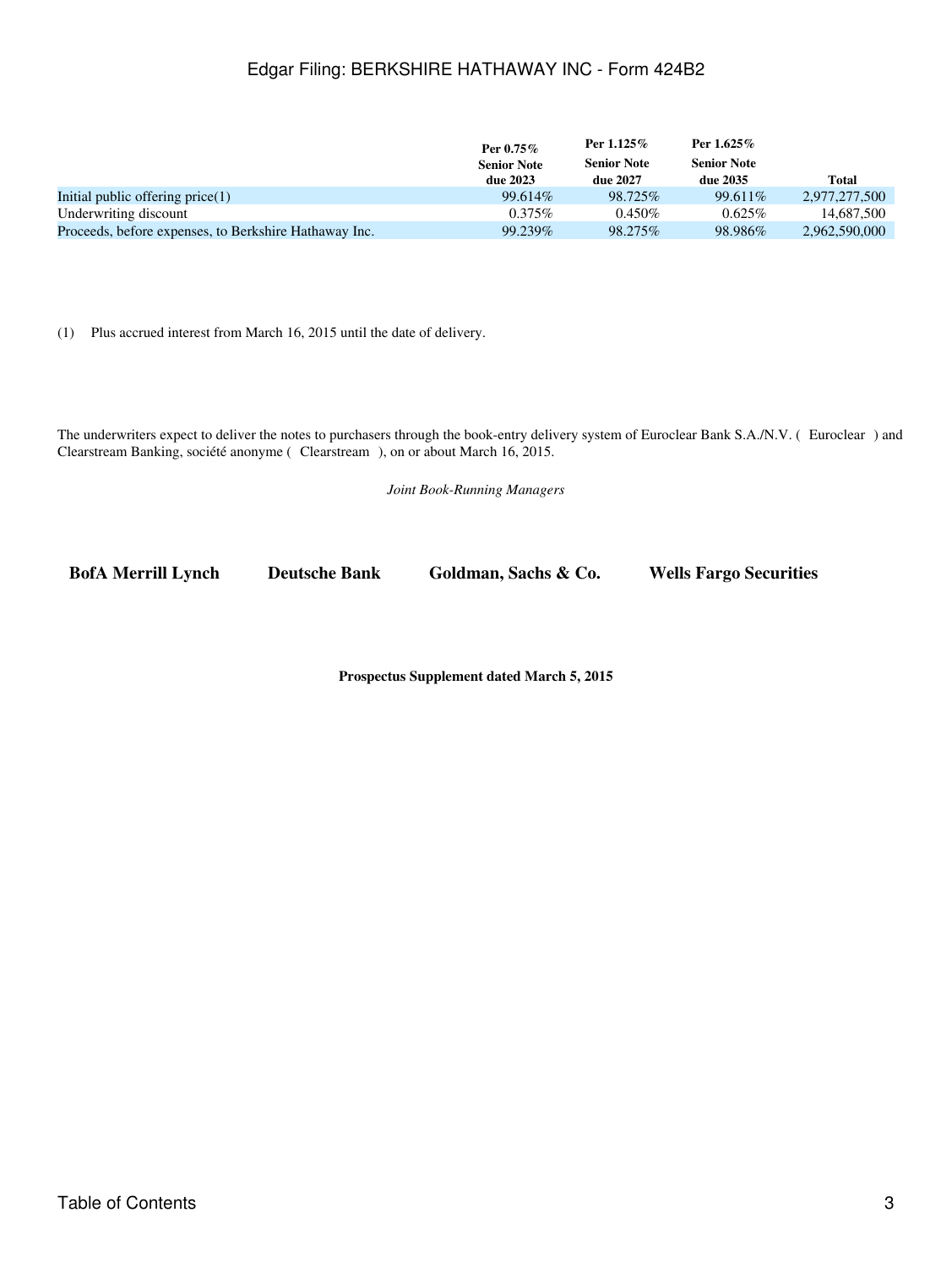### **TABLE OF CONTENTS**

Prospectus Supplement

<span id="page-3-0"></span>

|                                                         | Page     |
|---------------------------------------------------------|----------|
| Forward-Looking Information                             | $S$ -iii |
| About This Prospectus Supplement                        | S-iii    |
| Incorporation by Reference                              | $S-iv$   |
| Summary                                                 | $S-1$    |
| <b>Risk Factors</b>                                     | $S-6$    |
| <b>Currency Conversion</b>                              | $S-8$    |
| Use of Proceeds                                         | $S-9$    |
| Description of the Notes                                | $S-10$   |
| Certain United States Federal Income Tax Considerations | $S-18$   |
| <b>European Union Savings Directive</b>                 | $S-24$   |
| Underwriting (Conflicts of Interest)                    | $S-25$   |
| <b>Legal Matters</b>                                    | $S-29$   |
| Experts                                                 | $S-29$   |

#### Prospectus

|                                     | Page |
|-------------------------------------|------|
| Forward-Looking Information         |      |
| <b>About This Prospectus</b>        |      |
| Where You Can Find More Information |      |
| Incorporation by Reference          | 2    |
| <b>Risk Factors</b>                 | 4    |
| Use Of Proceeds                     |      |
| Description of the Debt Securities  | 6    |
| Plan of Distribution                | 10   |
| <b>Legal Matters</b>                | 11   |
| <b>Experts</b>                      |      |

You should read this prospectus supplement, the accompanying prospectus, and any related free writing prospectus we file with the Securities and Exchange Commission (the SEC) carefully before you invest in the notes. This document contains or incorporates by reference important information you should consider before making your investment decision. You should rely only on the information contained or incorporated by reference in this prospectus supplement, the accompanying prospectus and any such free writing prospectus. We have not and the underwriters have not authorized anyone else to provide you with any different or additional information. You should not assume that the information contained in this prospectus supplement, the accompanying prospectus (as updated by this prospectus supplement), or any such free writing prospectus is accurate as of any date other than its respective date or the date that is specified in those documents, or that the information we previously filed with the SEC and incorporated by reference in this prospectus supplement or the accompanying prospectus is accurate as of any date other than the date of the document incorporated by reference or the date that is specified in such document. Our business, financial condition, results of operations and prospects may have changed since those dates.

We are not, and the underwriters are not, making an offer of the notes in any jurisdiction where the offer or sale is not permitted. The distribution of this prospectus supplement and the accompanying prospectus and the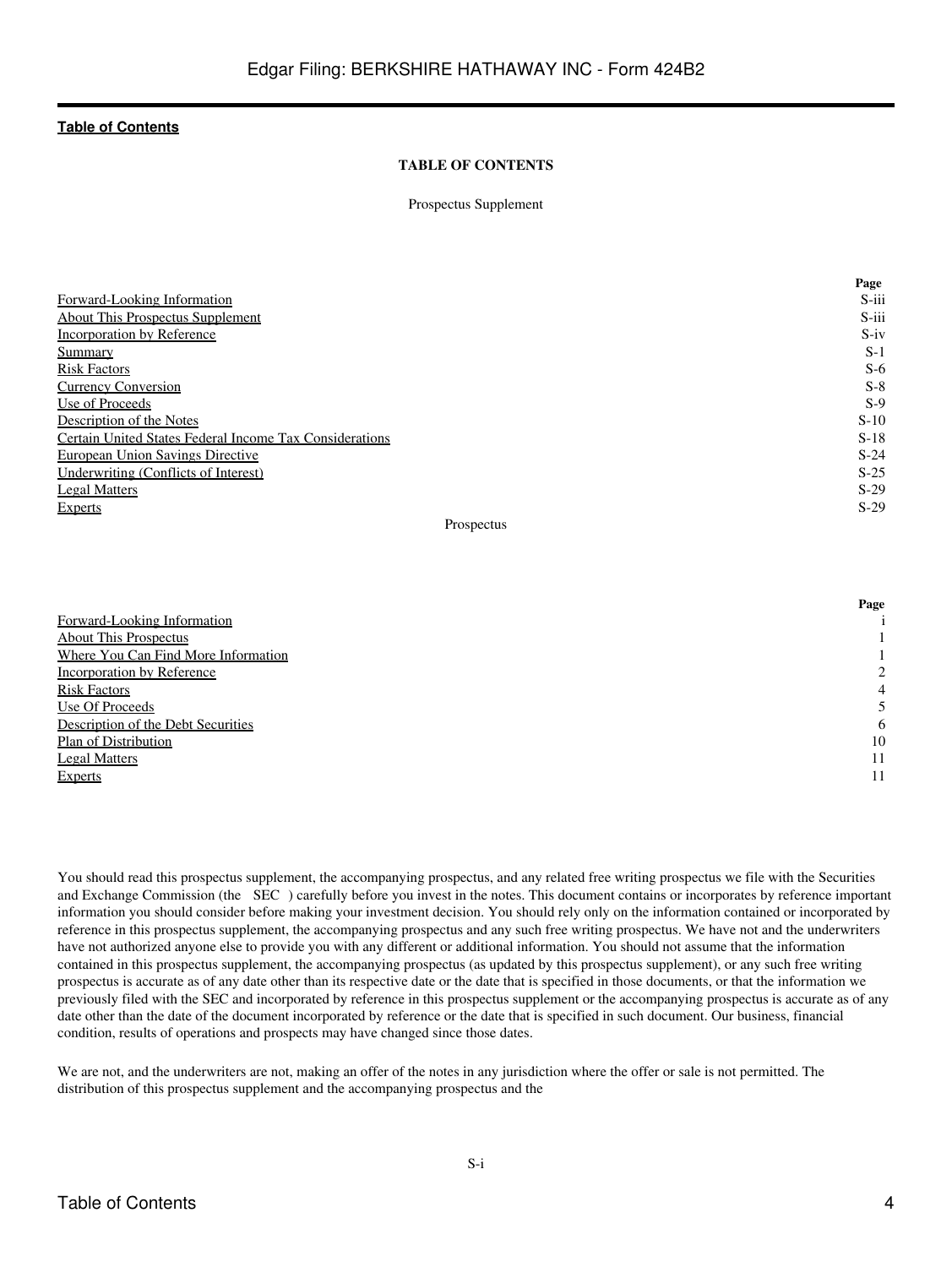offering or sale of the notes in some jurisdictions may be restricted by law. The notes are offered globally for sale in those jurisdictions in the United States, Europe, Asia and elsewhere where it is lawful to make such offers. Persons into whose possession this prospectus supplement and the accompanying prospectus come are required by us and the underwriters to inform themselves about, and to observe, any applicable restrictions. This prospectus supplement and the accompanying prospectus may not be used for or in connection with an offer or solicitation by any person in any jurisdiction in which that offer or solicitation is not authorized or to any person to whom it is unlawful to make that offer or solicitation. See Underwriting Offering Restrictions in this prospectus supplement.

In connection with this offering, Goldman, Sachs & Co. as Stabilizing Manager (or its respective affiliates), may over-allot or effect transactions which stabilize or maintain the market price of the notes at levels which might not otherwise prevail. This stabilizing, if commenced, may be discontinued at any time and will be carried out in compliance with all applicable laws, regulations and rules. Any stabilization action may begin on or after the date on which adequate public disclosure of the terms of the offer of the notes is made and, if begun, may be ended at any time, but it must end no later than the earlier of 30 days after the issue date of the notes and 60 days after the date of the allotment of the notes.

S-ii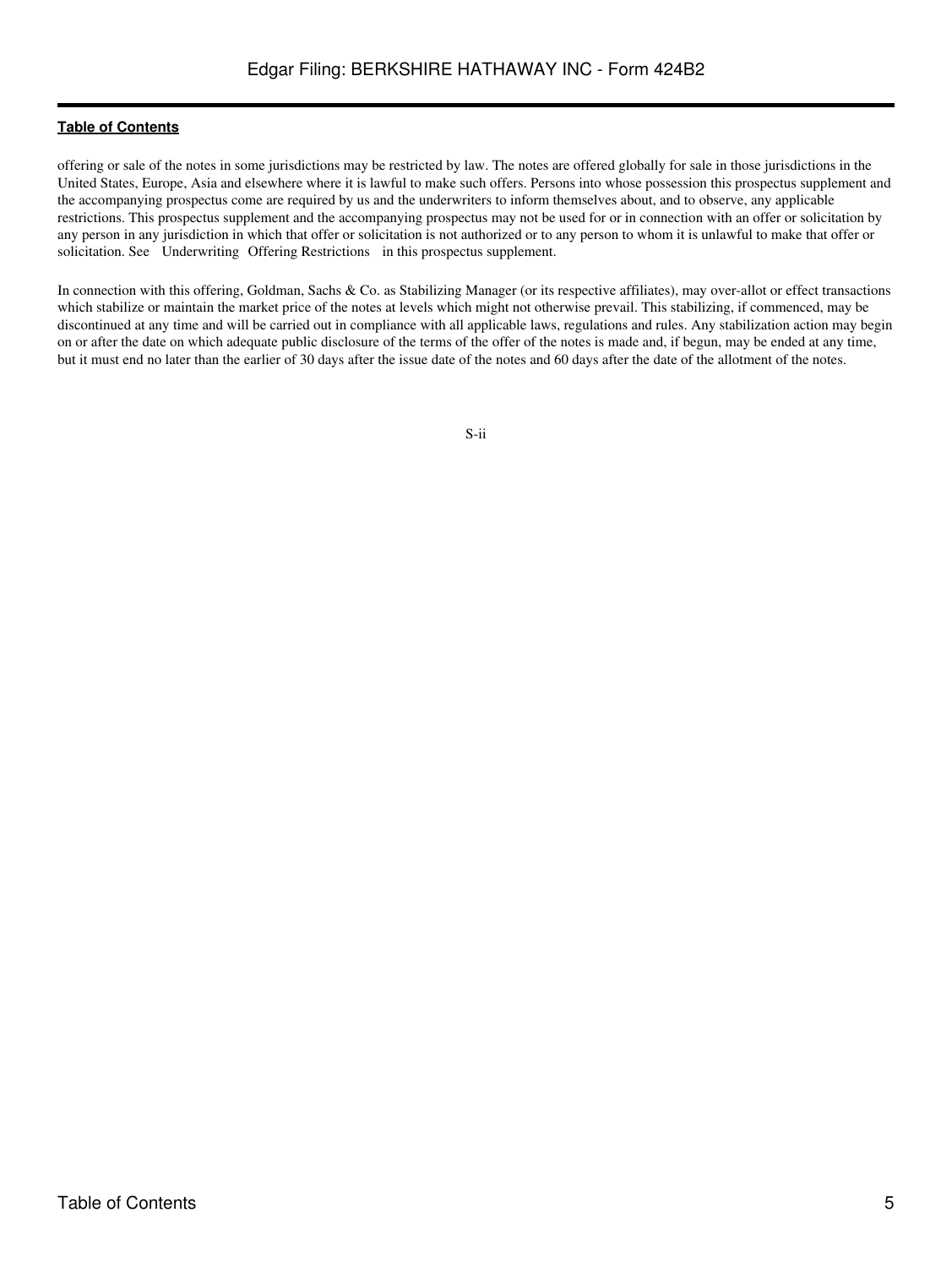#### **FORWARD-LOOKING INFORMATION**

<span id="page-5-0"></span>Certain statements contained, or incorporated by reference, in this prospectus supplement are forward- looking statements within the meaning of the Private Securities Litigation Reform Act of 1995. Forward- looking statements include statements that are predictive in nature, that depend<br>upon or refer to future events or conditions, that include words such as expec upon or refer to future events or conditions, that include words such as expects, anticipates, intends, plans, believes, estimates, or similar expressions. In addition, any statements concerning future financial performance (including future revenues, earnings or growth rates), ongoing business strategies or prospects, and possible future actions by us, which may be provided by management are also forward-looking statements as defined by the Private Securities Litigation Reform Act of 1995. Forward-looking statements are based on current expectations and projections about future events and are subject to risks, uncertainties, and assumptions about us, economic and market factors and the industries in which they do business, among other things. These statements are not guarantees of future performance and we have no specific intention to update these statements.

Actual events and results may differ materially from those expressed or forecasted in forward-looking statements due to a number of factors. The principal important risk factors that could cause our actual performance and future events and actions to differ materially from such forward-looking statements, include, but are not limited to, continuing volatility in the capital or credit markets and other changes in the securities and capital markets, changes in market prices of our investments in fixed maturity and equity securities, losses realized from derivative contracts, the occurrence of one or more catastrophic events, such as an earthquake, hurricane, or act of terrorism that causes losses insured by our insurance subsidiaries, changes in laws or regulations, changes in federal income tax laws, and changes in general economic and market factors that affect the prices of securities or the industries in which we and our affiliates do business.

Unless required by law, we undertake no obligation to publicly update or revise any forward-looking statements to reflect events or developments after the date of this prospectus supplement.

#### **ABOUT THIS PROSPECTUS SUPPLEMENT**

<span id="page-5-1"></span>This document is in two parts. The first part is this prospectus supplement, which describes the terms of the offering of the notes and also adds to and updates information contained in the accompanying prospectus and the documents incorporated by reference into this prospectus supplement and the accompanying prospectus. The second part is the accompanying prospectus, which provides more general information. To the extent there is a conflict between the information contained in this prospectus supplement, on the one hand, and the information contained in the accompanying prospectus or any document incorporated herein and therein by reference, on the other hand, you should rely on the information contained in this prospectus supplement.

In this prospectus supplement, unless otherwise specified or the context otherwise implies, references to dollars and \$ are to U.S. dollars. References to and euro are to the lawful currency of the member states of the European Monetary Union that have adopted or that adopt the single currency in accordance with the treaty establishing the European Community, as amended by the Treaty on European Union. Unless we indicate otherwise or unless the context requires otherwise, all references in this prospectus supplement to Berkshire, we, us, our, or similar references are references to Berkshire Hathaway Inc., including its consolidated subsidiaries. However, in the Description of the Notes and related summary sections of this prospectus supplement, references to we, us, our, or similar references are to Berkshire Hathaway Inc. (parent company only) and not to any of its subsidiaries.

This prospectus supplement is based on information provided by us and by other sources that we believe are reliable. We cannot assure you that this information is accurate or complete. This prospectus supplement summarizes certain documents and other information and we refer you to them for a more complete understanding of what we discuss in this prospectus supplement.

S-iii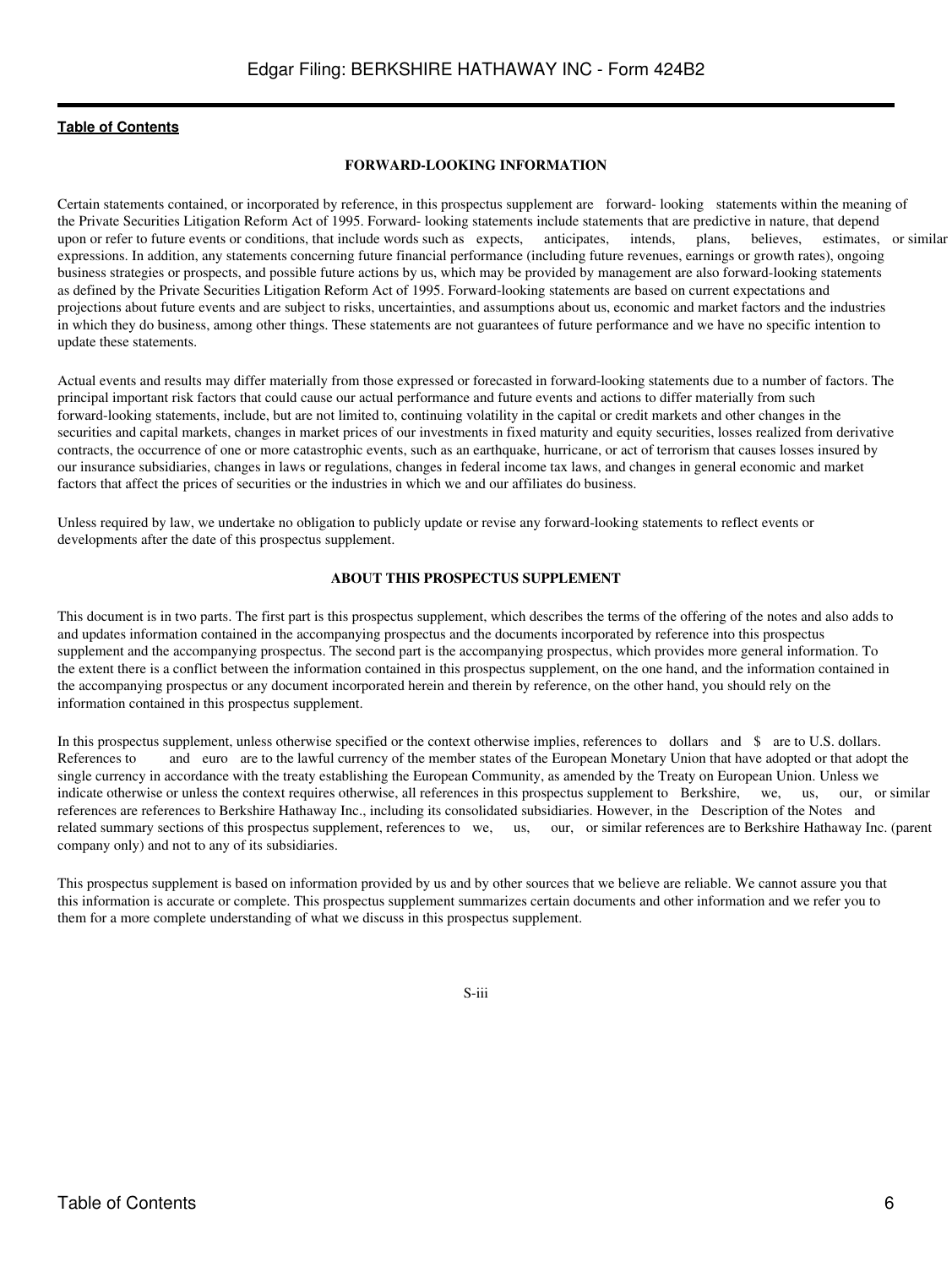#### **INCORPORATION BY REFERENCE**

<span id="page-6-0"></span>In this document we incorporate by reference the information that we file with the SEC, which means that we can disclose important information to you by referring to that information. The information incorporated by reference is considered to be a part of this prospectus, and later information filed with the SEC will update and supersede this information. We incorporate by reference the documents listed below and any future filings we make with the SEC under Sections 13(a), 13(c), 14 or 15(d) of the Exchange Act after the date of this prospectus:

Berkshire s Annual Report on Form 10-K for the year ended December 31, 2014, and

those portions of Berkshire s proxy statement for its 2014 annual meeting of shareholders incorporated by reference into its Form 10-K for the year ended December 31, 2013.

We will provide to each person to whom a copy of this prospectus is delivered, upon request and at no cost to such person, a copy of any or all of the information that has been incorporated by reference in this prospectus but not delivered with this prospectus. You may request a copy of such information by writing or telephoning us at:

Berkshire Hathaway Inc.

3555 Farnam Street

Omaha, Nebraska 68131

Attn: Corporate Secretary

Tel: (402) 346-1400

S-iv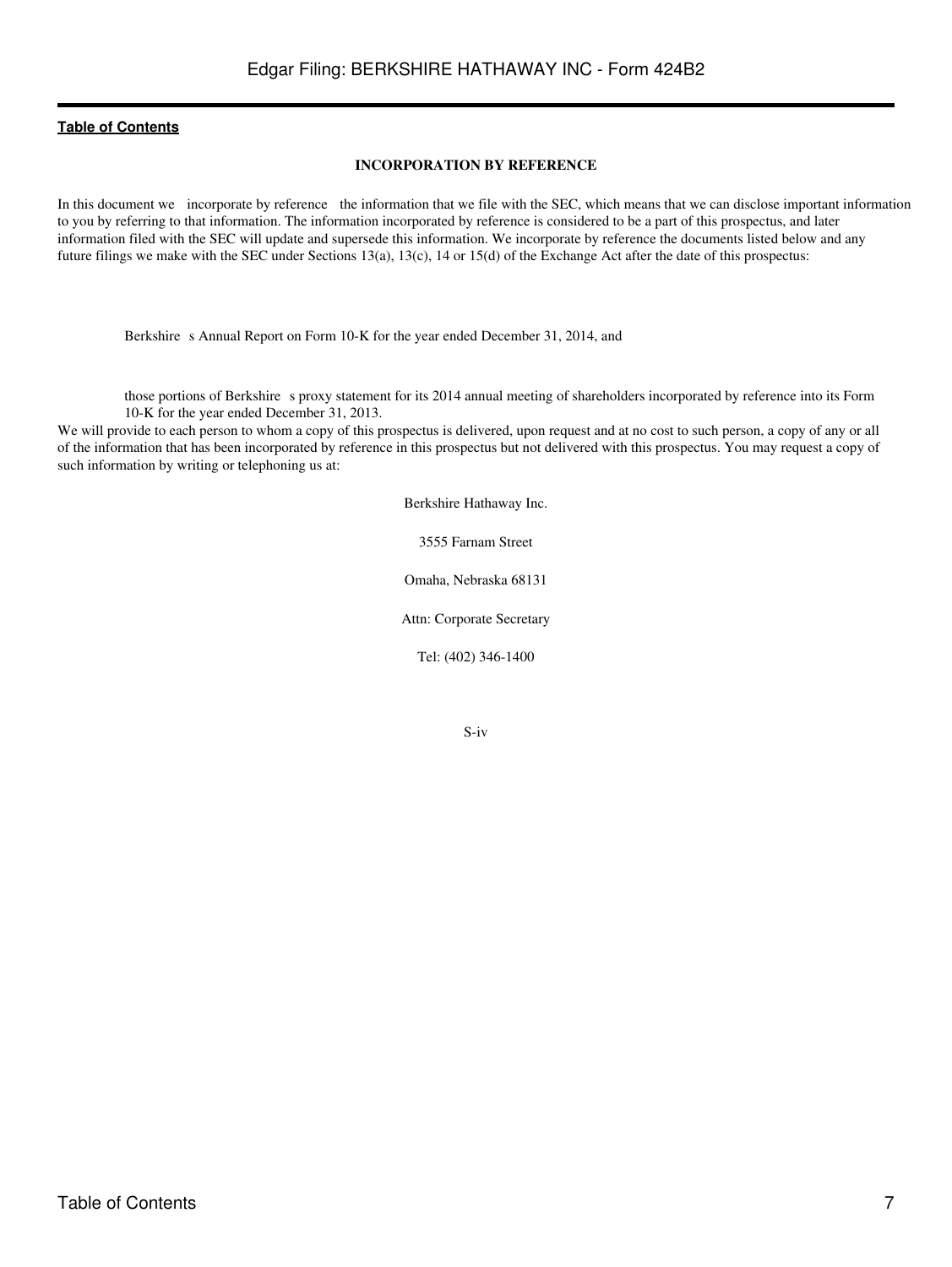#### **SUMMARY**

<span id="page-7-0"></span>*The following summary is qualified in its entirety by the more detailed information included elsewhere in or incorporated by reference into this prospectus supplement or the accompanying prospectus. Because this is a summary, it does not contain all the information that may be important to you. You should carefully read the entire prospectus supplement and the accompanying prospectus, together with documents incorporated by reference, in their entirety before making an investment decision.*

#### **Berkshire Hathaway Inc.**

We are incorporated in Delaware and are a holding company owning subsidiaries that engage in a number of diverse business activities including insurance and reinsurance, freight rail transportation, utilities and energy, finance, manufacturing, services and retailing. Included in the group of subsidiaries that underwrite insurance and reinsurance is GEICO, the second largest private passenger auto insurer in the United States and two of the largest reinsurers in the world, General Re and the Berkshire Hathaway Reinsurance Group. Other subsidiaries that underwrite property and casualty insurance include National Indemnity Company, Columbia Insurance Company, National Fire & Marine Insurance Company, National Liability and Fire Insurance Company, Berkshire Hathaway Homestate Insurance Company, Cypress Insurance Company, Berkshire Hathaway Specialty Insurance Company, Medical Protective Company, Applied Underwriters, U.S. Liability Insurance Company, Central States Indemnity Company, Boat U.S. and the GUARD Insurance Group.

Burlington Northern Santa Fe, LLC (BNSF) is a holding company that, through its subsidiaries, is engaged primarily in the freight rail transportation business. BNSF s rail operations make up one of the largest railroad systems in North America. Berkshire Hathaway Energy Company (BHE) is an international energy holding company owning a wide variety of operating businesses engaged in the generation, transmission and distribution of energy. Among BHE s operating energy businesses are Northern Powergrid; MidAmerican Energy Company; PacifiCorp; NV Energy; Kern River Gas Transmission Company and Northern Natural Gas; MidAmerican Renewables; and AltaLink. In addition, BHE owns HomeServices of America, a real estate brokerage firm. Our finance and financial products businesses primarily engage in proprietary investing strategies (BH Finance), consumer lending (Clayton Homes, Inc.) and transportation equipment and furniture leasing (Union Tank Car, Marmon Crane Services, XTRA and CORT). McLane Company is a wholesale distributor of groceries and nonfood items to discount retailers, convenience stores, quick service restaurants and others. The Marmon Group is an international association of approximately 185 manufacturing and service businesses, including Union Tank Car and Marmon Crane Services, that operate independently within diverse business sectors. The Lubrizol Corporation is a specialty chemical company that produces and supplies chemical products for transportation, industrial and consumer markets.

Numerous business activities are conducted through our other manufacturing, services and retailing subsidiaries. Shaw Industries is the world s largest manufacturer of tufted broadloom carpet. Benjamin Moore is a formulator, manufacturer and retailer of architectural and industrial coatings. Johns Manville is a leading manufacturer of insulation and building products. Acme Building Brands is a manufacturer of face brick and concrete masonry products. MiTek produces steel connector products and engineering software for the building components market. Fruit of the Loom, Russell Athletic, Vanity Fair, Garan, Fechheimer, H.H. Brown Shoe Group, Justin Brands, and Brooks manufacture, license and distribute apparel and footwear under a variety of brand names. FlightSafety International provides training to aircraft operators. NetJets provides fractional ownership programs for general aviation aircraft. Nebraska Furniture Mart, R.C. Willey Home Furnishings, Star Furniture and Jordans Furniture are retailers of home furnishings. Borsheims, Helzberg Diamond Shops and Ben Bridge Jeweler are retailers of fine jewelry.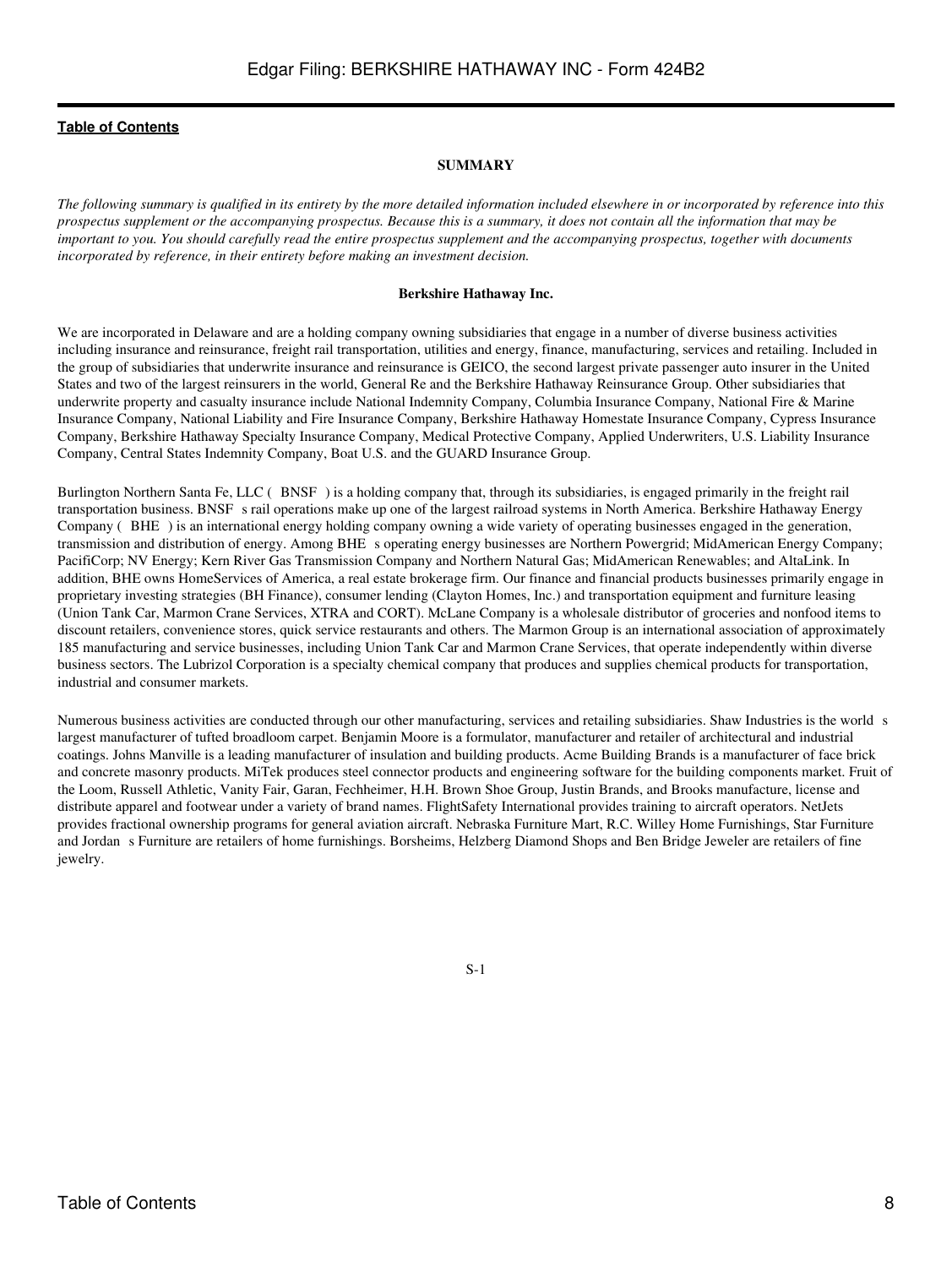In addition, other manufacturing, service and retail businesses include: Buffalo News and the BH Media Group, publishers of daily and Sunday newspapers; Sees Candies, a manufacturer and seller of boxed chocolates and other confectionery products; Scott Fetzer, a diversified manufacturer and distributor of commercial and industrial products; Larson-Juhl, a designer, manufacturer and distributor of high-quality picture framing products; CTB International, a manufacturer of equipment for the livestock and agricultural industries; International Dairy Queen, a licensor and service provider to about 6,500 stores that offer prepared dairy treats and food; The Pampered Chef, a leading direct seller of kitchen tools in the United States; Forest River, a leading manufacturer of leisure vehicles in the United States; Business Wire, the leading global distributor of corporate news, multimedia and regulatory filings; IMC International Metalworking Companies (Iscar), an industry leader in the metal cutting tools business; TTI, Inc., a leading distributor of electronic components; Richline Group, a leading jewelry manufacturer; Oriental Trading Company, a direct retailer of party supplies and novelties; and Charter Brokerage, a leading global trade services company. In 2013, we acquired a 50% common ownership interest (along with preferred stock and warrants) in H.J. Heinz Company, one of the world s leading marketers and producers of healthy, convenient and affordable foods.

Operating decisions for our various businesses are made by managers of the business units. Investment decisions and all other capital allocation decisions are made for us and our subsidiaries by Warren E. Buffett, in consultation with Charles T. Munger. Mr. Buffett is Chairman and Mr. Munger is Vice Chairman of our Board of Directors. Our businesses (including H.J. Heinz) collectively employ approximately 340,000 people.

Our executive offices are located at 3555 Farnam Street, Omaha, Nebraska 68131, and our telephone number is (402) 346-1400.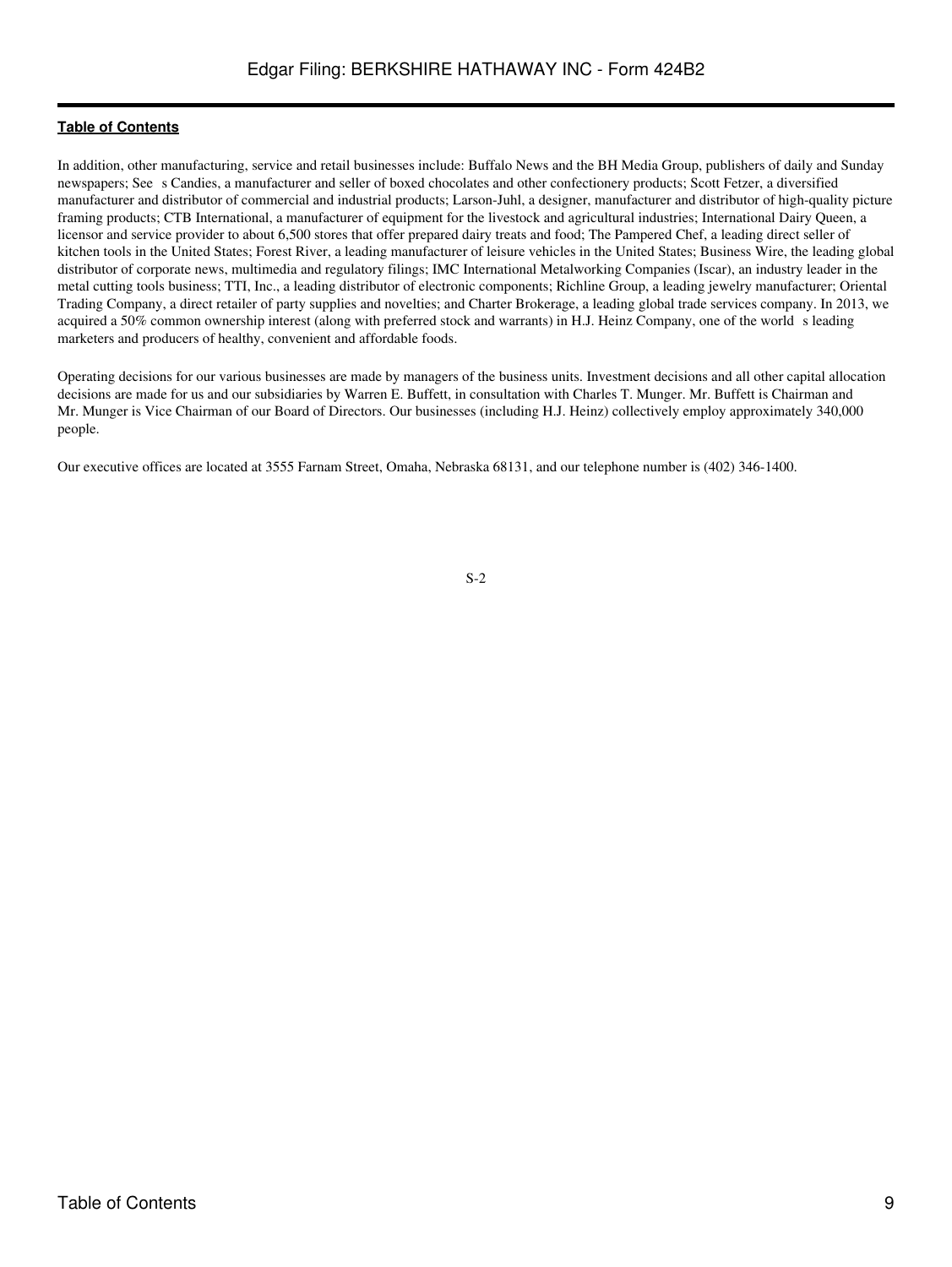# **The Offering**

| <b>Issuer</b>             | Berkshire Hathaway Inc.                                                                                                                                                           |
|---------------------------|-----------------------------------------------------------------------------------------------------------------------------------------------------------------------------------|
| <b>Securities Offered</b> | 750,000,000 aggregate principal amount of 0.75% Senior Notes due 2023.                                                                                                            |
|                           | 1,250,000,000 aggregate principal amount of 1.125% Senior Notes due 2027.                                                                                                         |
|                           | 1,000,000,000 aggregate principal amount of 1.625% Senior Notes due 2035.                                                                                                         |
| <b>Offering Price</b>     | 99.614% in respect of the 0.75% Senior Notes due 2023                                                                                                                             |
|                           | 98.725% in respect of the 1.125% Senior Notes due 2027                                                                                                                            |
|                           | 99.611% in respect of the 1.625% Senior Notes due 2035                                                                                                                            |
|                           | in each case, plus accrued interest from March 16, 2015 until the date of delivery.                                                                                               |
|                           | March 16, 2023 in respect of the 0.75% Senior Notes due 2023.                                                                                                                     |
|                           | March 16, 2027 in respect of the 1.125% Senior Notes due 2027.                                                                                                                    |
|                           | March 16, 2035 in respect of the 1.625% Senior Notes due 2035.                                                                                                                    |
| <b>Interest</b>           | The 0.75% Senior Notes due 2023 will bear interest at a rate per annum equal to 0.750%,<br>payable annually in arrears on March 16 of each year, beginning on March 16, 2016.     |
|                           | The 1.125% Senior Notes due 2027 will bear interest at a rate per annum equal<br>to 1.125%, payable annually in arrears on March 16 of each year, beginning on March 16,<br>2016. |
|                           | The 1.625% Senior Notes due 2035 will bear interest at a rate per annum equal<br>to 1.625%, payable annually in arrears on March 16 of each year, beginning on March 16,<br>2016. |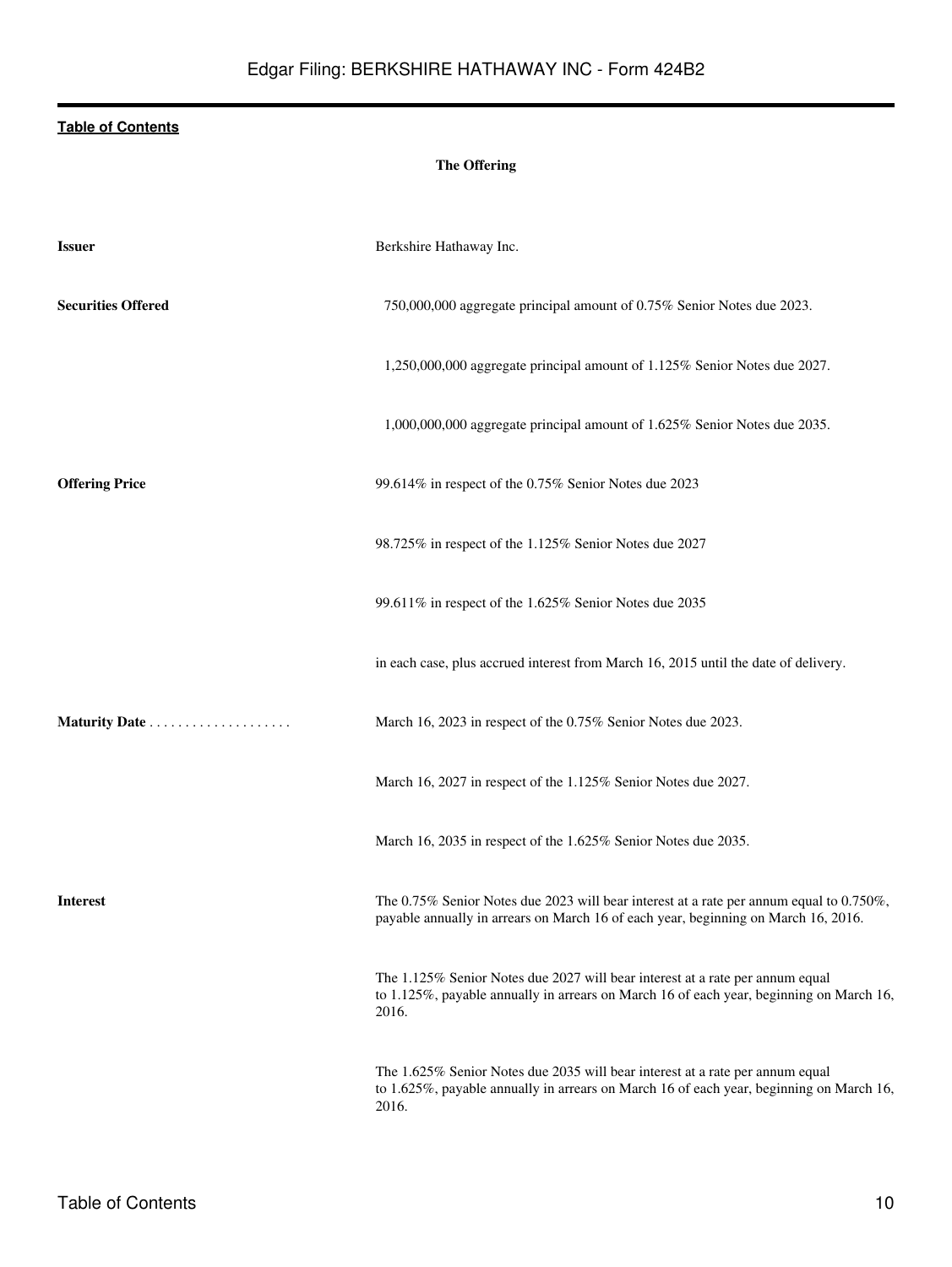# Edgar Filing: BERKSHIRE HATHAWAY INC - Form 424B2

**Ranking** Each series of notes will be our unsecured senior obligations, will rank *pari passu* in right of payment with all of our unsubordinated, unsecured indebtedness and will be senior in right of payment to all of our subordinated indebtedness. As of December 31, 2014, we had no secured indebtedness and \$8.35 billion of indebtedness, and our subsidiaries had \$71.85 billion of indebtedness.

**Optional Redemption** . . . . . . . . . . . We will have the option to redeem the notes, in whole or in part, at any time at a redemption price equal to the greater of (A) 100% of the principal amount of the notes to be redeemed or (B) as described herein under Description of the Notes Optional Redemption, the sum of the present values of the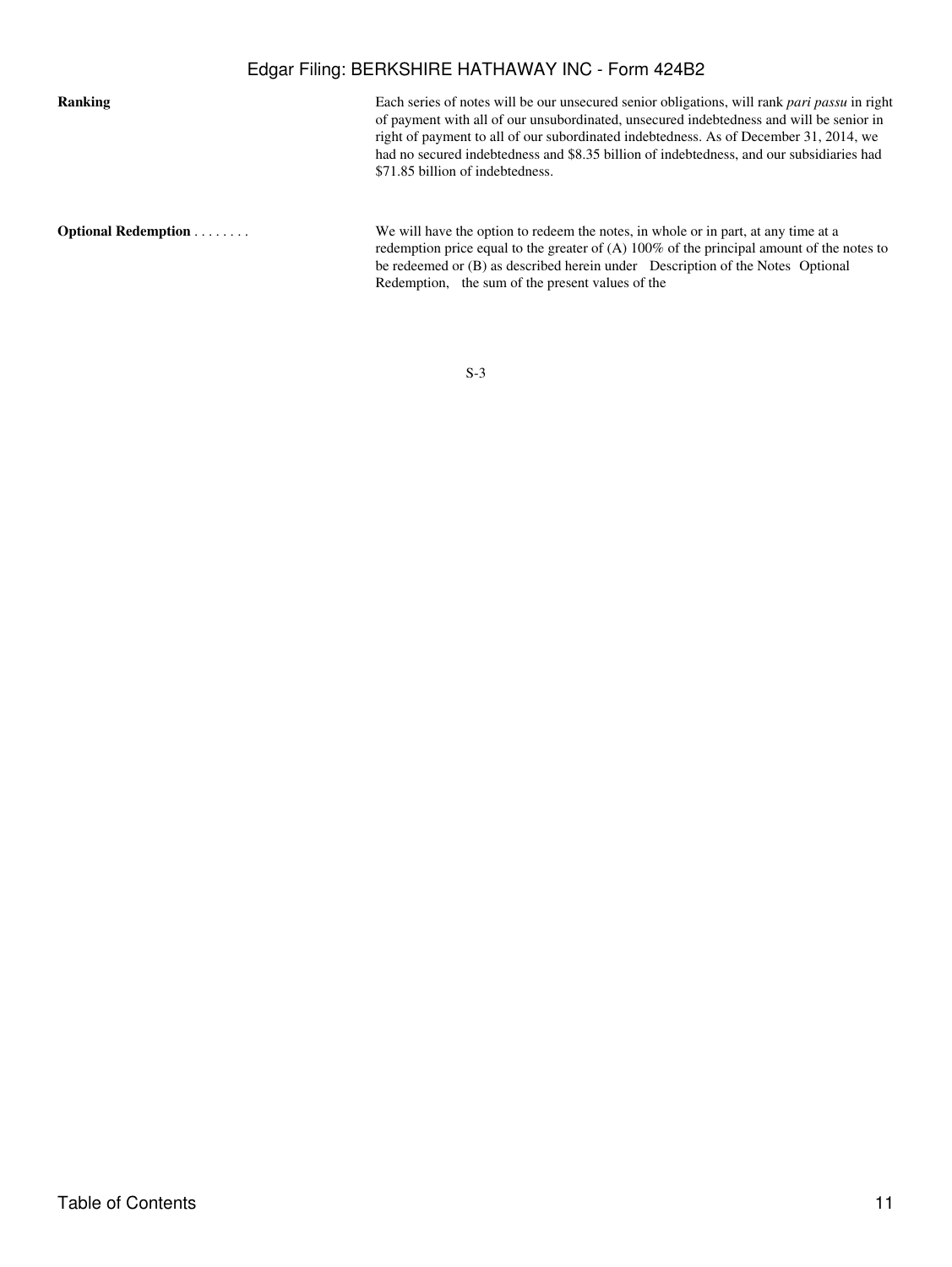|                                   | remaining scheduled payments of principal and interest on the notes to be redeemed, not<br>including any portion of such payments of interest accrued as of the date on which the<br>notes are to be redeemed, discounted to the date on which the notes are to be redeemed<br>on an annual basis (ACTUAL/ACTUAL (ICMA)), at the comparable government bond<br>rate described herein under Description of the Notes Optional Redemption plus 15 basis<br>points, plus accrued and unpaid interest to the date on which the notes are to be<br>redeemed.                                                                                                                      |
|-----------------------------------|------------------------------------------------------------------------------------------------------------------------------------------------------------------------------------------------------------------------------------------------------------------------------------------------------------------------------------------------------------------------------------------------------------------------------------------------------------------------------------------------------------------------------------------------------------------------------------------------------------------------------------------------------------------------------|
|                                   | At any time on or after December 16, 2022 with respect to the 0.75% Senior Notes due<br>2023 (three months prior to the maturity date of such notes), December 16, 2026 with<br>respect to the 1.125% Senior Notes due 2027 (three months prior to the maturity date of<br>such notes) or December 16, 2034 with respect to the 1.625% Senior Notes due 2035<br>(three months prior to the maturity date of such notes), we may redeem some or all of the<br>notes of the applicable series, at a redemption price equal to 100% of the principal<br>amount of the notes to be redeemed, plus accrued and unpaid interest thereon to, but<br>excluding, the redemption date. |
| <b>Additional Amounts</b>         | We will, subject to certain exceptions and limitations, pay additional amounts on the<br>notes to holders who are not U.S. Persons (as defined under Description of the<br>Notes Payment of Additional Amounts ) in respect of any required withholding or<br>deduction for any present or future tax, assessment or other governmental charge imposed<br>by any taxing authority in the United States, as will result in receipt by holders of notes<br>that are not U.S. Persons of such amounts as they would have received had no such<br>withholding or deduction been required. See Description of the Notes Payment of<br><b>Additional Amounts.</b>                  |
| <b>Redemption for Tax Reasons</b> | We may redeem all but not part of the notes in the event of certain changes in the tax<br>laws of the United States that would require us to pay additional amounts as described<br>under Description of the Notes Payment of Additional Amounts. This redemption would<br>be at 100% of the principal amount, together with accrued and unpaid interest on the<br>notes to the date fixed for redemption. See Description of the Notes Redemption for Tax<br>Reasons.                                                                                                                                                                                                       |
| <b>Currency of Payment</b>        | All payments of interest and principal, including payments made upon any redemption of<br>the notes, will be made in euro. If the euro is unavailable to us due to the imposition of<br>exchange controls or other circumstances beyond our control or if the euro is no longer<br>being used by the then member states of the European Monetary Union that have adopted<br>the euro as their currency or for the settlement of transactions by public institutions of or<br>within the international                                                                                                                                                                        |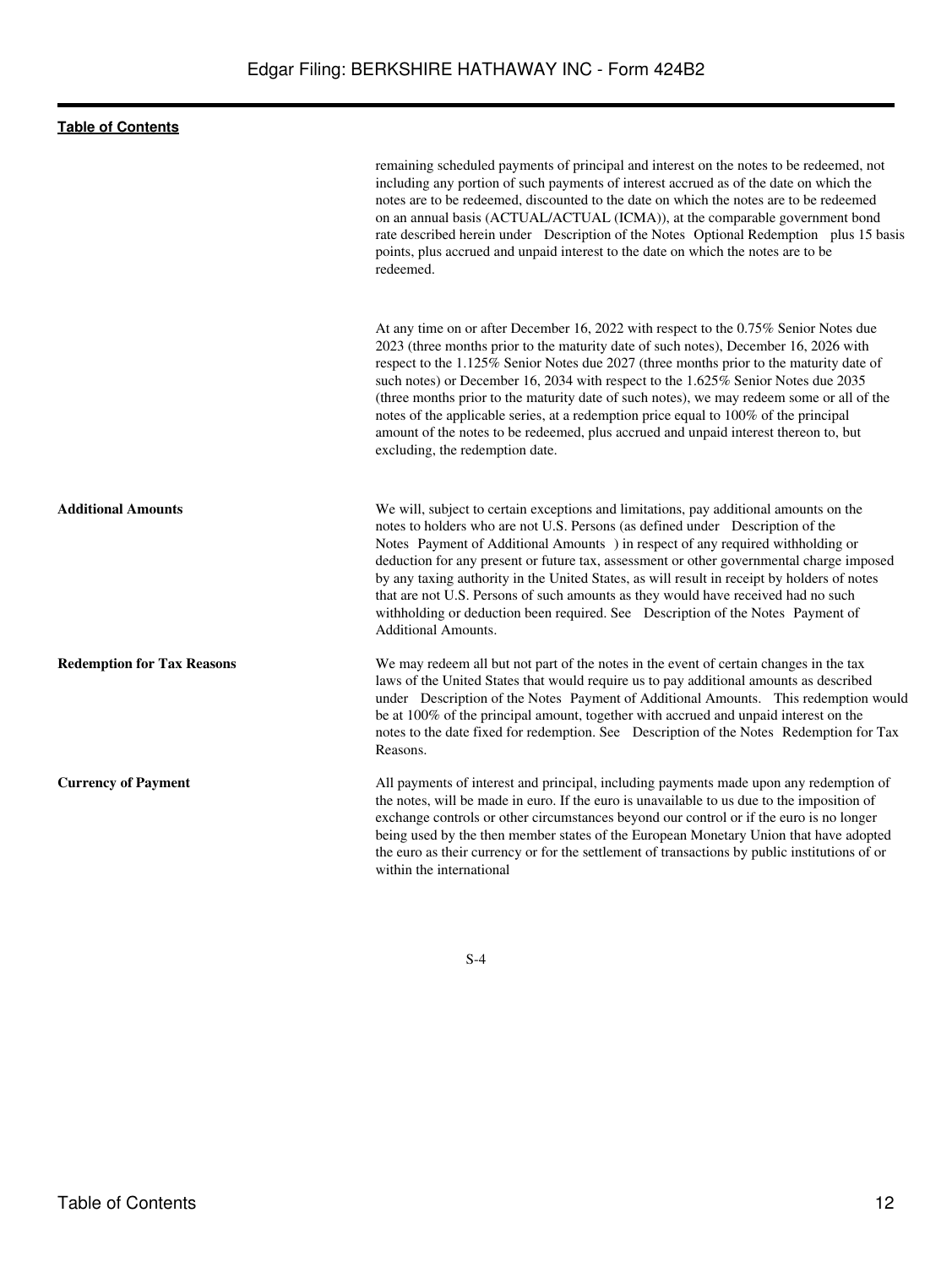|                              | banking community, then all payments in respect of the notes will be made in U.S.<br>dollars until the euro is again available to us or so used.                                                                                                                                                                                                                                                                                                                                                                                                                                                                                                                                                                                                           |
|------------------------------|------------------------------------------------------------------------------------------------------------------------------------------------------------------------------------------------------------------------------------------------------------------------------------------------------------------------------------------------------------------------------------------------------------------------------------------------------------------------------------------------------------------------------------------------------------------------------------------------------------------------------------------------------------------------------------------------------------------------------------------------------------|
| <b>Repayment</b>             | The notes will not be repayable at the option of the holder prior to maturity.                                                                                                                                                                                                                                                                                                                                                                                                                                                                                                                                                                                                                                                                             |
| <b>Sinking Fund</b>          | The notes are not subject to a sinking fund provision.                                                                                                                                                                                                                                                                                                                                                                                                                                                                                                                                                                                                                                                                                                     |
| <b>Denomination</b>          | The notes will be issued in minimum denominations of 100,000 and integral multiples of<br>1,000 in excess thereof.                                                                                                                                                                                                                                                                                                                                                                                                                                                                                                                                                                                                                                         |
| <b>Form of Notes</b>         | The notes will be issued as global notes registered in the name of The Bank of New York<br>Mellon, London Branch, or a nominee thereof, as common depositary for Clearstream<br>and Euroclear, for the accounts of its direct and indirect participants. Beneficial interests<br>in notes held in book-entry form will not be entitled to receive physical delivery of<br>certificated notes except in certain limited circumstances. For a description of certain<br>factors relating to clearance and settlement, see Description of the Notes Book-Entry<br>Delivery and Form.                                                                                                                                                                          |
| <b>Use of Proceeds</b>       | We expect to use the net proceeds of this offering to replace our \$1.7 billion aggregate<br>principal amount of 3.200% Senior Notes due February 2015 that matured and was repaid<br>on February 11, 2015. The remaining proceeds will be used for general corporate<br>purposes. See Use of Proceeds in this prospectus supplement.                                                                                                                                                                                                                                                                                                                                                                                                                      |
| <b>Trustee</b>               | The Bank of New York Mellon Trust Company, N.A.                                                                                                                                                                                                                                                                                                                                                                                                                                                                                                                                                                                                                                                                                                            |
| <b>Paying Agent</b>          | The Bank of New York Mellon, London Branch.                                                                                                                                                                                                                                                                                                                                                                                                                                                                                                                                                                                                                                                                                                                |
| <b>Governing Law</b>         | New York                                                                                                                                                                                                                                                                                                                                                                                                                                                                                                                                                                                                                                                                                                                                                   |
| <b>Risk Factors</b>          | You should carefully consider the specific factors set forth under Risk Factors on page<br>S-6 of this prospectus supplement as well as the information and data included elsewhere<br>or incorporated by reference in this prospectus supplement or the accompanying<br>prospectus, before making an investment decision.                                                                                                                                                                                                                                                                                                                                                                                                                                 |
| <b>Conflicts of Interest</b> | We own more than 10% of the outstanding preferred stock of Bank of America<br>Corporation, the parent company of Merrill Lynch, Pierce, Fenner & Smith Incorporated,<br>an affiliate of Merrill Lynch International. Accordingly, this offering is being made in<br>compliance with the requirements of Rule 5121 of the Financial Industry Regulatory<br>Authority. Because the notes to be offered will be rated investment grade, pursuant to<br>Rule 5121, the appointment of a qualified independent underwriter is not necessary.<br>Merrill Lynch, Pierce, Fenner & Smith Incorporated will not confirm sales of the notes to<br>any account over which it exercises discretionary authority without the prior written<br>approval of the customer. |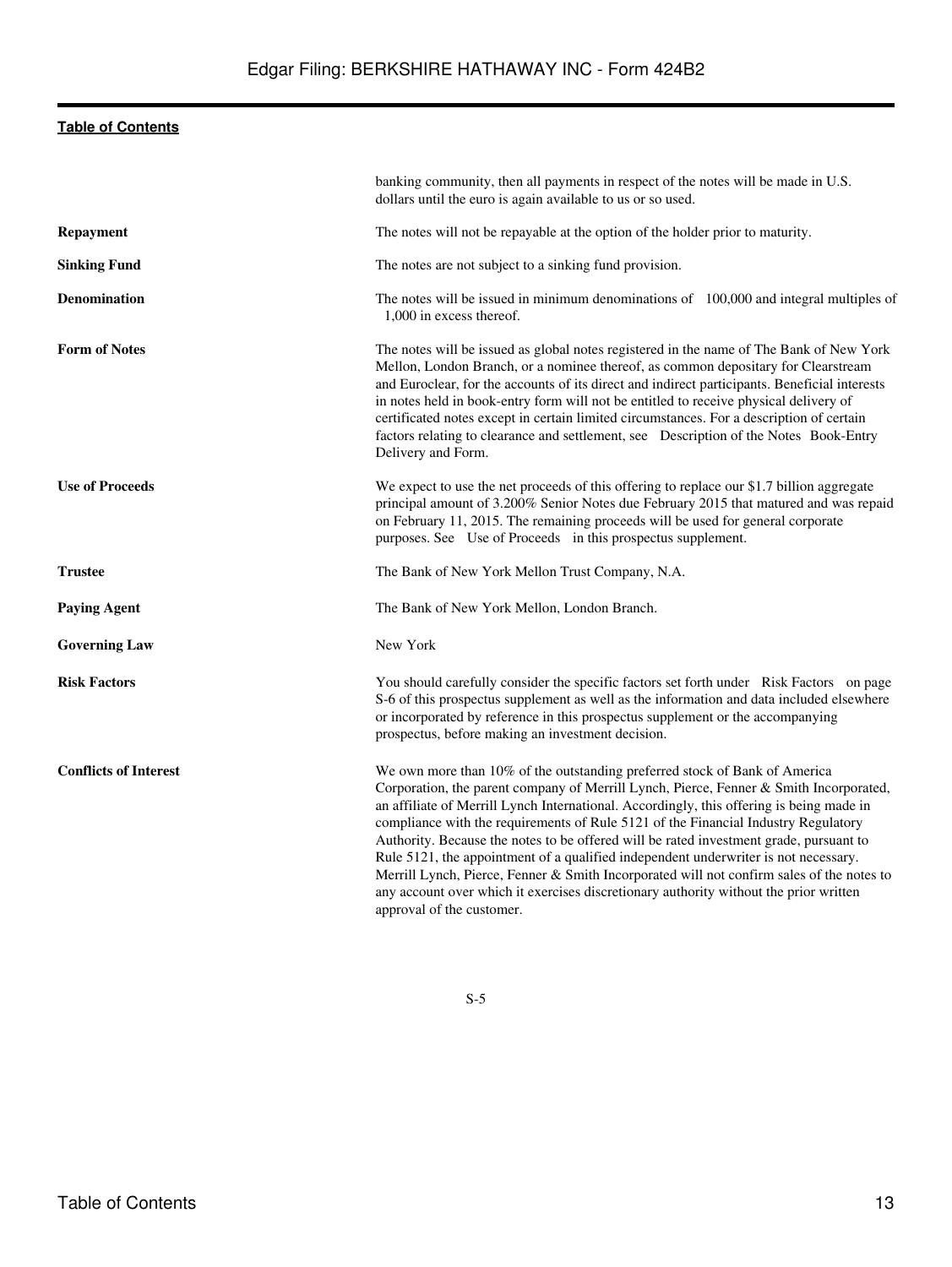#### **RISK FACTORS**

<span id="page-13-0"></span>An investment in our securities involves some degree of risk. Prior to making a decision about investing in our securities, you should carefully consider the risks described in the section entitled Risk Factors in any prospectus supplement and the risks described in our most recent Annual Report on Form 10-K filed with the SEC, in each case as these risk factors are amended or supplemented by subsequent Quarterly Reports on Form 10-Q. The occurrence of any of these risks could materially adversely affect our business, operating results and financial condition.

The risks and uncertainties we describe are not the only ones facing us. Additional risks and uncertainties not presently known to us or that we currently deem immaterial may also impair our business or operations. Any adverse effect on our business, financial condition or operating results could result in a decline in the value of our securities and the loss of all or part of your investment.

#### **There is currently no trading market for the notes and an active trading market for the notes may not develop.**

The notes are new issues of securities with no established trading market. Although we intend to apply for listing of the notes for trading on the New York Stock Exchange, no assurance can be given that the notes will become or will remain listed. As a result, an active trading market for the notes may not develop, or if one does develop, it may not be sustained. If an active trading market fails to develop or cannot be sustained, you may not be able to resell your notes at their fair market value or at all.

#### **An investment in the notes by a purchaser whose home currency is not euro entails significant risks.**

All payments of interest on and the principal of the notes and any redemption price for the notes will be made in euro. An investment in the notes by a purchaser whose home currency is not euro entails significant risks. These risks include the possibility of significant changes in rates of exchange between the holder s home currency and euro and the possibility of the imposition or subsequent modification of foreign exchange controls. These risks generally depend on factors over which we have no control, such as economic, financial and political events and the supply of and demand for the relevant currencies. In the past, rates of exchange between euro and certain currencies have been highly volatile, and each holder should be aware that volatility may occur in the future. Fluctuations in any particular exchange rate that have occurred in the past, however, are not necessarily indicative of fluctuations in the rate that may occur during the term of the notes. Depreciation of euro against the holder s home currency would result in a decrease in the effective yield of the notes below its coupon rate and, in certain circumstances, could result in a loss to the holder.

#### **The notes permit us to make payments in U.S. dollars if we are unable to obtain euro.**

If the euro is unavailable to us due to the imposition of exchange controls or other circumstances beyond our control or if the euro is no longer being used by the then member states of the European Monetary Union that have adopted the euro as their currency or for the settlement of transactions by public institutions of or within the international banking community, then all payments in respect of the notes will be made in U.S. dollars until the euro is again available to us or so used. The amount payable on any date in euro will be converted into U.S. dollars on the basis of the then most recently available market exchange rate for euro, as the case may be. Any payment in respect of the notes so made in U.S. dollars will not constitute an event of default under the notes or the indenture governing the notes.

### **In a lawsuit for payment on the notes, an investor may bear currency exchange risk.**

The indenture is, and the notes will be, governed by the laws of the State of New York. Under New York law, a New York state court rendering a judgment on the notes would be required to render the judgment in euro. However, the judgment would be converted into U.S. dollars at the exchange rate prevailing on the date of entry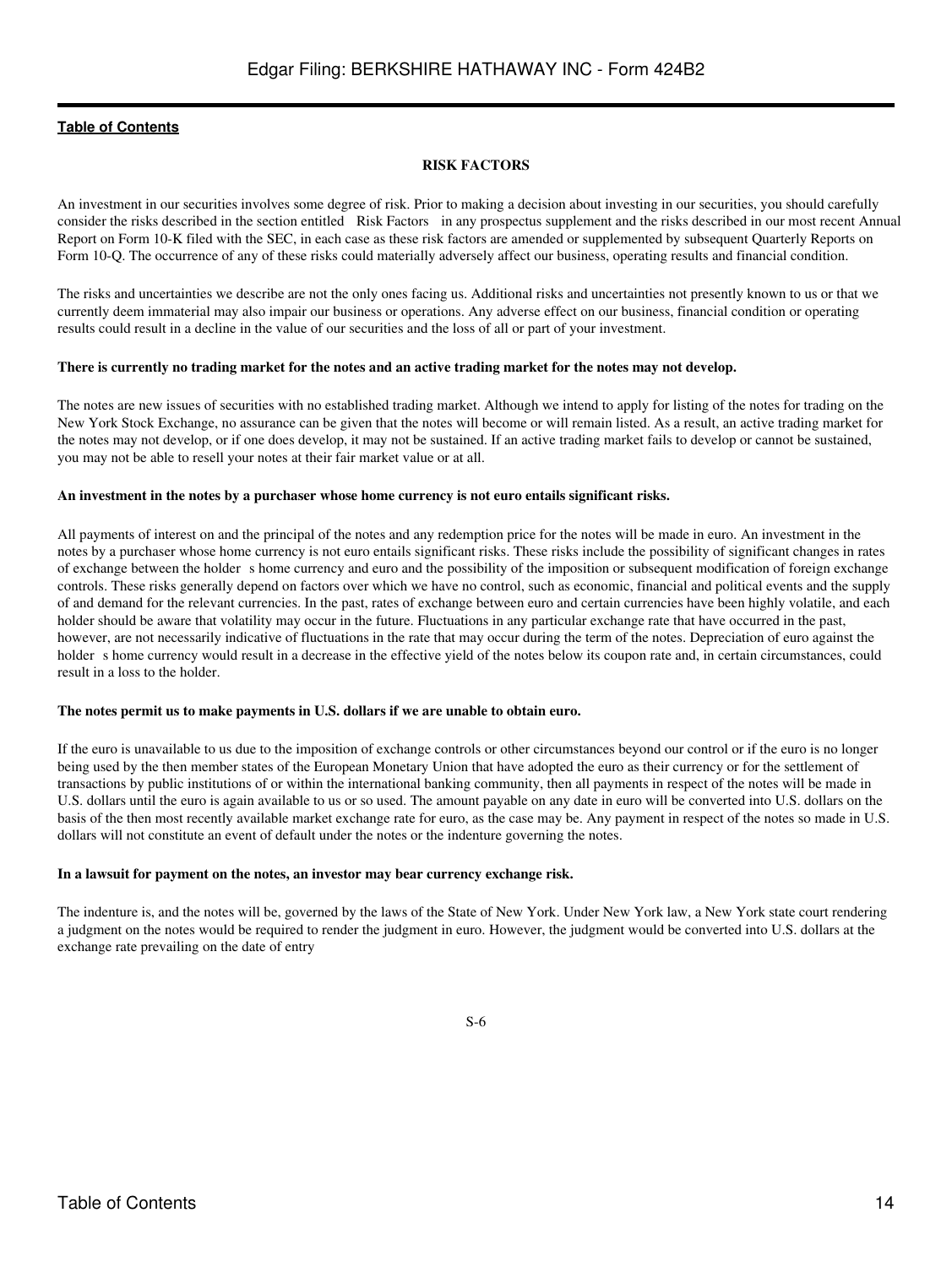of the judgment. Consequently, in a lawsuit for payment on the notes, investors would bear currency exchange risk until a New York state court judgment is entered, which could be a long time. A federal court in New York presiding over a dispute arising in connection with the notes may apply the foregoing New York law or in certain circumstances may render the judgment in U.S. dollars.

In courts outside of New York, investors may not be able to obtain a judgment in a currency other than U.S. dollars. For example, a judgment for money in an action based on the notes in many other U.S. federal or state courts ordinarily would be enforced in the United States only in U.S. dollars. The date used to determine the rate of conversion of euro into U.S. dollars would depend upon various factors, including which court renders the judgment and when the judgment is rendered.

#### **Trading in the clearing systems is subject to minimum denomination requirements.**

The terms of the notes provide that notes will be issued with a minimum denomination of 100,000 and multiples of 1,000 in excess thereof. It is possible that the clearing systems may process trades which could result in amounts being held in denominations smaller than the minimum denominations. If definitive notes are required to be issued in relation to such notes in accordance with the provisions of the relevant global notes, a holder who does not have the minimum denomination or any integral multiple of 1,000 in excess thereof in its account with the relevant clearing system at the relevant time may not receive all of its entitlement in the form of definitive notes unless and until such time as its holding satisfies the minimum denomination requirement.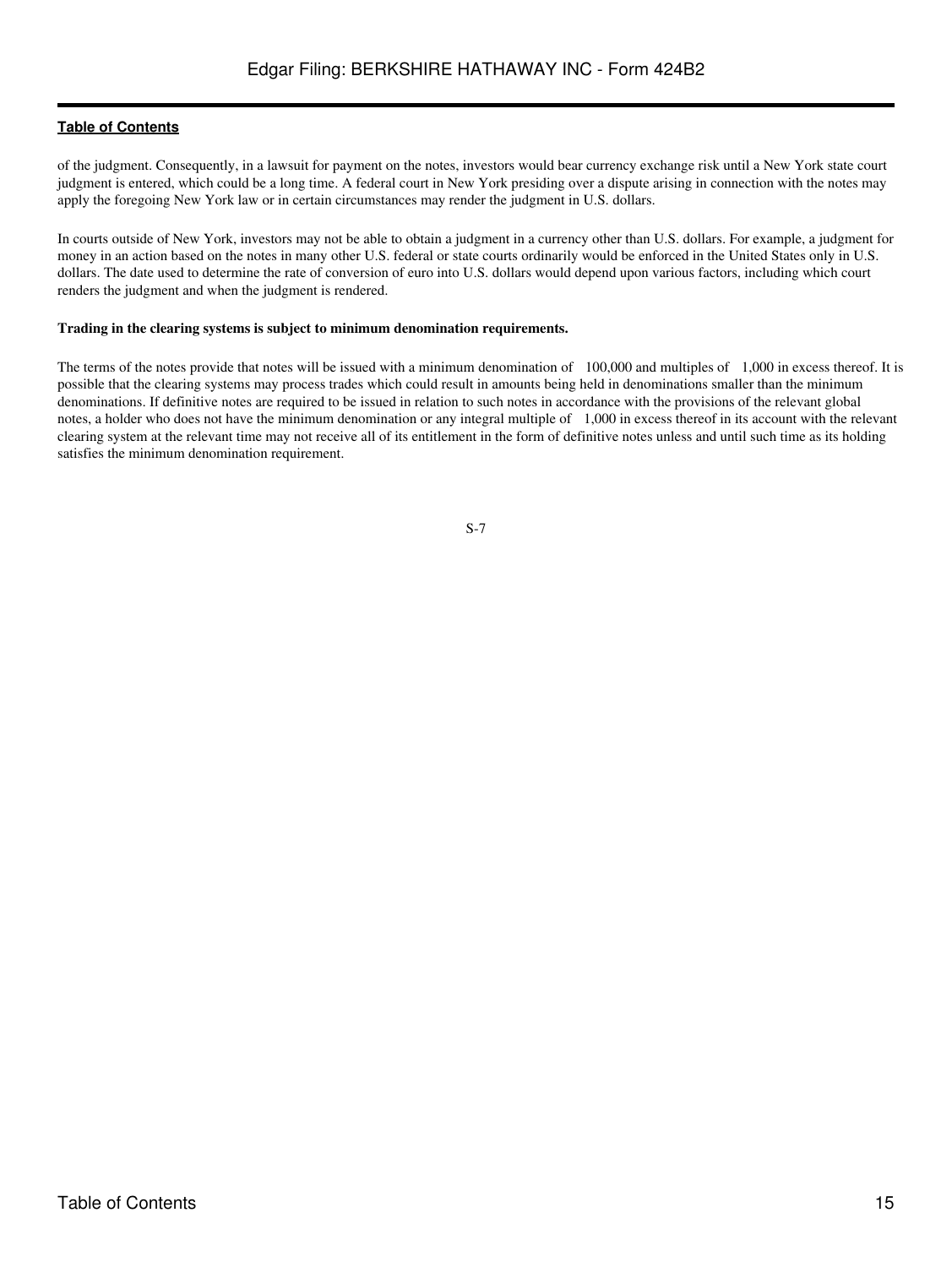### **CURRENCY CONVERSION**

<span id="page-15-0"></span>On February 27, 2015, the euro/U.S. \$ exchange rate was 1.00 = U.S. \$1.1197, as announced by the U.S. Federal Reserve Board.

Investors will be subject to foreign exchange risks as to payments of principal and interest that may have important economic and tax consequences to them. See Risk Factors.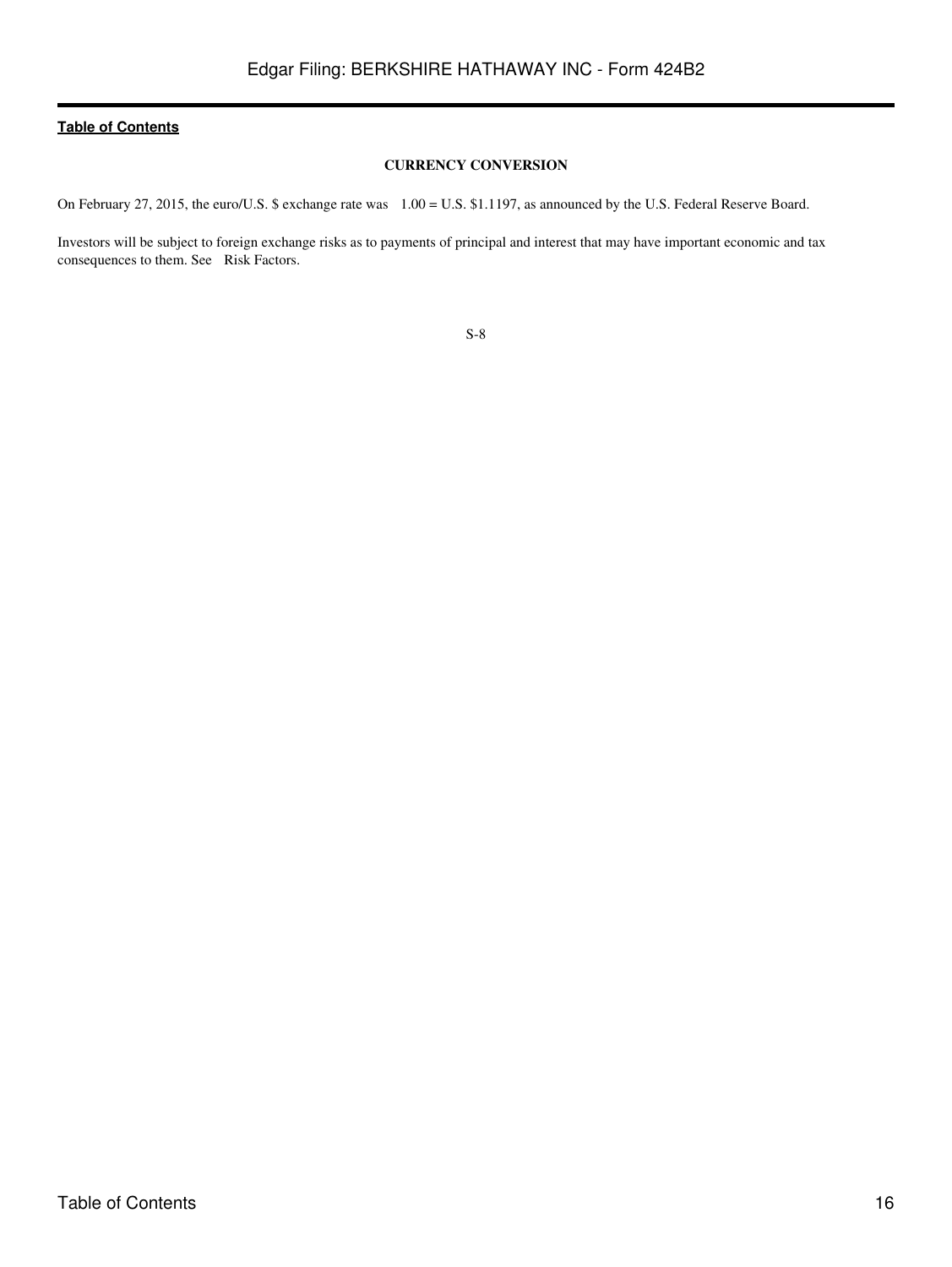#### **USE OF PROCEEDS**

<span id="page-16-0"></span>We expect to use the net proceeds of this offering to replace our \$1.7 billion aggregate principal amount of 3.200% Senior Notes due February 2015 that matured and was repaid on February 11, 2015. The remaining proceeds will be used for general corporate purposes.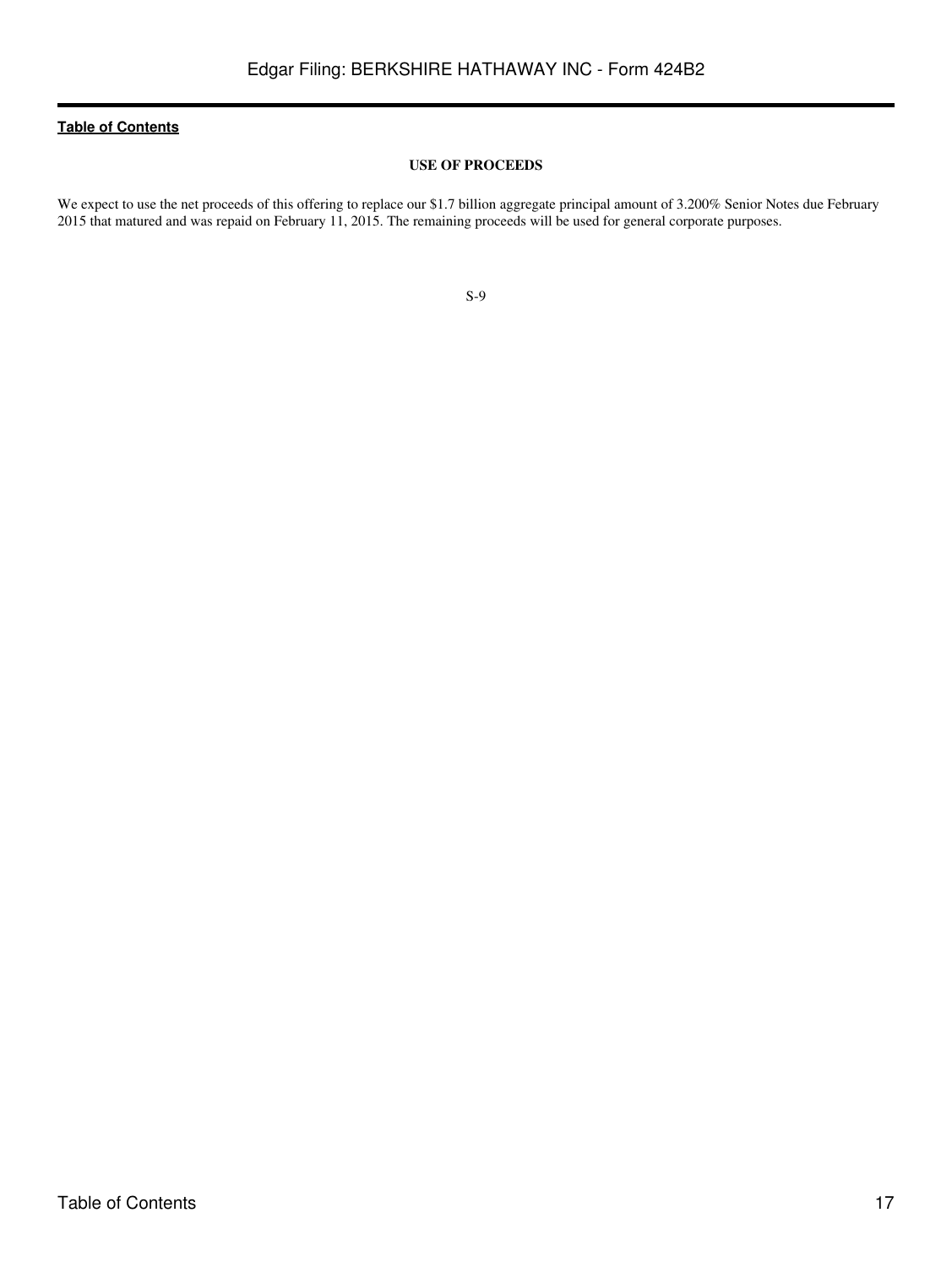#### **DESCRIPTION OF THE NOTES**

<span id="page-17-0"></span>The following description of certain material terms of the notes does not purport to be complete.

This description of the notes is intended to be an overview of the material provisions of the notes and is intended to supplement, and to the extent of any inconsistency replace, the description of the general terms and provisions of the debt securities set forth in the accompanying prospectus, to which we refer you. The notes will be issued under an indenture, dated as of February 1, 2010 (the indenture), among us, Berkshire Hathaway Finance Corporation and The Bank of New York Mellon Trust Company, N.A., a national banking association, as trustee (the trustee). Since this description of the notes is only a summary, we urge you to read the indenture (including definitions of terms used therein) and the forms of notes because they, and not this description, define your rights as a beneficial holder of the notes. You may request copies of these documents from us at our address set forth above under Summary Berkshire Hathaway Inc. The indenture and the forms of the notes are included or incorporated by reference as an exhibit to the registration statement of which this prospectus supplement forms a part.

#### **General**

Each series of the notes offered by this prospectus supplement will be issued as a separate series under the indenture. The notes will be our senior unsecured obligations and will be initially limited in aggregate principal amount to 750,000,000 in the case of the 0.75% Senior Notes due 2023 , 1,250,000,000 in the case of the 1.125% Senior Notes due 2027 and 1,000,000,000 in the case of the 1.625% Senior Notes due 2035.

We may at any time, without notice to or consent of the holders of the notes offered by this prospectus supplement, issue additional notes of the same series as any series of the notes offered hereby. Any such additional notes will have the same ranking, interest rate, maturity date and other terms as such series of notes offered hereby, except for possible variations permitted under the indenture. Any such additional notes, together with the notes offered hereby of such series, will constitute a single series of notes under the indenture.

Unless earlier redeemed, the entire principal amount of the 0.75% Senior Notes due 2023 will mature and become due and payable, together with any accrued and unpaid interest thereon, on March 16, 2023. Unless earlier redeemed, the entire principal amount of the 1.125% Senior Notes due 2027 will mature and become due and payable, together with any accrued and unpaid interest thereon, on March 16, 2027. Unless earlier redeemed, the entire principal amount of the 1.625% Senior Notes due 2035 will mature and become due and payable, together with any accrued and unpaid interest thereon, on March 16, 2035.

The notes of each series will be evidenced by one or more global notes deposited with the Common Depositary and registered in the name of the Common Depositary or its nominee. Except as described herein, beneficial interests in the global notes will be shown on, and transfers thereof will be effected only through, records maintained by Clearstream or Euroclear and their participants. See Book-Entry Delivery and Form.

You will not have the right to cause us to repurchase the notes in whole or in part at any time before they mature. The notes are not subject to a sinking fund provision.

#### **Interest**

The notes will accrue interest from March 16, 2015, or from the most recent date to which interest has been paid or duly provided for, at a rate per annum equal to 0.750% per annum in the case of the 0.75% Senior Notes due 2023, 1.125% per annum in the case of the 1.125% Senior Notes due 2027 and 1.625% per annum in the case of the 1.625% Senior Notes due 2035.

We will pay interest on the notes annually in arrears on March 16 of each year, which we refer to as interest payment dates, commencing March 16, 2016, to the person in whose name a note is registered at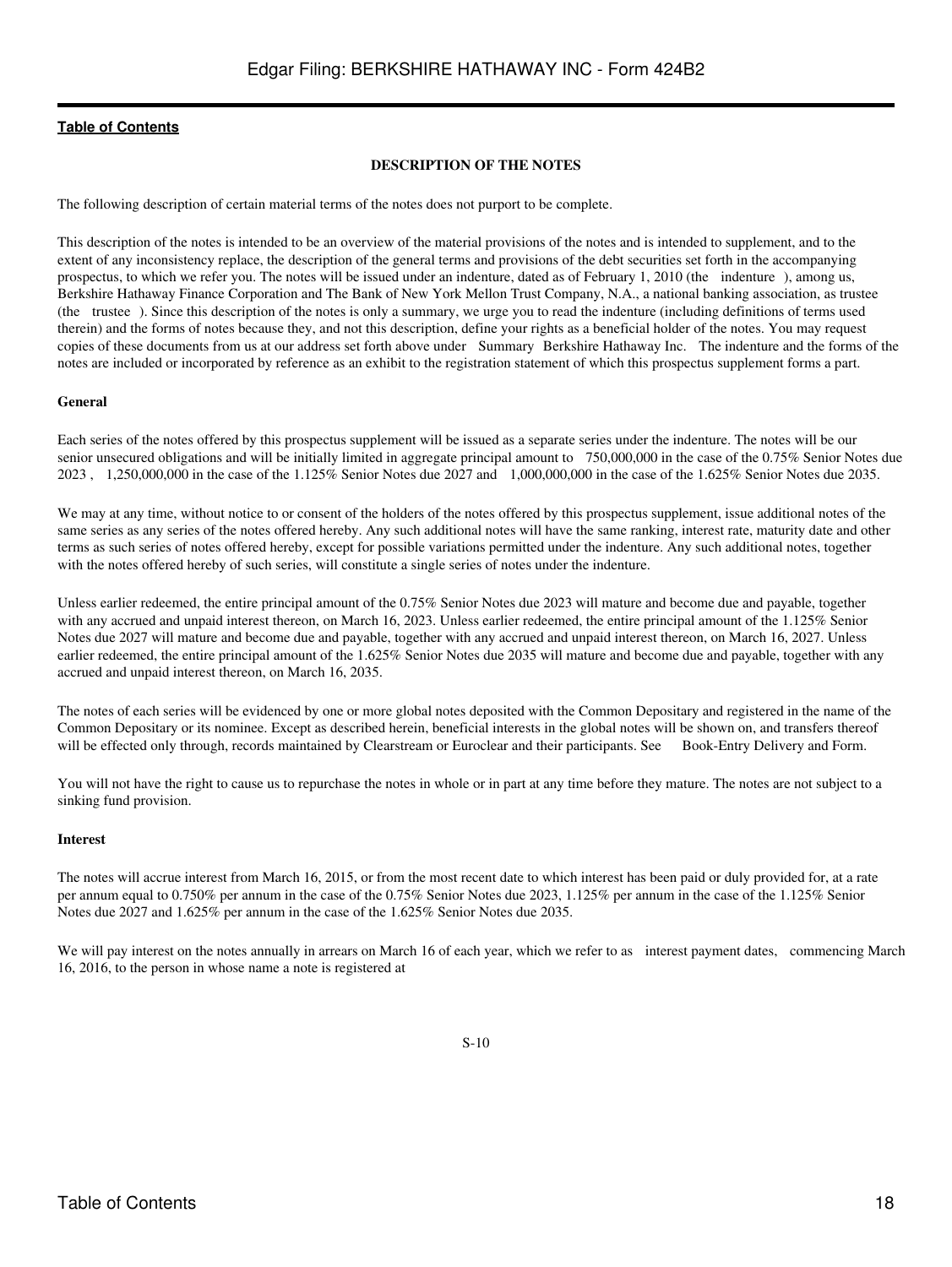the close of business on the preceding March 1 (whether or not a business day) or, if the notes are represented by one or more global securities, the close of business on the business day (for this purpose a day on which Clearstream and Euroclear are open for business) immediately preceding the interest payment date, which we refer to, in each case, as record dates.

Interest on the notes will be computed on the basis of the actual number of days in the period for which interest is being calculated and the actual number of days from and including the last date on which interest was paid on the notes (or March 16, 2015 if no interest has been paid on the notes), to but excluding the next scheduled interest payment date. This payment convention is referred to as ACTUAL/ACTUAL (ICMA) as defined in the rulebook of the International Capital Market Association.

If any date on which interest is payable on the notes is not a business day, then payment of the interest payable on such date will be made on the next succeeding day that is a business day (and without any interest or other payment in respect of any such delay) with the same force and effect as if made on such interest payment date. For purposes of this prospectus supplement, a business day means any day, other than a Saturday or Sunday, that is not a day on which banking institutions in the Borough of Manhattan, The City of New York or London are authorized or required by law, regulation or executive order to close and that is a day on which the Trans-European Automated Real-time Gross Settlement Express Transfer System (the TARGET2 system), or any successor thereto, operates.

Any amounts payable on any notes that are not punctually paid on any payment date will cease to be payable to the person in whose name such notes are registered on the relevant record date, and such defaulted payment will instead be payable to the person in whose name such notes are registered on the special record date or other specified date determined in accordance with the indenture.

### **Ranking**

The notes will be our senior unsecured obligations and will rank *pari passu* in right of payment with all of our unsubordinated, unsecured indebtedness and will be senior in right of payment to all of our subordinated indebtedness. As of December 31, 2014, we had no secured indebtedness and \$8.35 billion of indebtedness, and our subsidiaries had \$71.85 billion of indebtedness.

#### **Issuance in Euro; Payment on the Notes**

Initial holders will be required to pay for the notes in euro, and all payments of principal of, the redemption price (if any), and interest and additional amounts (as defined below, if any), on the notes, will be payable in euro, provided, that if on or after the date of this prospectus supplement, the euro is unavailable to us due to the imposition of exchange controls or other circumstances beyond our control or if the euro is no longer being used by the then member states of the European Monetary Union that have adopted the euro as their currency or for the settlement of transactions by public institutions of or within the international banking community, then all payments in respect of the notes will be made in U.S. dollars until the euro is again available to us or so used. The amount payable on any date in euro will be converted into U.S. dollars at the rate mandated by the U.S. Federal Reserve Board as of the close of business on the second business day prior to the relevant payment date or, in the event the U.S. Federal Reserve Board has not mandated a rate of conversion, on the basis of the most recent U.S. dollar/euro exchange rate published in The Wall Street Journal on or prior to the second business day prior to the relevant payment date. Any payment in respect of the notes so made in U.S. dollars will not constitute an event of default under the notes or the indenture governing the notes. Neither the trustee nor the paying agent shall have any responsibility for any calculation or conversion in connection with the foregoing.

Investors will be subject to foreign exchange risks as to payments of principal and interest that may have important economic and tax consequences to them. See Risk Factors in this prospectus supplement.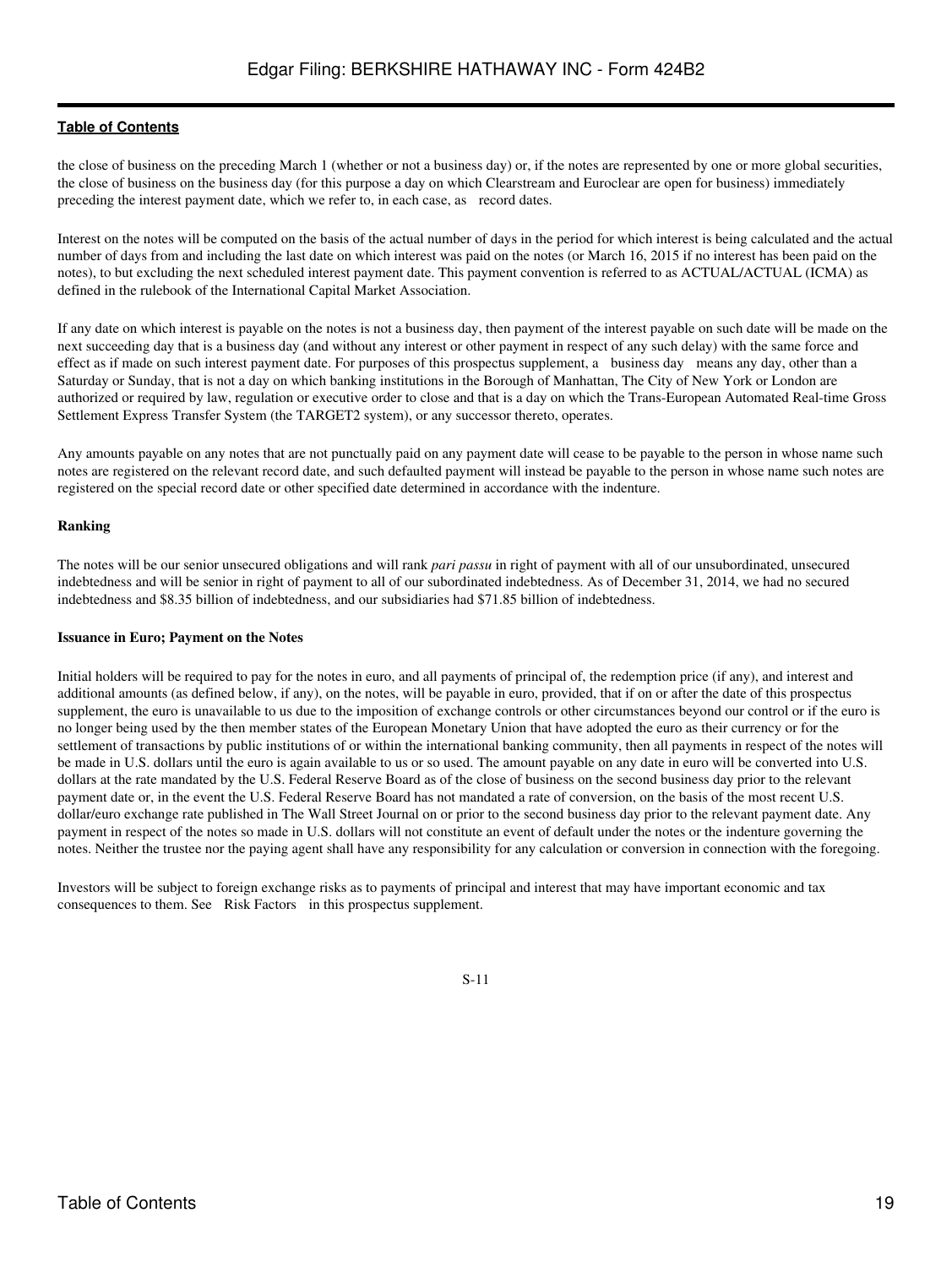#### **Paying Agent and Registrar**

The Bank of New York Mellon, London Branch, will initially act as paying agent for the notes. The Bank of New York Mellon Trust Company, N.A., will initially act as security registrar for the notes. Upon notice to the trustee, we may change any paying agent or security registrar.

#### **Optional Redemption**

We will have the option to redeem the notes in whole or in part, at any time, at a redemption price equal to the greater of (A) 100% of the principal amount of the notes to be redeemed or (B) the sum of the present values of the remaining scheduled payments of principal and interest on the notes to be redeemed, not including any portion of such payments of interest accrued as of the date on which the notes are to be redeemed, discounted to the date on which the notes are to be redeemed on an annual basis (ACTUAL/ACTUAL (ICMA)), at the applicable comparable government bond rate described below plus 15 basis points, plus accrued and unpaid interest on the notes to be redeemed to the date on which such notes are to be redeemed.

At any time on or after December 16, 2022 with respect to the 0.75% Senior Notes due 2023 (three months prior to the maturity date of such notes), December 16, 2026 with respect to the 1.125% Senior Notes due 2027 (three months prior to the maturity date of such notes) or December 16, 2034 with respect to the 1.625% Senior Notes due 2035 (three months prior to the maturity date of such notes), we may redeem some or all of the notes of the applicable series, at a redemption price equal to 100% of the principal amount of the notes to be redeemed, plus accrued and unpaid interest thereon to, but excluding, the redemption date.

When we use the term comparable government bond rate, we mean the yield to maturity, expressed as a percentage (rounded to three decimal places, with 0.0005 being rounded upwards), on the third business day prior to the date fixed for redemption, of the comparable government bond (as defined below) on the basis of the middle market price of the comparable government bond prevailing at 11:00 a.m. (London time) on such business day as determined by an independent investment bank selected by us.

When we use the term comparable government bond, we mean, in relation to any comparable government bond rate calculation, at the discretion of an independent investment bank selected by us, a German government bond whose maturity is closest to the maturity of the notes being redeemed or if such independent investment bank in its discretion determines that such similar bond is not in issue, such other German government bond as such independent investment bank may, with the advice of three brokers of, and/or market makers in, German government bonds selected by us, determine to be appropriate for determining the comparable government bond rate.

When we use the term remaining scheduled payments, we mean, with respect to any note, the remaining scheduled payments of the principal thereof to be redeemed and interest thereon that would be due after the related redemption date but for such redemption; provided, however, that, if such redemption date is not an interest payment date with respect to such note, the amount of the next scheduled interest payment thereon will be reduced (solely for the purpose of this calculation) by the amount of interest accrued thereon to such redemption date.

We may redeem the notes at any time on a redemption date of our choice. However, we must give the holders of such notes notice of the redemption not less than 30 days or more than 60 days before the redemption date. We will give the notice in the manner described under

Notices. If we elect to redeem fewer than all the notes, the trustee will select the particular notes to be redeemed by such method that the trustee deems fair and appropriate; provided, that if the notes are represented by one or more global securities, beneficial interests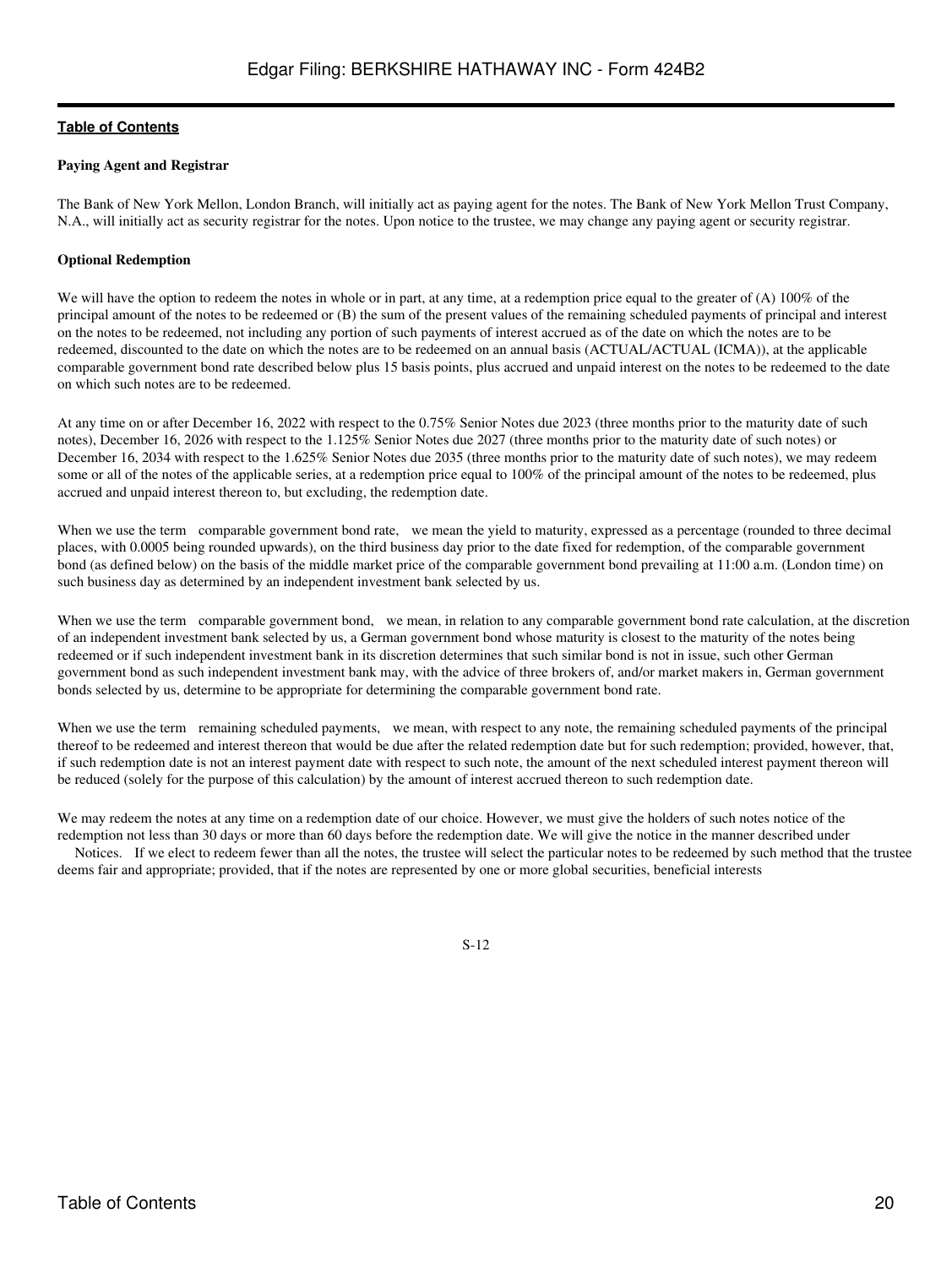therein shall be selected for redemption by Clearstream and Euroclear in accordance with their respective applicable procedures therefor; provided further, that no notes of a principal amount of 100,000 or less shall be redeemed in part.

The notes of each series are also subject to redemption prior to maturity if certain changes in U.S. tax law occur. If such changes occur, the notes may be redeemed at a redemption price of 100% of their principal amount plus accrued and unpaid interest to the date of redemption. See Redemption for Tax Reasons.

#### **Payment of Additional Amounts**

All payments of principal and interest in respect of the notes will be made free and clear of, and without deduction or withholding for or on account of any present or future taxes, duties, assessments or other governmental charges of whatsoever nature required to be deducted or withheld by the United States or any political subdivision or taxing authority of or in the United States, unless such withholding or deduction is required by law.

In the event any withholding or deduction on payments in respect of the notes for or on account of any present or future tax, assessment or other governmental charge is required to be deducted or withheld by the United States or any political subdivision or taxing authority thereof or therein, we will pay such additional amounts on the notes as will result in receipt by each beneficial owner of a note that is not a U.S. Person (as defined below) of such amounts (after all such withholding or deduction, including on any additional amounts) as would have been received by such beneficial owner had no such withholding or deduction been required. We will not be required, however, to make any payment of additional amounts for or on account of:

- (a) any tax, assessment or other governmental charge that would not have been imposed but for (1) the existence of any present or former connection (other than a connection arising solely from the ownership of those notes or the receipt of payments in respect of those notes) between a holder of a note (or the beneficial owner for whose benefit such holder holds such note), or between a fiduciary, settlor, beneficiary of, member or shareholder of, or possessor of a power over, that holder or beneficial owner (if that holder or beneficial owner is an estate, trust, partnership or corporation) and the United States, including that holder or beneficial owner, or that fiduciary, settlor, beneficiary, member, shareholder or possessor, being or having been a citizen or resident or treated as a resident of the United States or being or having been engaged in trade or business or present in the United States or having had a permanent establishment in the United States or (2) the presentation of a note for payment on a date more than 30 days after the later of the date on which that payment becomes due and payable and the date on which payment is duly provided for;
- (b) any estate, inheritance, gift, sales, transfer, capital gains, excise, personal property, wealth or similar tax, assessment or other governmental charge;
- (c) any tax, assessment or other governmental charge imposed by reason of the beneficial owners past or present status as a passive foreign investment company, a controlled foreign corporation, a foreign tax exempt organization or a personal holding company with respect to the United States or as a corporation that accumulates earnings to avoid U.S. federal income tax;
- (d) any tax, assessment or other governmental charge which is payable otherwise than by withholding or deducting from payment of principal of or premium, if any, or interest on such notes;
- (e) any tax, assessment or other governmental charge required to be withheld by any paying agent from any payment of principal of and premium, if any, or interest on any note if that payment can be made without withholding by any other paying agent;
- (f) any tax, assessment or other governmental charge which would not have been imposed but for the failure of a beneficial owner or any holder of notes to comply with our request or a request of our agent to satisfy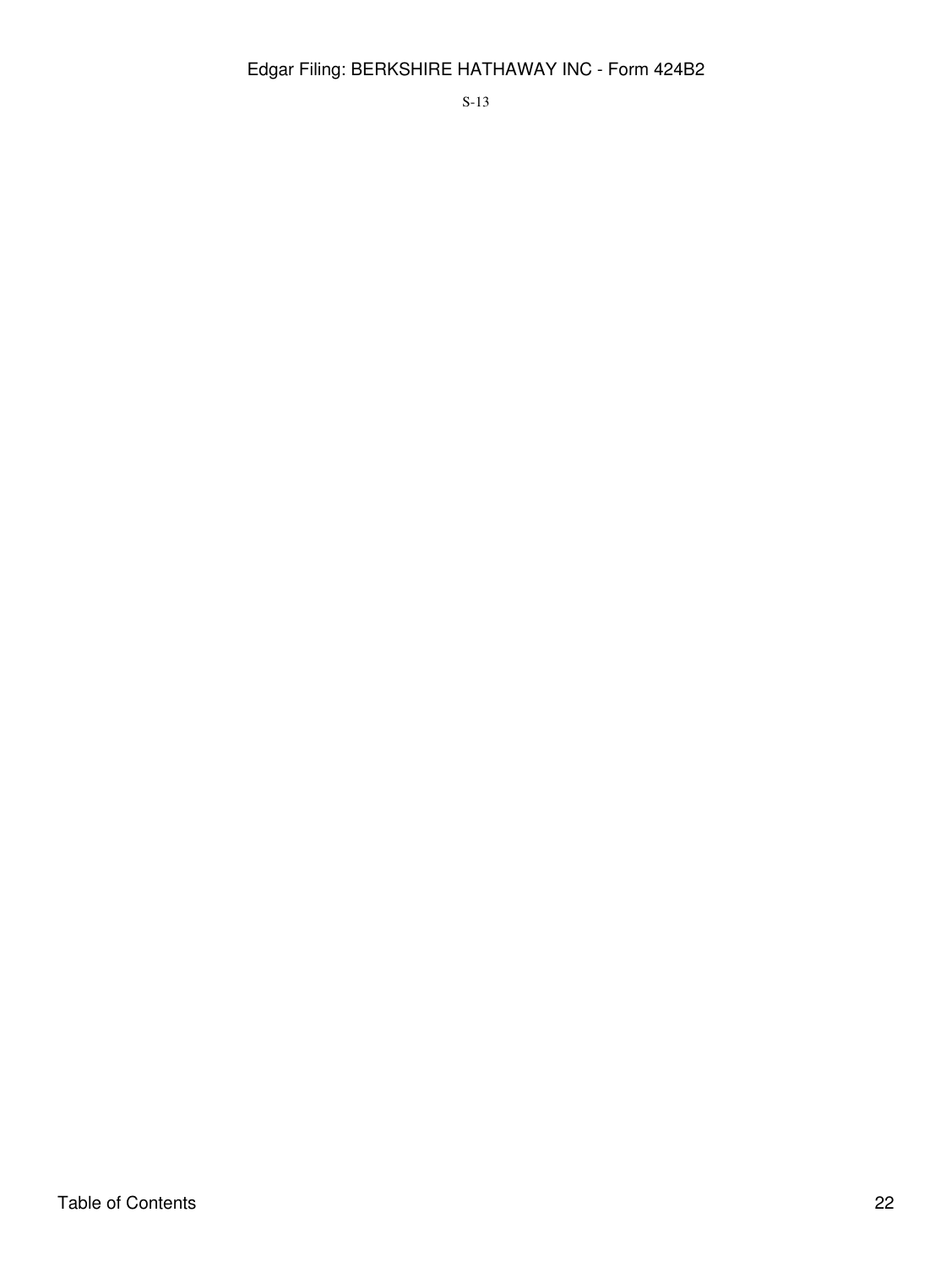certification, information, documentation or other reporting requirements concerning the nationality, residence, identity or connections with the United States of the beneficial owner or any holder of the notes that such beneficial owner or holder is legally able to deliver (including, but not limited to, the requirement to provide Internal Revenue Service Forms W-8BEN, W-8BEN-E, Forms W-8ECI, or any subsequent versions thereof or successor thereto, and including, without limitation, any documentation requirement under an applicable income tax treaty);

- (g) any tax, assessment or other governmental charge imposed on interest received by (1) a 10-percent shareholder (as defined in Section  $871(h)(3)(B)$  of the U.S. Internal Revenue Code of 1986, as amended (the Code), and the regulations that may be promulgated thereunder) of Berkshire or (2) a controlled foreign corporation that is related to us within the meaning of Section 864(d)(4) of the Code, or (3) a bank receiving interest described in Section 881(c)(3)(A) of the Code, to the extent such tax, assessment or other governmental charge would not have been imposed but for the beneficial owner s status as described in clauses (1) through (3) of this paragraph (g);
- (h) any withholding or deduction that is imposed on a payment to an individual and that is required to be made pursuant to any law implementing or complying with, or introduced in order to conform to, any European Union Directive on the taxation of savings;
- (i) any tax, assessment or other governmental charge required to be withheld or deducted under Sections 1471 through 1474 of the Code (or any amended or successor version of such Sections) (FATCA), any regulations or other guidance thereunder, or any agreement (including any intergovernmental agreement) entered into in connection therewith; or any law, regulation or other official guidance enacted in any jurisdiction implementing FATCA or an intergovernmental agreement in respect of FATCA; or

#### (j) any combination of items (a), (b), (c), (d), (e), (f), (g), (h) and (i);

nor will we pay any additional amounts to any beneficial owner or holder of notes who is a fiduciary or partnership to the extent that a beneficiary or settlor with respect to that fiduciary or a member of that partnership or a beneficial owner thereof would not have been entitled to the payment of those additional amounts had that beneficiary, settlor, member or beneficial owner been the beneficial owner of those notes.

As used in the preceding paragraph, U.S. Person means any individual who is a citizen or resident of the United States for U.S. federal income tax purposes, a corporation, partnership or other entity created or organized in or under the laws of the United States, any state of the United States or the District of Columbia (other than a partnership that is not treated as a United States person under any applicable U.S. Treasury regulations), or any estate or trust the income of which is subject to United States federal income taxation regardless of its source.

Any reference in the terms of the notes to any amounts in respect of the notes shall be deemed also to refer to any additional amounts which may be payable under this provision.

### **Redemption for Tax Reasons**

If, as a result of any change in, or amendment to, the laws (or any regulations or rulings promulgated under the laws) of the United States (or any political subdivision of or taxing authority in the United States), or any change in, or amendment to, an official position regarding the application or interpretation of such laws, regulations or rulings, which change or amendment is announced or becomes effective on or after the date of this prospectus supplement, we become or, based upon a written opinion of independent counsel selected by us, there is a substantial probability that we will become, obligated to pay additional amounts as described under the he we will become, obligated to pay additional amounts as described under the heading a series, then we may at any time at our option redeem, in whole, but not in part, such series of the notes on not less than 30 nor more than 60 days prior notice, at a redemption price equal to 100% of their principal amount, together with accrued and unpaid interest on the notes to, but not including, the date fixed for redemption.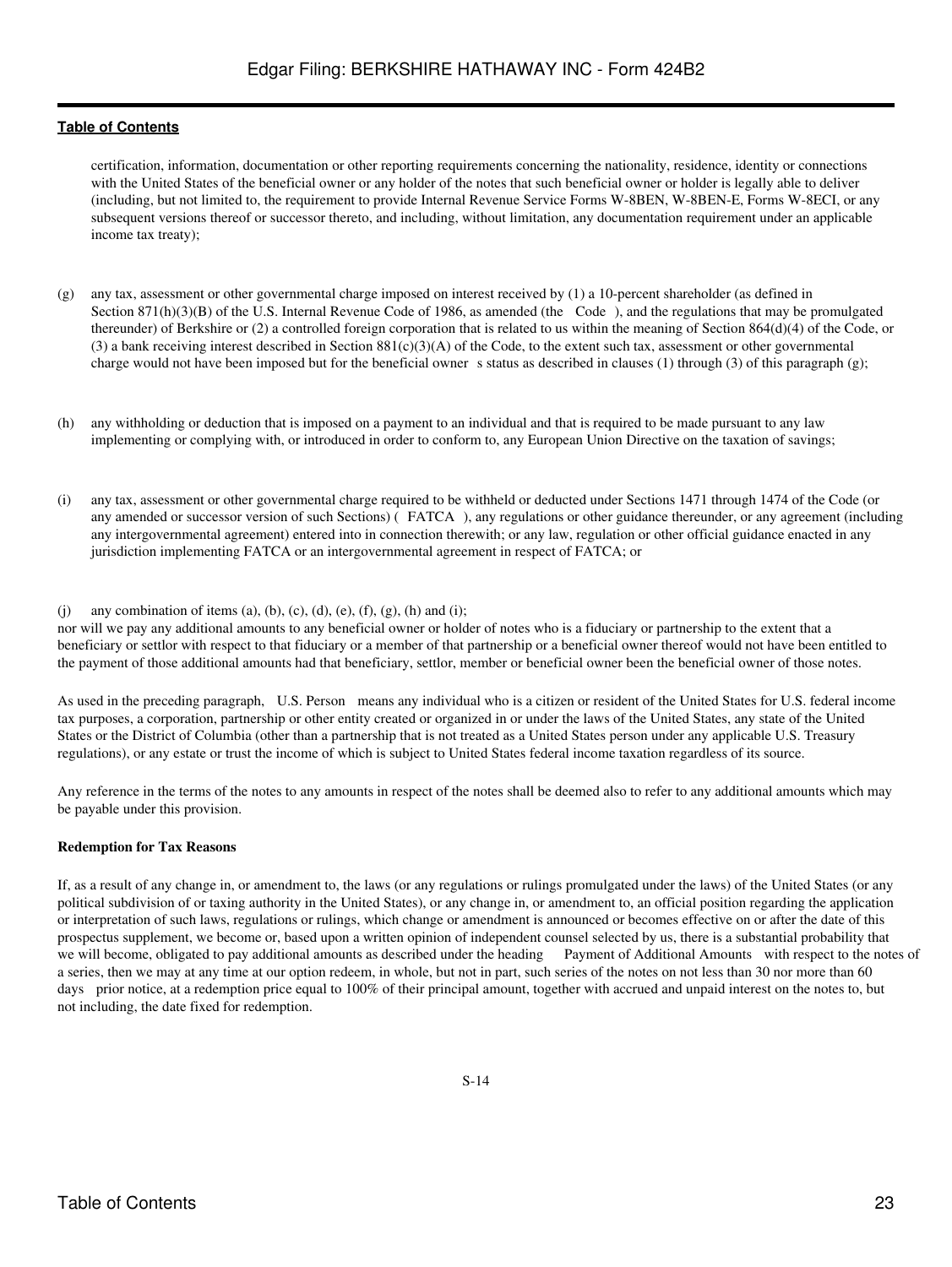#### **Book-Entry Delivery and Form**

#### *General*

The notes offered hereby will be issued in registered, global form in minimum denominations of 100,000 and integral multiples of 1,000 in excess thereof. The notes will be issued on the issue date therefor only against payment in immediately available funds.

Each series of notes will be issued in the form of one or more global certificates, in definitive, fully registered form without interest coupons, each of which we refer to as a global note. Each such global note will be deposited with the Common Depositary and registered in the name of the Common Depositary or its nominee. We will not issue certificated securities to you for the notes you purchase, except in the limited circumstances described below.

Beneficial interests in the global notes will be represented, and transfers of such beneficial interest will be effected, through accounts of financial institutions acting on behalf of beneficial owners as direct or indirect participants in Clearstream or Euroclear. Investors may hold beneficial interests in notes directly through Clearstream or Euroclear, if they are participants in such systems, or indirectly through organizations that are participants in such systems. The address of Clearstream is 42 Avenue JF Kennedy, L-1855 Luxembourg, Luxembourg, and the address of Euroclear is 1 Boulevard Roi Albert II, B-1210 Brussels, Belgium. We have no responsibility for any aspect of the records kept by Clearstream or Euroclear or any of their direct or indirect participants. We also do not supervise these systems in any way.

Beneficial interests in the global notes will be shown on, and transfers of beneficial interests in the global notes will be made only through, records maintained by Clearstream or Euroclear and their participants. When you purchase notes through the Clearstream or Euroclear systems, the purchases must be made by or through a direct or indirect participant in the Clearstream or Euroclear system, as the case may be. The participant will receive credit for the notes that you purchase on Clearstream s or Euroclear s records, and, upon its receipt of such credit, you will become the beneficial owner of those notes. Your ownership interest will be recorded only on the records of the direct or indirect participant in Clearstream or Euroclear, as the case may be, through which you purchase the notes and not on Clearstream s or Euroclear s records. Neither Clearstream nor Euroclear, as the case may be, will have any knowledge of your beneficial ownership of the notes. Clearstream s or Euroclear s records will show only the identity of the direct participants and the amount of the notes held by or through those direct participants. You will not receive a written confirmation of your purchase or sale or any periodic account statement directly from Clearstream or Euroclear. You should instead receive those documents from the direct or indirect participant in Clearstream or Euroclear through which you purchase the notes. As a result, the direct or indirect participants are responsible for keeping accurate account of the holdings of their customers. The paying agent will wire payments on the notes to the Common Depositary as the holder of the global notes. The trustee, the paying agent and we will treat the Common Depositary or any successor nominee to the Common Depositary as the owner of the global notes for all purposes. Accordingly, the trustee, the paying agent and we will have no direct responsibility or liability to pay amounts due with respect to the global notes to you or any other beneficial owners in the global notes. Any redemption or other notices with respect to the notes will be sent by us directly to Clearstream or Euroclear, which will, in turn, inform the direct participants (or the indirect participants), which will then contact you as a beneficial holder, all in accordance with the rules of Clearstream or Euroclear, as the case may be, and the internal procedures of the direct participant (or the indirect participant) through which you hold your beneficial interest in the notes. Clearstream or Euroclear will credit payments to the cash accounts of Clearstream customers or Euroclear participants in accordance with the relevant systems rules and procedures, to the extent received by its depositary. Clearstream and Euroclear have established their procedures in order to facilitate transfers of the notes among participants of Clearstream and Euroclear. However, they are under no obligation to perform or continue to perform those procedures, and they may discontinue or change those procedures at any time. The registered holder of the notes will be The Bank of New York Depository (Nominees) Limited, as nominee of the Common Depositary.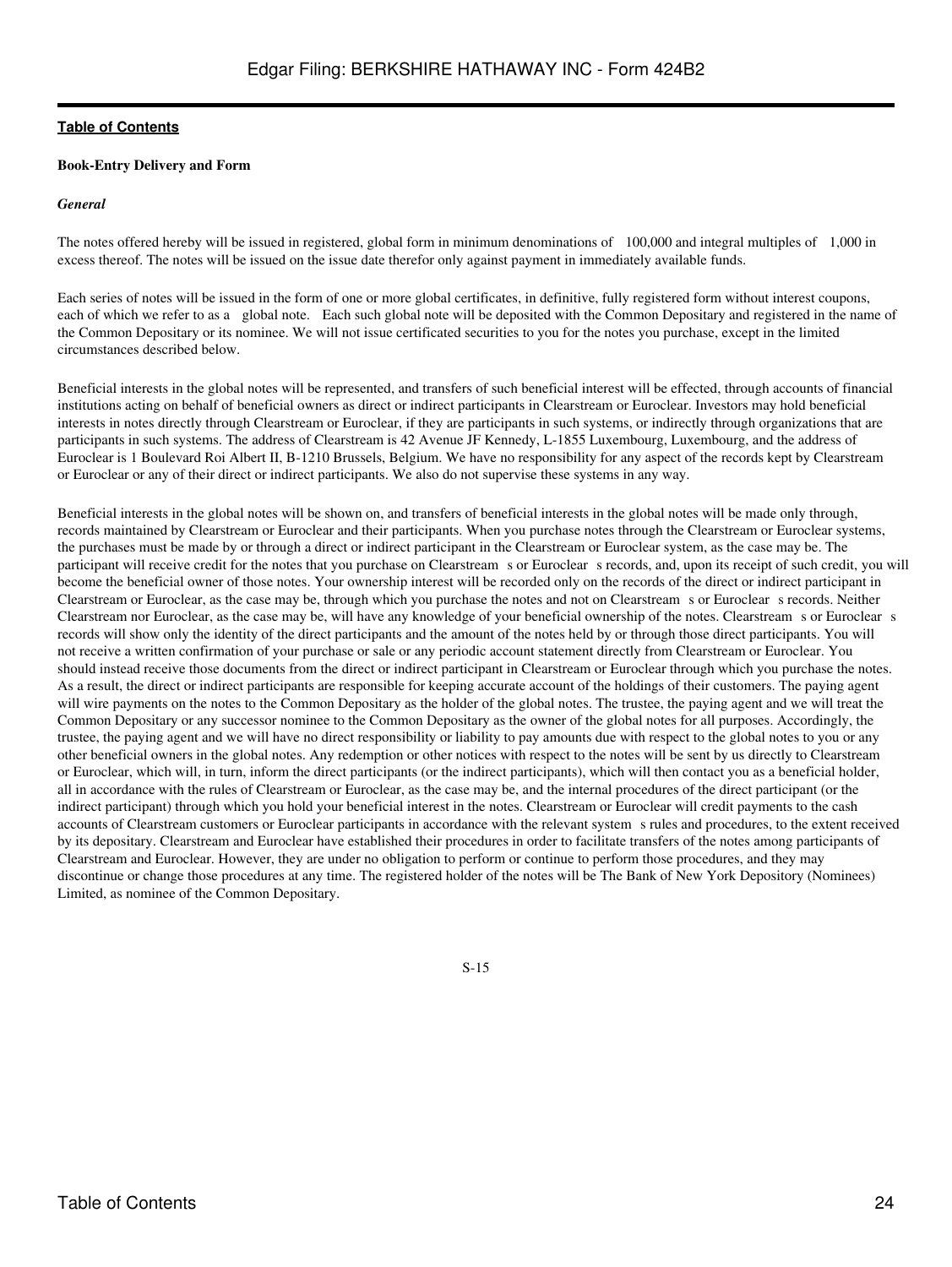#### *Initial Settlement*

Investors will follow the settlement procedures applicable to conventional eurobonds in registered form. It is intended that notes will be credited to the securities custody accounts of Clearstream and Euroclear holders on the settlement date on a delivery against payment basis. None of the notes may be held through, no trades of the notes will be settled through, and no payments with respect to the notes will be made through, The Depository Trust Company in the United States.

#### *Secondary Market Trading*

Any secondary market trading of book-entry interests in the notes will take place through participants in Clearstream and Euroclear in accordance with the normal rules and operating procedures of Clearstream and Euroclear and will be settled using the procedures applicable to conventional eurobonds in registered form.

It is important to establish at the time of trading of any notes where both the purchaser s and seller s accounts are located to ensure that settlement can be made on the desired value date.

You should be aware that investors will only be able to make and receive deliveries, payments and other communications involving the notes through Clearstream and Euroclear on days when those systems are open for business. Those systems may not be open for business on days when banks, brokers and other institutions are open for business in the United States.

In addition, because of time-zone differences, there may be problems with completing transactions involving Clearstream and Euroclear on the same business day as in the United States. U.S. investors who wish to transfer their interests in the notes, or to make or receive a payment or delivery of the notes, on a particular day, may find that the transactions will not be performed until the next business day in Luxembourg or Brussels, depending on whether Clearstream or Euroclear is used.

#### *Clearstream and Euroclear*

We have obtained the information in this section concerning Clearstream and Euroclear, and the book-entry system and procedures, from sources that we believe to be reliable, but we take no responsibility for the accuracy of this information.

Clearstream has advised us that it is a limited liability company organized under Luxembourg law. Clearstream holds securities for its participating organizations and facilitates the clearance and settlement of securities transactions between Clearstream participants through electronic book-entry changes in accounts of Clearstream participants, thereby eliminating the need for physical movement of certificates. Clearstream provides to Clearstream participants, among other things, services for safekeeping, administration, clearance and settlement of internationally traded securities and securities lending and borrowing. Clearstream interfaces with domestic markets in several countries. Clearstream is registered as a bank in Luxembourg, and as such is subject to regulation by the Luxembourg Commission de Surveillance du Secteur Financier. Clearstream participants are recognized financial institutions around the world, including underwriters, securities brokers and dealers, banks, trust companies, clearing corporations and certain other organizations and may include the underwriters. Indirect access to Clearstream is available to other institutions that clear through or maintain a custodial relationship with a Clearstream participant.

Euroclear advises that it was created in 1968 to hold securities for participants of Euroclear and to clear and settle transactions between Euroclear participants through simultaneous electronic book-entry delivery against payment, thereby eliminating the need for physical movement of certificates and any risk from lack of simultaneous transfers of securities and cash. Euroclear provides various other services, including securities lending and borrowing and interfaces with domestic markets in several countries.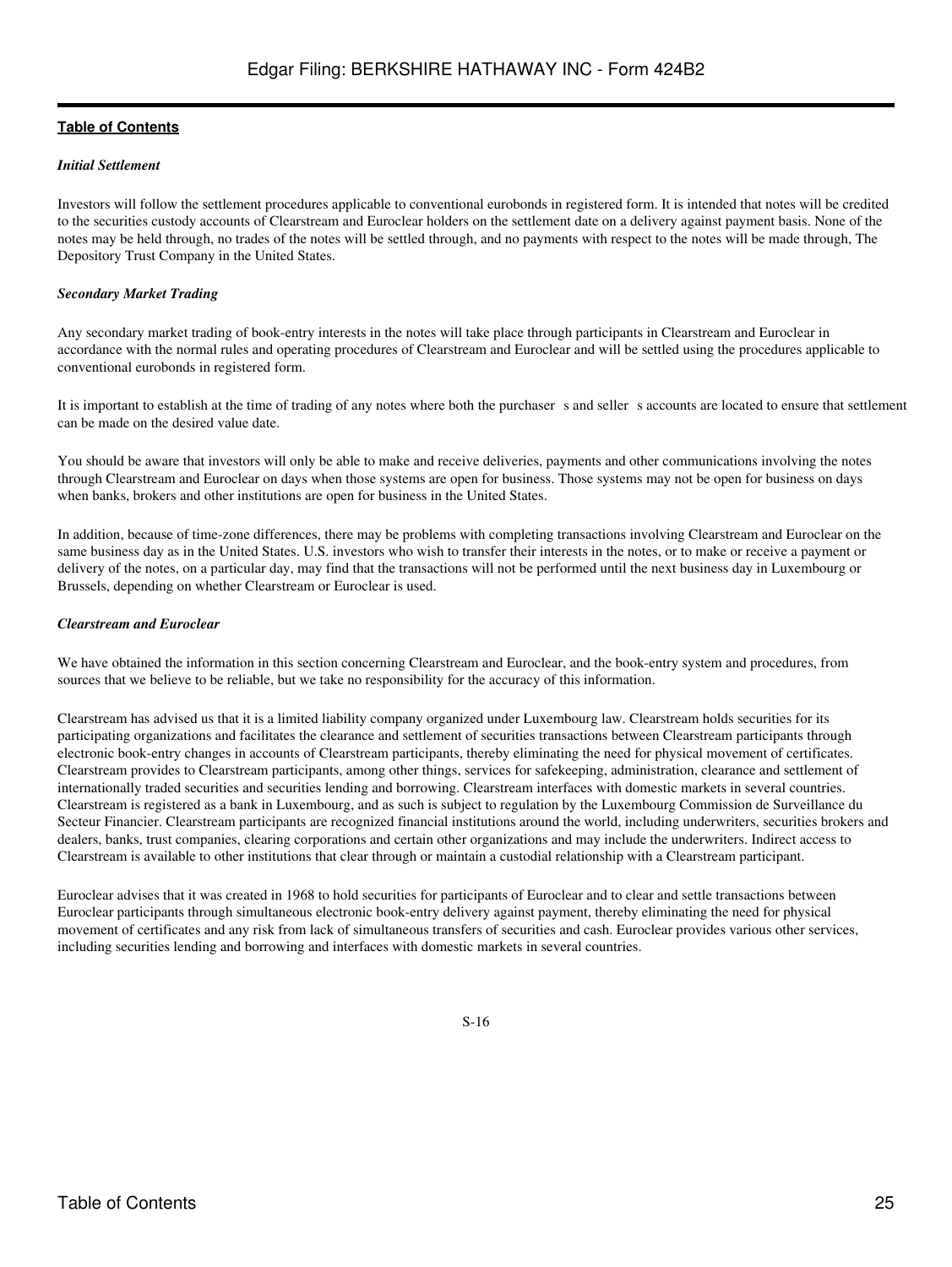Euroclear is operated by Euroclear Bank S.A./N.V. (the Euroclear Operator), under contract with Euroclear Clearance Systems S.C., a Belgian cooperative corporation (the Cooperative). All operations are conducted by the Euroclear Operator, and all Euroclear securities clearance accounts and Euroclear cash accounts are accounts with the Euroclear Operator, not the Cooperative. The Cooperative establishes policy for Euroclear on behalf of Euroclear participants. Euroclear participants include banks, securities brokers and dealers and other professional financial intermediaries and may include the underwriters. Indirect access to Euroclear is also available to other firms that clear through or maintain a custodial relationship with a Euroclear participant, either directly or indirectly.

The Euroclear Operator is regulated and examined by the Belgian Banking and Finance Commission. Securities clearance accounts and cash accounts with the Euroclear Operator are governed by the Terms and Conditions Governing Use of Euroclear and the related Operating Procedures of the Euroclear System, and applicable Belgian law. These Terms and Conditions govern transfers of securities and cash within Euroclear, withdrawals of securities and cash from Euroclear, and receipts of payments with respect to securities in Euroclear. All securities in Euroclear are held on a fungible basis without attribution of specific certificates to specific securities clearance accounts. The Euroclear Operator acts under the Terms and Conditions only on behalf of Euroclear participants, and has no record of or relationship with persons holding securities through Euroclear participants.

Under Belgian law, the Euroclear Operator is required to pass on the benefits of ownership in any interests in securities on deposit with it, such as dividends, voting rights and other entitlements, to any person credited with such interests in securities on its records.

#### *Certificated Notes*

The global notes are exchangeable for certificated notes of the same series in definitive, fully registered form without interest coupons in minimum denominations of 100,000 principal amount and integral multiples of 1,000 in excess thereof only in the following limited circumstances:

the depositary for any of the notes of a series notifies us that it is unwilling or unable to continue as depositary for the global notes of such series,

if there shall have occurred and be continuing an event of default with respect to the notes of such series, or

if we determine, in our sole discretion, that the global notes of such series are exchangeable in accordance with the terms of the indenture.

In all cases, certificated notes delivered in exchange for any global note or beneficial interests therein will be registered in the names, and issued in any approved denominations, as the depositary shall direct. Subject to the foregoing, a global note is not exchangeable, except for a global note of the same aggregate denomination to be registered in the name of the Common Depositary or its nominee.

#### **Notices**

Except as otherwise described herein, notice to registered holders of the notes will be given by mail to the addresses as they appear in the security register. Notices will be deemed to have been given on the date of such mailing. So long as the notes are represented by a global note deposited with The Bank of New York Mellon (London Branch), or any successor thereto, as the common depositary (the Common Depositary) for Clearstream and Euroclear, notices to holders may be given by delivery to Clearstream and Euroclear, and such notices shall be deemed to be given on the date of delivery to Clearstream and Euroclear. The trustee will transmit notices to each registered holders last known address as it appears in the security register that the trustee maintains. The trustee will only transmit these notices to the registered holder of the notes. You will not receive notices regarding the notes directly from us unless we reissue the notes to you in fully certificated form.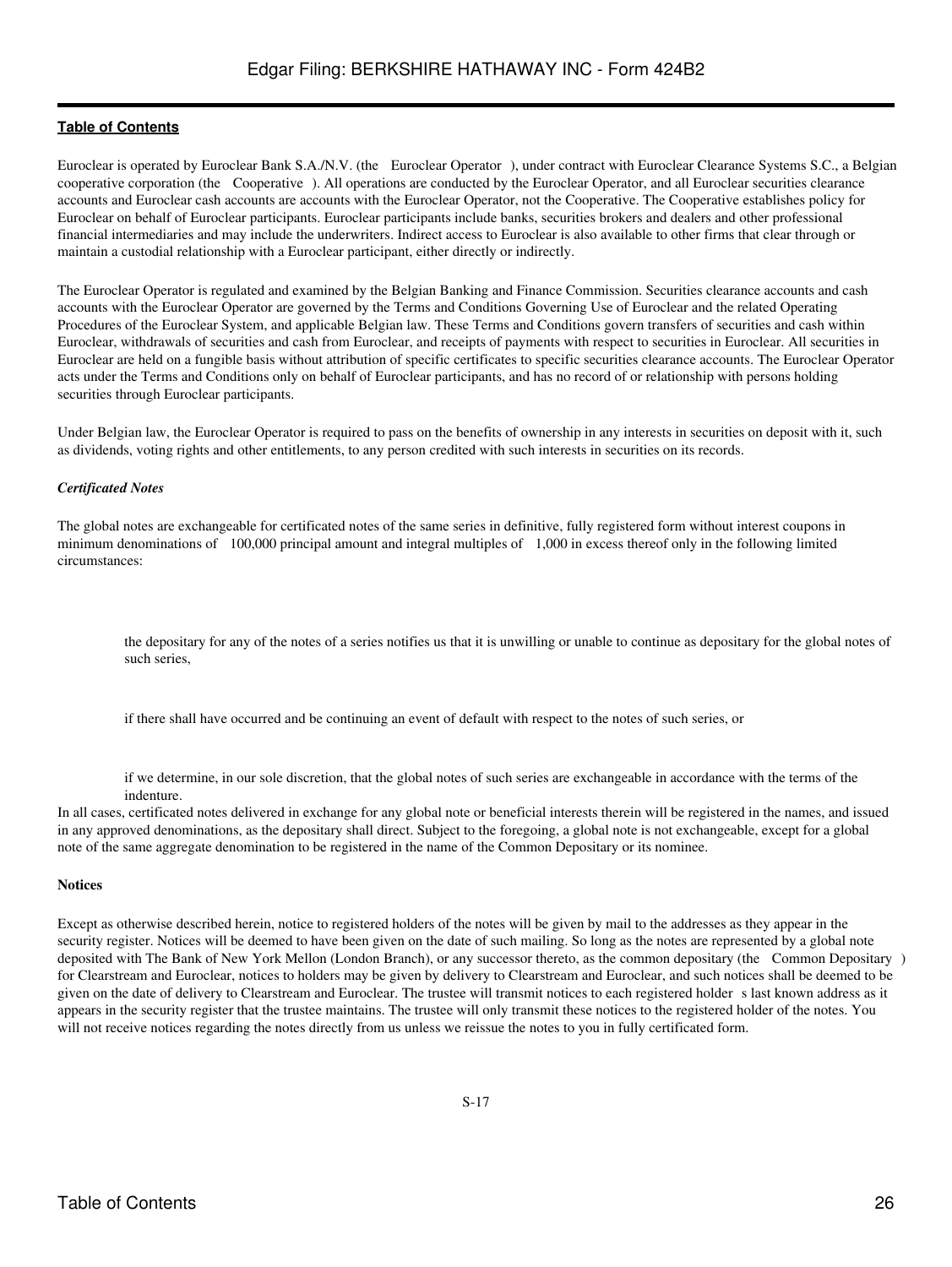#### **CERTAIN UNITED STATES FEDERAL INCOME TAX CONSIDERATIONS**

<span id="page-26-0"></span>The following is a summary of certain U.S. federal income tax considerations that may be relevant to initial holders of the notes. The summary is limited to holders that purchase notes in the initial offering for cash at their initial offering price and that hold the notes as capital assets within the meaning of Section 1221 of the Code (generally, for investment). The summary does not purport to address all of the tax considerations that may be relevant to a particular holder or to deal with the tax considerations that may be relevant to holders in special tax situations, such as banks, thrifts, real estate investment trusts, regulated investment companies, partnerships and other pass-through entities, insurance companies, dealers in securities or currencies, traders in securities electing to mark to market, foreign persons (except to the extent specifically provided below), tax-exempt organizations, expatriates and certain former citizens or long-term residents of the U.S., persons holding notes as part of a straddle, hedge, conversion transaction, synthetic security or other integrated investment, persons deemed to sell the notes under the constructive sale provisions of the Code, or U.S. holders (as defined below) whose functional currency is not the U.S. dollar, nor does it address federal estate, gift or alternative minimum taxes or state, local, or foreign taxes.

If a partnership (including any entity treated as a partnership for U.S. federal income tax purposes) or other pass-through entity holds notes, the tax treatment of a partner or a member generally will depend upon the status of the partner or the member and upon the activities of the partnership or pass-through entity. A partnership or pass-through entity considering a purchase of the notes, and partners or members in such a partnership or pass- through entity, should consult their own tax advisors regarding the tax consequences to them of the purchase, ownership and disposition of the notes.

Under the terms of the notes, we may be obligated in certain circumstances to pay amounts in excess of stated interest or principal on the notes. It is possible that the Internal Revenue Service (IRS) could assert that the payment of such excess amounts is a contingent payment and the notes are therefore contingent payment debt instruments for U.S. federal income tax purposes. Under the applicable U.S. Treasury regulations, however, for purposes of determining whether a debt instrument is a contingent payment debt instrument, remote or incidental contingencies (determined as of the date the notes are issued) are ignored. We believe that the possibility of making additional payments is remote and/or incidental. Accordingly, we do not intend to treat the notes as contingent payment debt instruments. Our position will be binding on holders of the notes, unless a holder timely and explicitly discloses to the IRS that it takes a position different from ours. Our position, however, is not binding on the IRS. If the IRS successfully challenges this position, the timing and amount of income included and the character of the income recognized with respect to the notes may be materially different from the consequences discussed herein. Holders should consult their own tax advisors regarding this issue. The remainder of this discussion assumes that the notes are not treated as contingent payment debt instruments.

This summary is based upon the Code, Treasury regulations, IRS rulings and pronouncements and administrative and judicial decisions currently in effect, all of which are subject to change (possibly with retroactive effect) or possible differing interpretations. No ruling has been or will be sought from the IRS with respect to the U.S. federal income tax consequences of the purchase, ownership and disposition of the notes. As a result, the IRS could disagree with portions of this discussion.

**Persons considering a purchase of the notes should consult their own tax advisors with respect to the tax consequences to them of the purchase, ownership and disposition of the notes in light of their own particular circumstances, including the tax consequences under federal, state, local and foreign tax laws and the possible effects of any changes in applicable tax laws.**

#### **Consequences to U.S. Holders**

The following discussion summarizes certain U.S. federal income tax considerations relevant to a U.S. holder. For purposes of this discussion, the term U.S. holder means a beneficial owner of the notes that is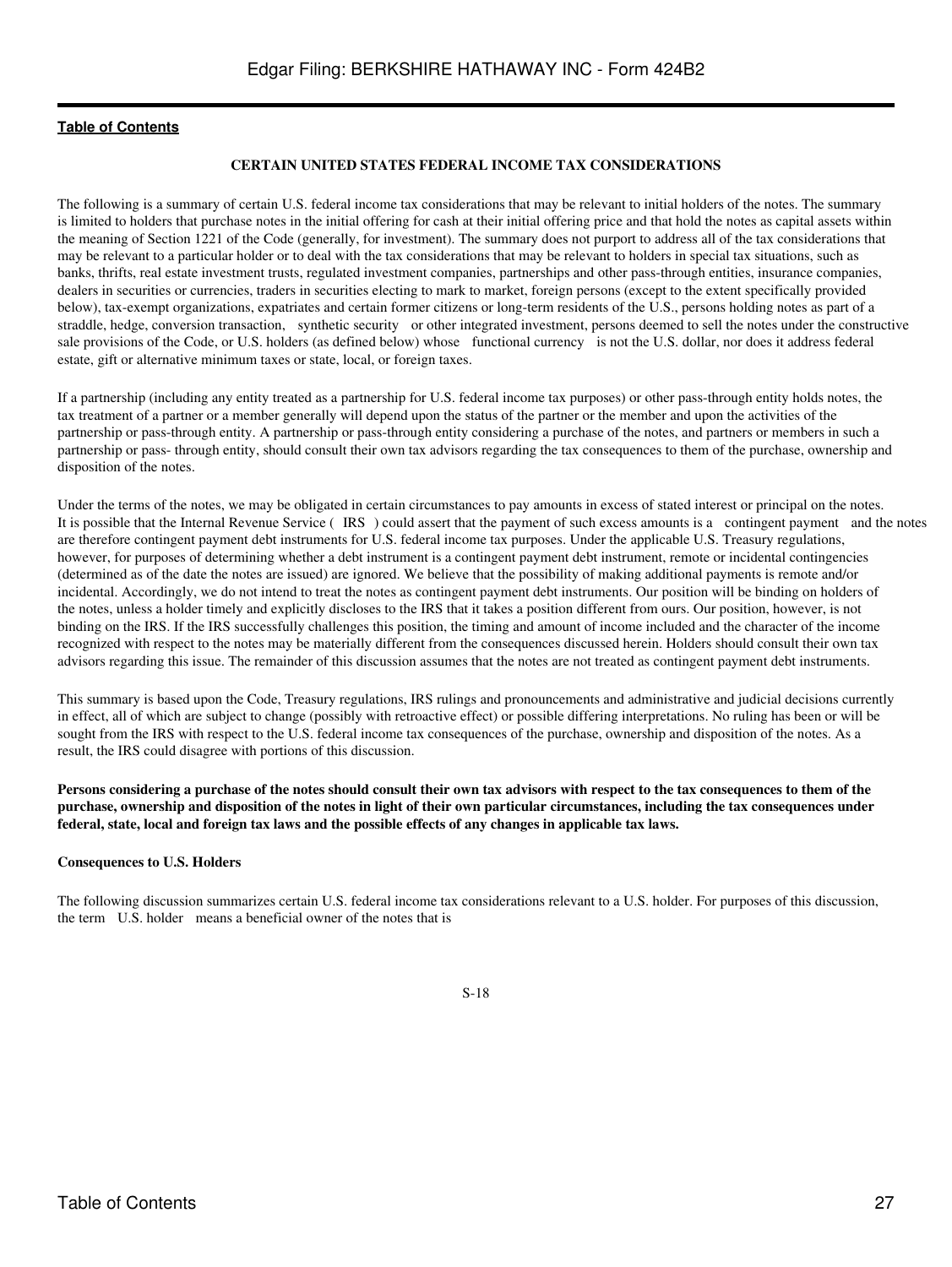(1) an individual who is a citizen or resident of the United States, (2) a corporation or other entity treated as a corporation for U.S. federal income tax purposes, in each case, that is created or organized in or under the laws of the United States, any state thereof or the District of Columbia, (3) a trust if it (i) is subject to the primary supervision of a U.S. court and the control of one or more U.S. persons or (ii) has a valid election in effect under applicable Treasury regulations to be treated as a U.S. person, or (4) an estate, the income of which is subject to U.S. federal income tax regardless of its source.

# *Payments or Accruals of Interest*

Payments or accruals of interest on a note will be taxable to U.S. holders as ordinary interest income at the time such U.S. holders receive or accrue such amounts (in accordance with a holder s regular method of tax accounting).

A U.S. holder that uses the cash method of accounting and that receives a payment of interest in euro will be required to include in income the U.S. dollar value of the euro payment received (determined based on the spot rate on the date the payment is received), regardless of whether the payment is in fact converted to U.S. dollars at that time. A cash basis U.S. holder will not recognize exchange gain or loss on the receipt of interest income, but may recognize exchange gain or loss attributable to the actual disposition of the euro received.

A U.S. holder that uses the accrual method of accounting will accrue interest income in euro and translate that amount into U.S. dollars based on the average spot rate of exchange in effect for the accrual period or, with respect to an accrual period that spans two taxable years, at the average spot rate for the partial period within the applicable taxable year. Alternatively, an accrual method U.S. holder may elect to translate interest income into U.S. dollars at the spot rate on the last day of the accrual period (or the last day of the taxable year in the case of an accrual period that spans two taxable years) or, if the date of receipt is within five business days of the last day of the interest accrual period, the spot rate on the date of receipt. A U.S. holder that makes this election must apply it consistently to all debt instruments from year to year and cannot change the election without the consent of the IRS. A U.S. holder that uses the accrual method will recognize exchange gain or loss with respect to accrued interest income on the date the interest payment is actually received. The amount of exchange gain or loss recognized will equal the difference, if any, between the U.S. dollar value of the euro payment received (determined based on the spot rate on the date the payment is received) in respect of the accrual period and the U.S. dollar value of interest income that has accrued during the accrual period (as determined above), regardless of whether the payment is in fact converted to U.S. dollars. This exchange gain or loss generally will be treated as ordinary income or loss.

### *Sale, Exchange, Redemption or Other Disposition of the Notes*

When a U.S. holder disposes of a note by sale, exchange, redemption or other disposition, the holder will generally recognize gain or loss equal to the difference between the amount the holder realizes on the transaction and the holder s adjusted tax basis in the note. A U.S. holder s adjusted tax basis in a note will generally equal the U.S. dollar value of the euro used to purchase the note using the spot exchange rate on the purchase date. If a note is traded on an established securities market, as the notes are expected to be, a cash basis U.S. holder (and if it elects, an accrual basis U.S. holder) will determine the U.S. dollar value of the euro amount paid for the note on the settlement date of the purchase. Payments received that are attributable to accrued interest will be treated in accordance with the rules applicable to payments of interest, described above.

The amount realized on the sale, exchange, redemption, or other disposition of a note for an amount in euro will generally be the U.S. dollar value of such euro based on the spot exchange rate on the date the note is disposed of; provided, however, that if the note is traded on an established securities market, as the notes are expected to be, a cash basis U.S. holder (and if it elects, an accrual basis U.S. holder) will determine the U.S. dollar value of such euro on the settlement date of the disposition. If an accrual method U.S. holder makes either of the elections described above, such election must be applied consistently to all debt instruments from year to year and cannot be changed without the consent of the IRS. If a note is not traded on an established securities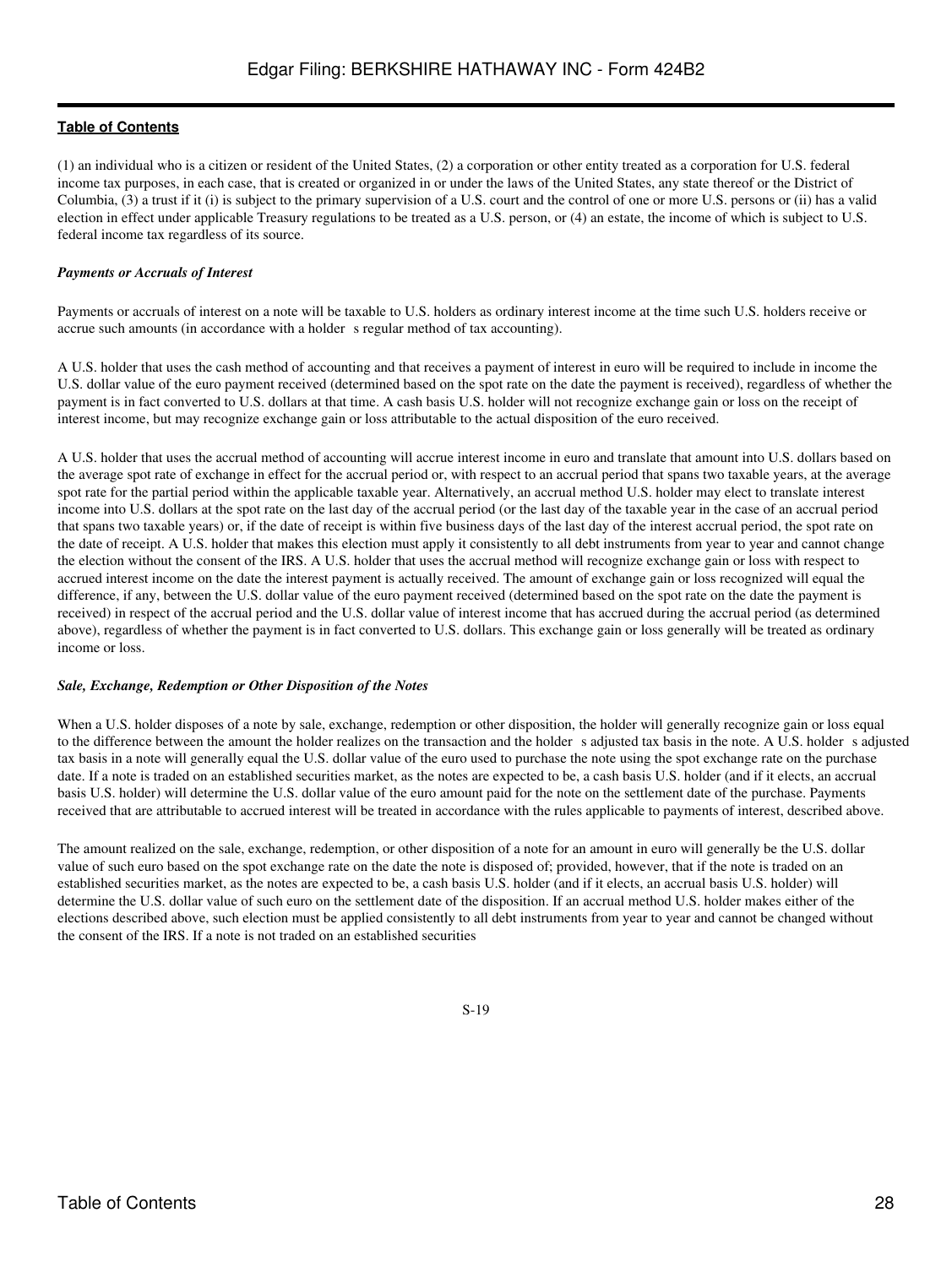market (or, if a note is so traded, but a U.S. holder is an accrual basis U.S. holder that has not made the settlement date election), a U.S. holder will recognize exchange gain or loss (taxable as ordinary income or loss) to the extent that the U.S. dollar value of the euro received (based on the spot rate on the settlement date) differs from the U.S. dollar value of the amount realized.

Except as discussed below with respect to exchange gain or loss, the gain or loss that a U.S. holder recognizes on the sale, exchange, redemption or other disposition of a note will generally be capital gain or loss. The capital gain or loss on the sale, exchange, redemption or other disposition of a note will be long-term capital gain or loss if the holder held the note for more than one year on the date of disposition. Capital gains recognized by individuals on assets held for longer than one year are subject to taxation at preferential rates. The tax deductibility of capital losses is subject to limitations.

Any gain or loss realized upon the sale, exchange, redemption, or other taxable disposition of a note that is attributable to fluctuations in currency exchange rates will be ordinary income or loss. Gain or loss attributable to fluctuations in currency exchange rates generally will equal the difference between (i) the U.S. dollar value of a U.S. holder s purchase price for the note in euro, determined on the date the note is disposed of, and (ii) the U.S. dollar value of a U.S. holder s purchase price for the note in euro, determined on the date the U.S. holder acquired the note (or, in each case, determined on the settlement date if the notes are traded on an established securities market, as the notes are expected to be, and the U.S. holder is either a cash basis or an electing accrual basis holder). The exchange gain or loss will be recognized only to the extent of the total gain or loss realized by a U.S. holder on the sale, exchange, redemption or other disposition of the note, and generally will be ordinary income or loss.

### *Exchange of Euro*

A U.S. holder s tax basis in the euro received as interest on, or on the sale or other disposition of, a note will be the U.S. dollar value of such euro at the spot rate in effect on the date of receipt of the euro. Any gain or loss recognized by a U.S. holder on a sale, exchange or other disposition of the euro will be ordinary income or loss.

#### *Tax Return Disclosure Requirements*

Certain U.S. Treasury regulations meant to require the reporting of certain tax shelter transactions cover transactions generally not regarded as tax shelters, including certain foreign currency transactions giving rise to losses in excess of a certain minimum amount (e.g., \$50,000 in the case of an individual or trust), such as the receipt or accrual of interest or a sale, exchange, retirement or other taxable disposition of a foreign currency note or of foreign currency received in respect of a foreign currency note. Persons considering the purchase of notes should consult with their own tax advisors to determine the U.S. federal income tax return disclosure obligations, if any, with respect to an investment in the notes or the disposition of euro, including any requirement to file IRS Form 8886 (Reportable Transaction Disclosure Statement).

#### *3.8% Medicare Tax On Net Investment Income*

U.S. holders that are individuals, estates, and certain trusts are subject to an additional 3.8% tax on all or a portion of their net investment income, which may include the interest payments and any gain realized with respect to the notes, to the extent of their net investment income that, when added to their other modified adjusted gross income, exceeds certain threshold amounts (generally \$200,000 for an unmarried individual, \$250,000 for a married taxpayer filing a joint return (or a surviving spouse), or \$125,000 for a married individual filing a separate return). U.S. holders should consult their advisors with respect to their consequences with respect to the 3.8% Medicare tax.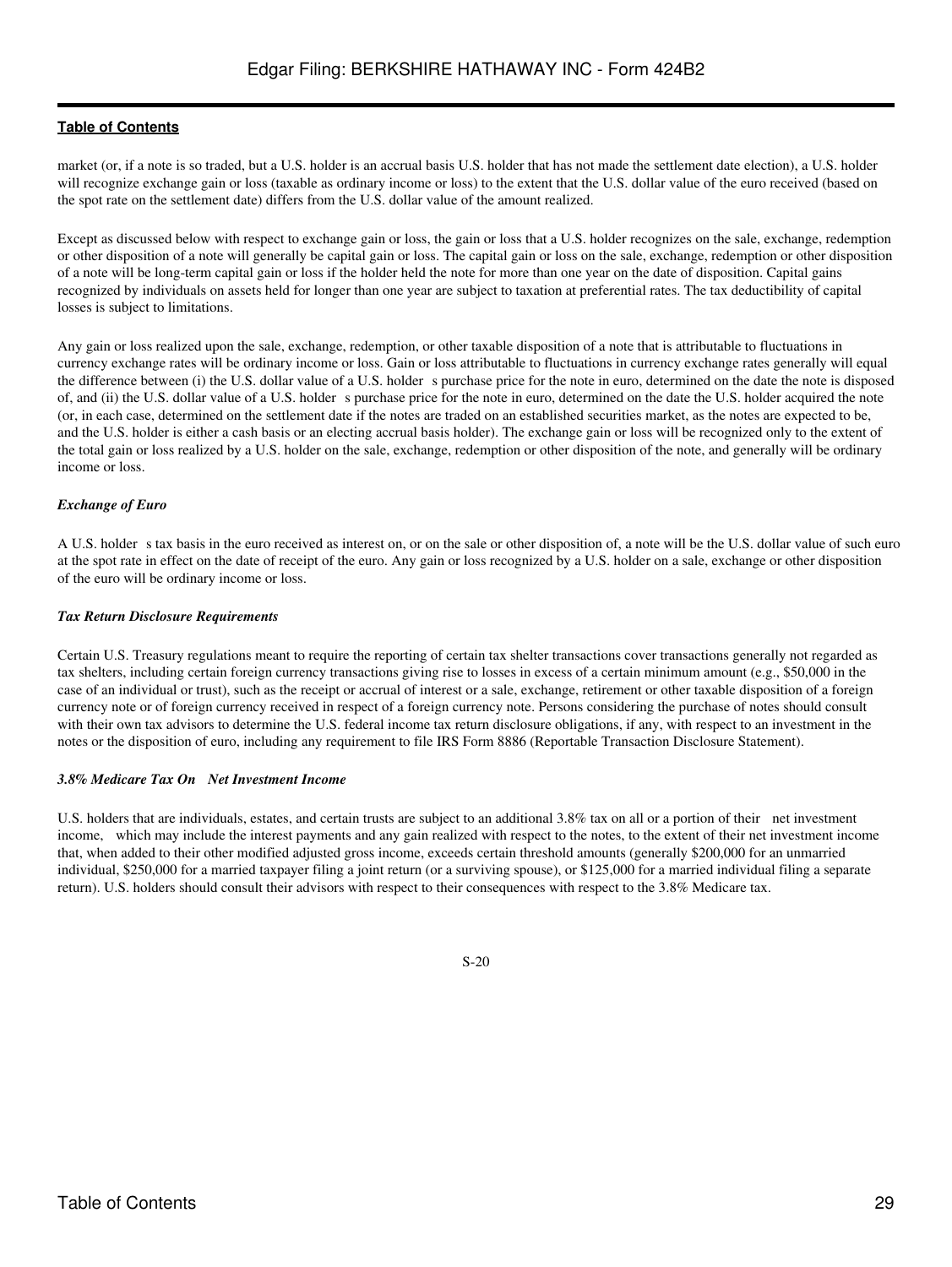#### *Backup Withholding and Information Reporting*

Unless a U.S. holder is an exempt recipient, payments under the notes or proceeds received from the sale of the notes will generally be subject to information reporting and will generally also be subject to U.S. federal backup withholding tax if such U.S. holder fails to supply an accurate taxpayer identification number or otherwise fails to comply with applicable U.S. information reporting or certification requirements. Any amounts so withheld do not constitute a separate tax and will be allowed as a refund or a credit against the U.S. holder s U.S. federal income tax liability, provided that the required information is timely furnished to the IRS.

#### **Consequences to Non-U.S. Holders**

The following discussion summarizes certain U.S. federal income and tax considerations relevant to a non- U.S. holder. For purposes of this discussion, the term non-U.S. holder means a beneficial owner of the notes that is for U.S. federal income tax purposes a nonresident alien individual, a foreign corporation, or a trust or estate that is not a U.S. holder.

#### *Payments of Interest*

Payments of interest on the notes made to a non-U.S. holder will generally be exempt from U.S. federal income and withholding tax, provided that:

the non-U.S. holder does not own, actually or constructively, 10 percent or more of the total combined voting power of all classes of our stock entitled to vote, and is not a controlled foreign corporation related, directly or indirectly, to us through stock ownership;

the non-U.S. holder is not a bank receiving interest on a loan entered into the ordinary course of its trade or business;

the non-U.S. holder certifies on IRS Form W-8BEN or Form W-8BEN-E (or a successor form), under penalties of perjury, that it is a non-U.S. holder and provides its name and address or otherwise satisfies applicable documentation requirements; and

the payments are not effectively connected with the conduct by the non-U.S. holder of a trade or business in the United States. If a non-U.S. holder cannot satisfy the requirements described above, payments of interest made to such non-U.S. holder will be subject to a 30% U.S. federal withholding tax, unless such non-U.S. holder provides the paying agent with a properly executed:

IRS Form W-8BEN or Form W-8BEN-E (or a successor form) claiming an exemption from or reduction in withholding under the benefit of an applicable tax treaty; or

IRS Form W-8ECI (or a successor form) stating that interest paid on the notes is not subject to withholding tax because it is effectively connected with the non-U.S. holder s conduct of a trade or business in the United States.

If payments of interest on the notes are effectively connected with the conduct by a non-U.S. holder of a trade or business in the United States (and, where an income tax treaty applies, are attributable to a United States permanent establishment), then such non-U.S. holder will be subject to U.S. federal income tax on such interest payments on a net income basis in the same manner as a U.S. holder (but without regard to the 3.8% Medicare tax, described above), although such non-U.S. holder will be exempt from the 30% U.S. federal withholding tax if the certification requirements discussed above are satisfied. In addition, a non-U.S holder that is a foreign corporation may be subject to an additional branch profits tax equal to 30% (or lower applicable tax treaty rate) of such interest, subject to adjustments.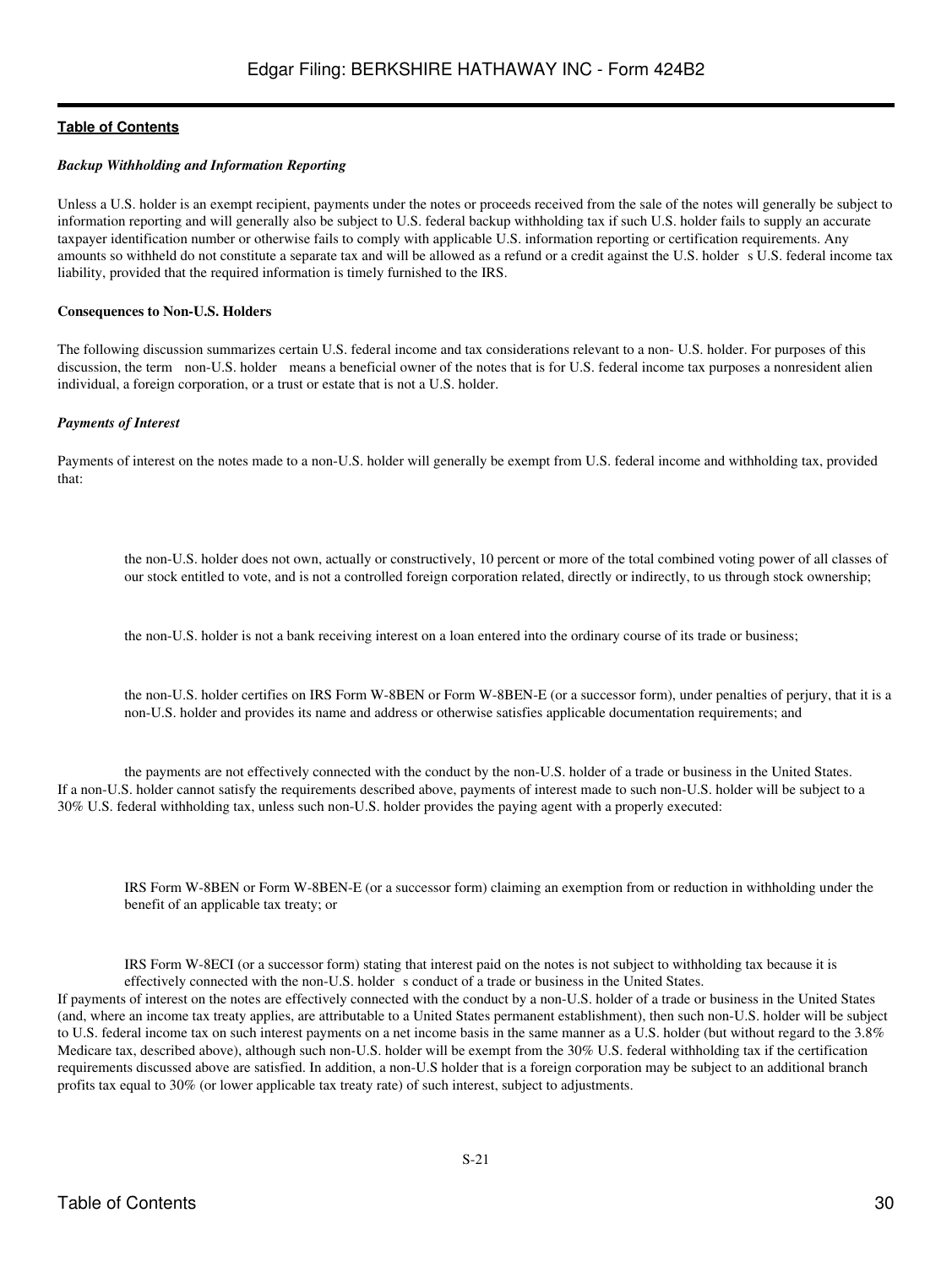#### *Sale, Exchange, Redemption or Other Disposition of the Notes*

Any gain realized by a non-U.S. holder upon a sale, exchange, redemption or other disposition of the notes will generally not be subject to U.S. federal income tax, unless:

the gain is effectively connected with the conduct of a trade or business in the United States by the non- U.S. holder (and, where an income tax treaty applies, is attributable to a United States permanent establishment); or

the non-U.S. holder is an individual who is present in the United States for 183 days or more in the taxable year of the disposition and certain other conditions are met.

Any gain realized by a non-U.S. holder upon a sale, exchange, redemption or other disposition of the notes that is effectively connected with the conduct by the non-U.S. holder of a trade or business in the United States (and, where an income tax treaty applies, is attributable to a United States permanent establishment) will generally be taxable as discussed above with respect to effectively connected interest on the notes. If a non-U.S. holder is subject to United States federal income tax because the non-U.S. holder is an individual who is present in the United States for 183 days or more in the taxable year of the disposition, any gain realized by the non-U.S. holder on the sale, exchange, redemption or other disposition of the notes that is not effectively connected with the conduct by the non-U.S. holder of a trade or business in the United States will be subject to a flat 30% tax on the gain derived from such disposition (unless determined otherwise under an applicable income tax treaty), which gain may be offset by United States-source capital losses.

#### *Backup Withholding and Information Reporting*

Generally, we must report to the IRS and to each non-U.S. holder the amount of interest paid to such non- U.S. holder and the amount of tax, if any, withheld with respect to those payments. These reporting requirements apply regardless of whether withholding is reduced or eliminated by the Code or an applicable income tax treaty. Copies of the information returns reporting such interest payments and any withholding may also be made available to the tax authorities in the country in which a non-U.S. holder resides under the provisions of an applicable tax treaty.

In general, a non-U.S. holder will not be subject to U.S. federal backup withholding with respect to payments of interest on the notes if the non-U.S. holder provides an IRS Form W-8BEN or Form W-8BEN-E (or a successor form) with respect to such payments or otherwise satisfies applicable documentation requirements. In addition, no information reporting or backup withholding will generally be required with respect to the proceeds of a sale of the notes by a non-U.S. holder made within the United States or conducted through certain United States-related financial intermediaries if the payor receives such a form or the non-U.S. holder otherwise establishes an exemption.

Backup withholding is not an additional tax and any amounts so withheld will be allowed as a refund or a credit against the non-U.S. holder s U.S. federal income tax liability, provided that the required information is timely furnished to the IRS.

#### *Additional Withholding Tax on Payments Made to Foreign Accounts*

Withholding taxes may be imposed under FATCA on certain types of payments made to non-U.S. financial institutions and certain other non-U.S. entities. Specifically, a 30% withholding tax may be imposed on payments of interest on, or gross proceeds from the sale or other disposition of, a note paid to a foreign financial institution or a non-financial foreign entity (each as defined in the Code), unless (1) the foreign financial institution undertakes certain diligence and reporting obligations, (2) the non-financial foreign entity either certifies it does not have any substantial United States owners (as defined in the Code) or furnishes identifying information regarding each substantial United States owner, or (3) the foreign financial institution or non-financial foreign entity otherwise qualifies for an exemption from these rules. If the payee is a foreign financial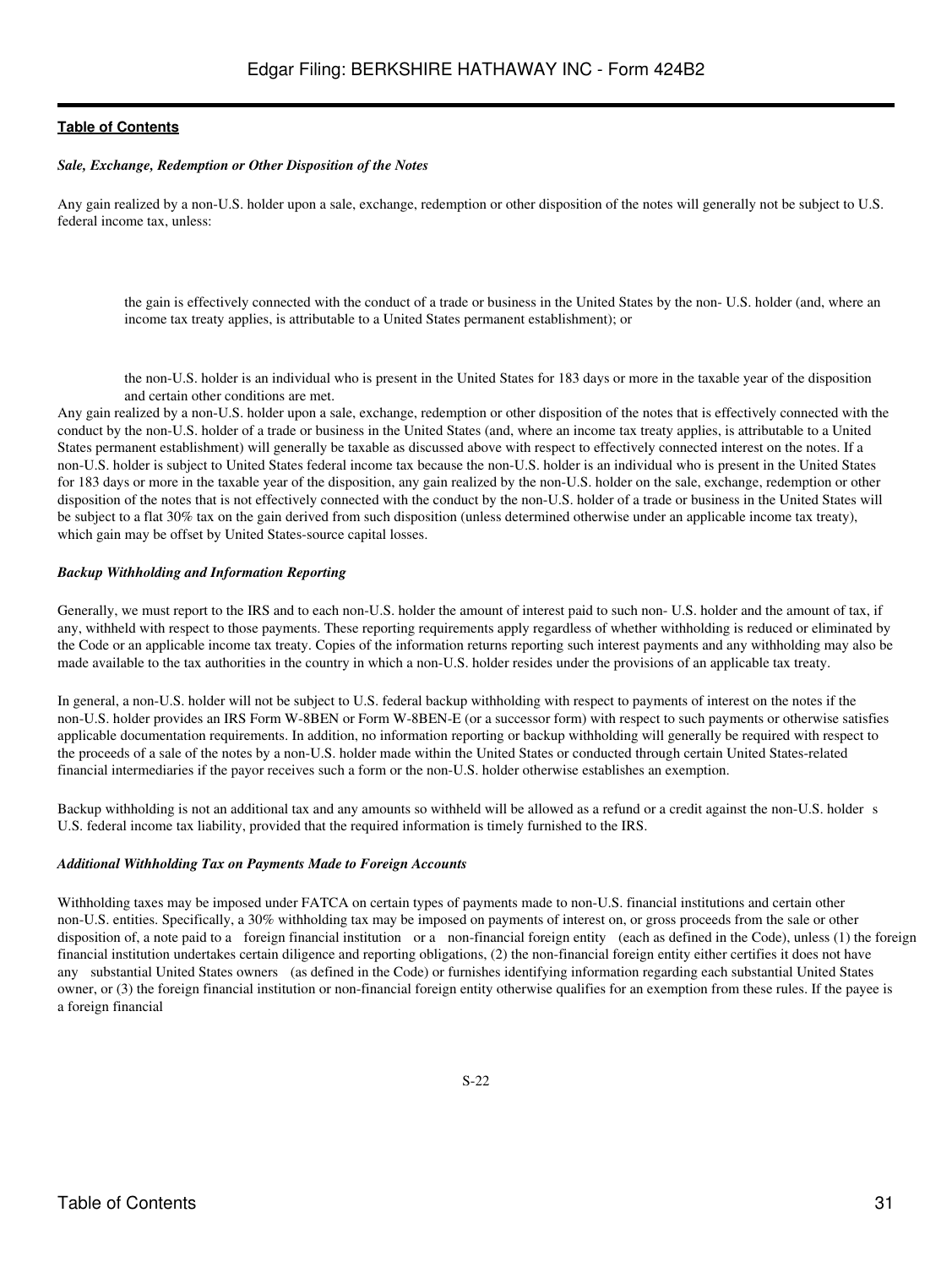institution and is subject to the diligence and reporting requirements in (1) above, it must enter into an agreement with the U.S. Department of the Treasury requiring, among other things, that it undertake to identify accounts held by certain specified United States persons or United States owned foreign entities (each as defined in the Code), annually report certain information about such accounts, and withhold 30% on certain payments to non-compliant foreign financial institutions and certain other account holders. Foreign financial institutions located in jurisdictions that have an intergovernmental agreement with the United States governing FATCA may be subject to different rules.

Withholding under FATCA generally will apply to payments of interest on a note regardless of when they are made. However, under the applicable Treasury regulations and IRS guidance, withholding under FATCA generally will only apply to payments of gross proceeds from the sale or other disposition of a note on or after January 1, 2017. Prospective investors should consult their tax advisors regarding the potential application of withholding under FATCA to their investment in the notes.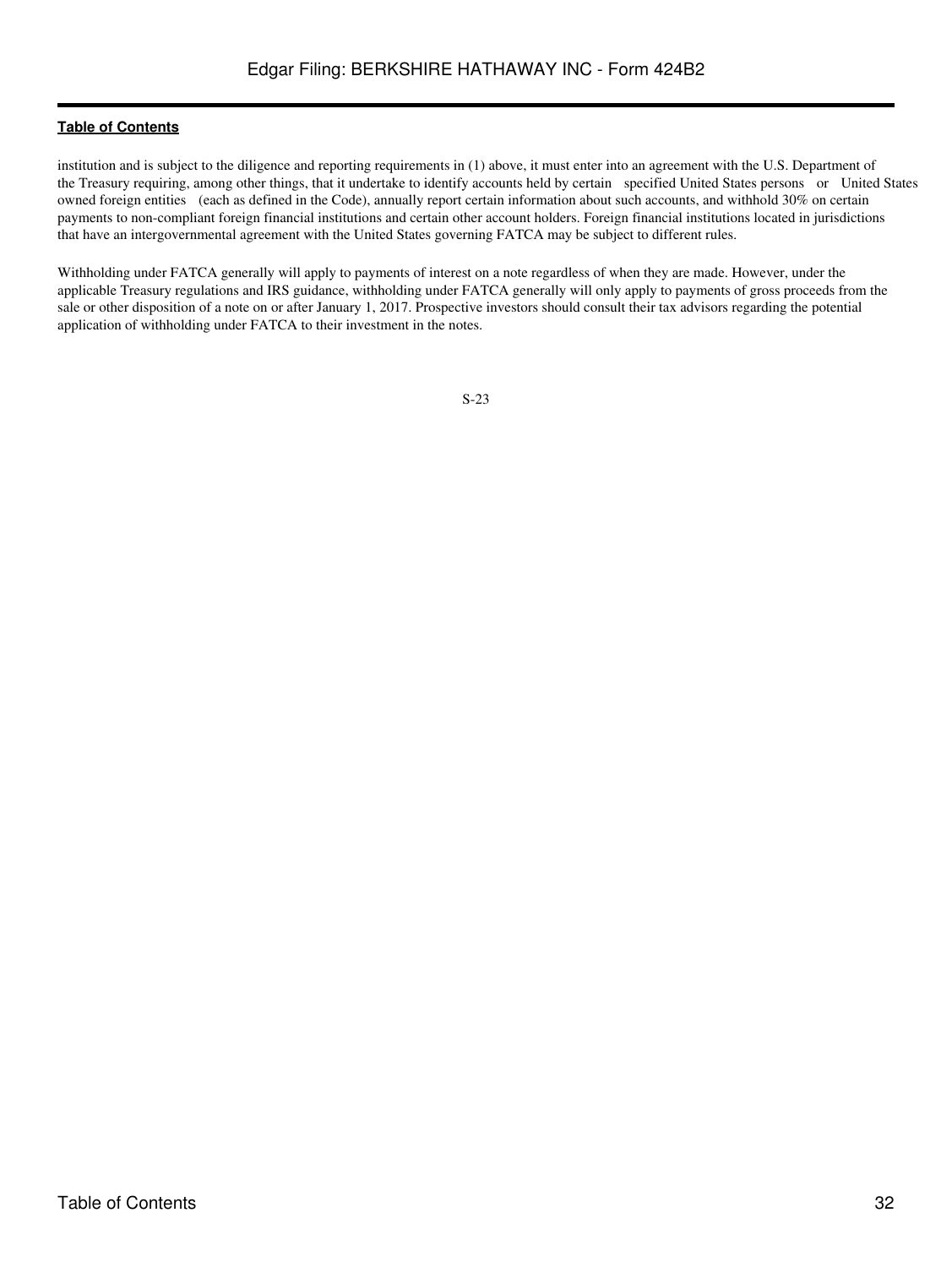### **EUROPEAN UNION SAVINGS DIRECTIVE**

<span id="page-32-0"></span>Under European Council Directive 2003/48/EC on the taxation of savings income (the Directive), Member States are required to provide to the tax authorities of another Member State details of payments of interest (or similar income) paid by a person within its jurisdiction to an individual resident in that other Member State or to certain limited types of entities established in that other Member State. However, for a transitional period, Austria is instead required (unless during that period it elects otherwise) to operate a withholding system in relation to such payments (the ending of such transitional period being dependent upon the conclusion of certain other agreements relating to information exchange with certain other countries). A number of non-European Union countries and territories including Switzerland have adopted similar measures (a withholding system in the case of Switzerland).

On March 24, 2014, the Council of the European Union adopted a Council Directive amending and broadening the scope of the requirements described above. Member States are required to apply these new requirements from January 1, 2017. The changes will expand the range of payments covered by the Directive, in particular to include additional types of income payable on securities. They will also expand the circumstances in which payments that indirectly benefit an individual resident in a Member State must be reported. This approach will apply to payments made to, or secured for, persons, entities or legal arrangements (including trusts) where certain conditions are satisfied, and may in some cases apply where the person, entity or arrangement is established or effectively managed outside of the European Union.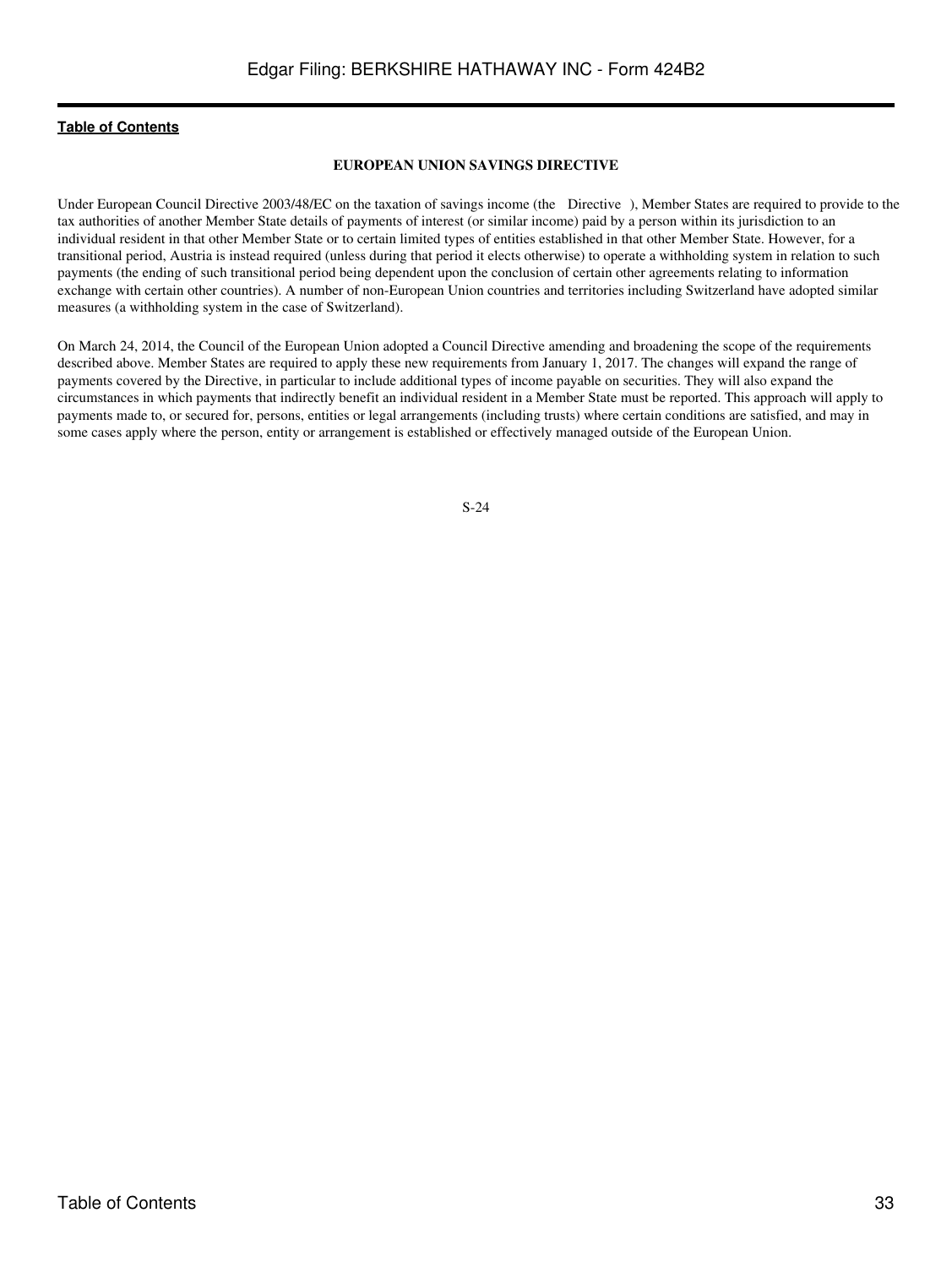#### **UNDERWRITING (Conflicts of Interest)**

<span id="page-33-0"></span>We have entered into an underwriting agreement with Deutsche Bank AG, London Branch, Goldman, Sachs & Co., Merrill Lynch International and Wells Fargo Securities International Limited with respect to the notes. Subject to certain conditions, we have agreed to sell to each underwriter and each underwriter named below has severally agreed to purchase from us the principal amount of the notes that appears opposite its name in the table below.

|                                              | $0.75\%$ Senior |                  |                  |
|----------------------------------------------|-----------------|------------------|------------------|
|                                              | Notes due       | $1.125\%$ Senior | $1.625\%$ Senior |
|                                              | 2023            | Notes due 2027   | Notes due 2035   |
| Deutsche Bank AG, London Branch              | 187,500,000     | 312,500,000      | 250,000,000      |
| Goldman, Sachs & Co.                         | 187,500,000     | 312,500,000      | 250,000,000      |
| Merrill Lynch International                  | 187,500,000     | 312,500,000      | 250,000,000      |
| Wells Fargo Securities International Limited | 187,500,000     | 312,500,000      | 250,000,000      |
| Total                                        | 750,000,000     | 1,250,000,000    | 1,000,000,000    |

The underwriters have agreed to purchase all of the notes if any of them are purchased. The underwriting agreement provides that the obligations of the underwriters to purchase the notes included in this offering are subject to, among other customary conditions, the delivery of certain legal opinions by their counsel. The underwriting agreement also provides that if an underwriter defaults, the purchase commitments of nondefaulting underwriters may also be increased or the offering may be terminated.

The underwriters initially propose to offer the notes to the public at the public offering price that appears on the cover page of this prospectus supplement. The underwriters may offer the notes to selected dealers at the public offering price minus a concession of up to (i) 0.225% of the principal amount of the 0.75% Senior Notes due 2023, (ii) 0.200% of the principal amount of the 1.125% Senior Notes due 2027 and (iii) 0.315% of the principal amount of the 1.625% Senior Notes due 2035. In addition, the underwriters may allow, and those selected dealers may reallow, a concession of up to (i) 0.100% of the principal amount of the 0.75% Senior Notes due 2023, (ii) 0.150% of the principal amount of the 1.125% Senior Notes due 2027 and (iii) 0.250% of the principal amount of the 1.625% Senior Notes due 2035 to certain other dealers. After the initial offering, the underwriters may change the public offering price and any other selling terms. The underwriters may offer and sell notes through certain of their affiliates. The offering of the notes by the underwriters is subject to receipt and acceptance and subject to the underwriters right to reject any order in whole or in part.

In the underwriting agreement, we have agreed that, subject to certain exceptions, we will indemnify the several underwriters against certain liabilities, including liabilities under the Securities Act, or contribute to payments that the underwriters may be required to make in respect of those liabilities.

The following table shows the underwriting discounts that we will pay to the underwriters in connection with this offering of notes:

|                                |                    | <b>Underwriting Discounts</b><br>paid by us |  |
|--------------------------------|--------------------|---------------------------------------------|--|
|                                | Per<br><b>Note</b> | <b>Total</b>                                |  |
| $0.75\%$ Senior Notes due 2023 | $0.375\%$          | 2,812,500                                   |  |
| 1.125% Senior Notes due 2027   | $0.450\%$          | 5,625,000                                   |  |
| 1.625% Senior Notes due 2035   | $0.625\%$          | 6,250,000                                   |  |
|                                |                    |                                             |  |

#### Total and the state of the state of the state of the state of the state of the state of the state of the state of the state of the state of the state of the state of the state of the state of the state of the state of the

We estimate that we will spend approximately \$2.5 million for printing, rating agency fees, trustee and legal fees and other expenses related to this offering.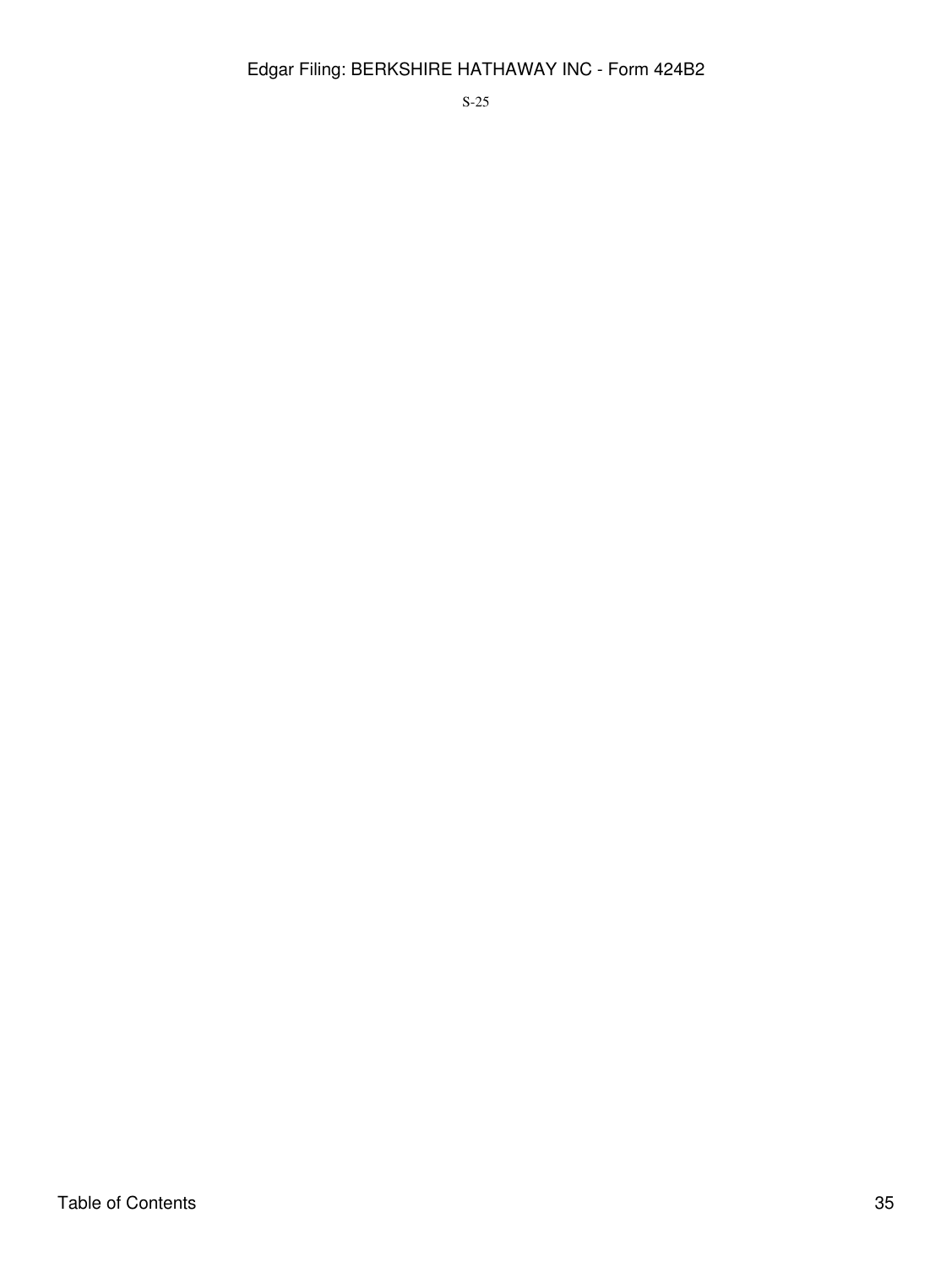The notes are new issues of securities with no established trading market. The underwriters have advised us that they intend to make a market in the notes. However, they are not obligated to do so and may discontinue any market making at any time in their sole discretion. We intend to apply to list the notes of each series on the New York Stock Exchange. It is not possible to predict whether the application will be approved for listing or, if approved, whether the application will be approved prior to the settlement date. Settlement of the notes is not conditional on obtaining the listing, and we are not required to maintain the listing. Therefore, we cannot assure you that a liquid trading market will develop for the notes, that you will be able to sell your notes at a particular time or that the prices that you receive when you sell will be favorable.

In connection with the issue of the notes, Goldman, Sachs & Co. (in this capacity, the Stabilizing Manager) (or persons acting on behalf of the Stabilizing Manager) may over-allot notes or effect transactions with a view to supporting the market price of the notes at a level higher than that which might otherwise prevail. However, there is no assurance that the Stabilizing Manager (or persons acting on behalf of the Stabilizing Manager) will undertake any stabilization action. Any stabilization action may begin on or after the date on which adequate public disclosure of the final terms of the offer of the notes is made, and, if begun, may be ended at any time, but it must end no later than the earlier of 30 days after the issue of the notes and 60 days after the date of the allotment of the notes. Such stabilization shall be carried out in accordance with applicable laws and regulations. Any loss or profit sustained as a consequence of any such over-allotment or stabilization shall be for the account of the Stabilizing Manager. The underwriters also may impose a penalty bid. This occurs when a particular underwriter repays to the underwriters a portion of the underwriting discount received by it because the Stabilizing Manager has repurchased notes sold by or for the account of such underwriter in stabilizing or short covering transactions.

These activities by the underwriters, as well as other purchases by the underwriters for their own accounts, may stabilize, maintain or otherwise affect the market price of the notes. As a result, the price of the notes may be higher than the price that otherwise might exist in the open market. The underwriters are not required to engage in these activities, but if these activities are commenced, they may be discontinued by the underwriters at any time. These transactions may be effected in the over-the-counter market or otherwise.

Each underwriter and its affiliates are full service financial institutions engaged in various activities, which may include securities trading, commercial and investment banking, financial advisory, investment management, investment research, principal investment, hedging, financing and brokerage activities. Each underwriter and certain of its affiliates have, from time to time, performed, and may in the future perform, various financial advisory and investment banking services for us, for which they have received or will receive customary fees and expenses reimbursements. The underwriters and their affiliates may also make investment recommendations and/or publish or express independent research views in respect of such securities or instruments and may at any time hold, or recommend to clients that they acquire, long and/or short positions in such securities and instruments.

In the ordinary course of their various business activities, the underwriters and their affiliates may make or hold a broad array of investments and actively trade debt and equity securities (or related derivative securities) and financial instruments (including bank loans) for their own account and for the accounts of their customers, and such investment and securities activities may involve securities and/or instruments of the issuer or its affiliates. If any of the underwriters or their affiliates has a lending relationship with us, certain of those underwriters or their affiliates routinely hedge, and certain other of those underwriters or their affiliates may hedge, their credit exposure to us consistent with their customary risk management policies. Typically, such underwriters and their affiliates would hedge such exposure by entering into transactions which consist of either the purchase of credit default swaps or the creation of short positions in our securities, including potentially the notes offered hereby. Any such credit default swaps or short positions could adversely affect future trading prices of the notes offered hereby.

We expect that delivery of the notes will be made against payment therefor on or about the date specified on the cover of this prospectus supplement, which will be the seventh business day following the date of pricing of the notes (this settlement cycle being referred to as T+7). Under Rule 15c6-1 of the Exchange Act, trades in the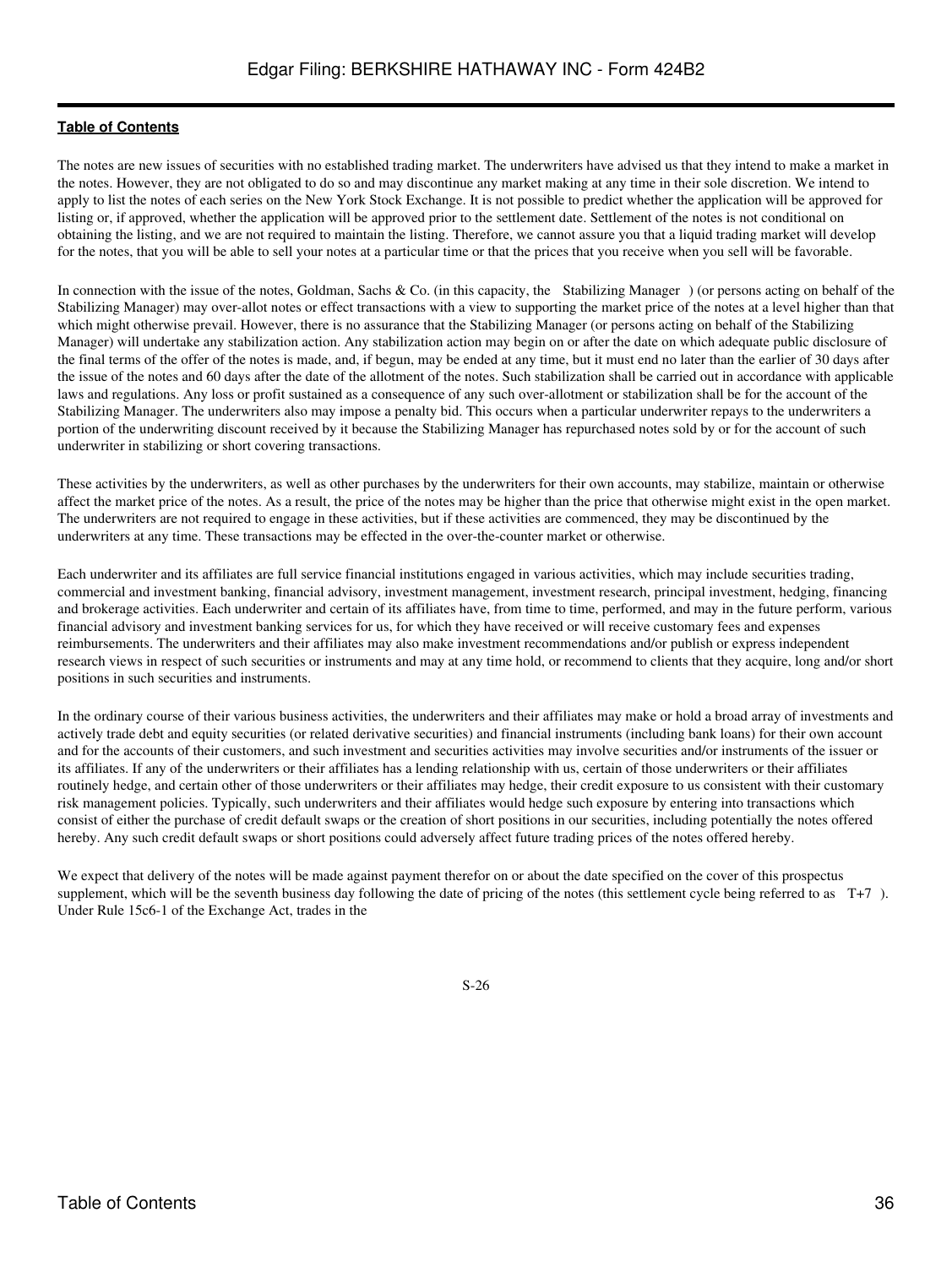secondary market generally are required to settle in three business days, unless the parties to any such trade expressly agree otherwise. Accordingly, purchasers who wish to trade the notes on the date of this prospectus supplement or the next three succeeding business days will be required, by virtue of the fact that the notes initially will settle in T+7, to specify an alternate settlement cycle at the time of any such trade to prevent a failed settlement. Purchasers of the notes who wish to make such trades should consult their own advisor.

# **Conflicts of Interest**

We own more than 10% of the outstanding preferred stock of Bank of America Corporation, the parent company of Merrill Lynch, Pierce, Fenner & Smith Incorporated, an affiliate of Merrill Lynch International. Accordingly, this offering is being made in compliance with the requirements of Rule 5121 of the Financial Industry Regulatory Authority. Because the notes to be offered will be rated investment grade, pursuant to Rule 5121, the appointment of a qualified independent underwriter is not necessary. Merrill Lynch, Pierce, Fenner & Smith Incorporated will not confirm sales of the notes to any account over which it exercises discretionary authority without the prior written approval of the customer.

### **Offering Restrictions**

In relation to each Member State of the European Economic Area which has implemented the Prospectus Directive (each, a Relevant Member State), each underwriter has represented and agreed that with effect from and including the date on which the Prospectus Directive is implemented in that Relevant Member State it has not made and will not make an offer of notes which are the subject of the offering contemplated by this prospectus to the public in that Relevant Member State other than:

- (a) to any legal entity which is a qualified investor as defined in the Prospectus Directive;
- (b) to fewer than 150 natural or legal persons (other than qualified investors as defined in the Prospectus Directive), as permitted under the Prospectus Directive, subject to obtaining the prior consent of the relevant dealer or dealers nominated by us for any such offer; or

(c) in any other circumstances falling within Article 3(2) of the Prospectus Directive.

For the purposes of this provision, the expression an offer of notes to the public in relation to any notes in any Relevant Member State means the communication in any form and by any means of sufficient information on the terms of the offer and the notes to be offered so as to enable an investor to decide to purchase or subscribe the notes, as the same may be varied in that Relevant Member State by any measure implementing the Prospectus Directive in that Relevant Member State, the expression Prospectus Directive means Directive 2003/71/EC (and amendments thereto, including the 2010 PD Amending Directive, to the extent implemented in the Relevant Member State), and includes any relevant implementing measure in the Relevant Member State, and the expression 2010 PD Amending Directive means Directive 2010/73/EU.

This prospectus supplement and the accompanying prospectus and any other material in relation to the notes is only being distributed to and is only directed at persons in the United Kingdom that are (i) investment professionals falling within Article 19(5) of the Financial Services and Markets Act 2000 (Financial Promotion) Order 2005 (the Order), or (ii) high net worth entities or other persons falling within Articles 49(2)(a) to (d) of the Order, or (iii) persons to whom it would otherwise be lawful to distribute it, all such persons together being referred to as relevant persons. The notes are only available to, and any invitation, offer or agreement to subscribe, purchase or otherwise acquire such notes will be engaged in only with, relevant persons. This prospectus supplement and the accompanying prospectus and their contents are confidential and should not be distributed, published or reproduced (in whole or in part) or disclosed by any recipients to any other person in the United Kingdom. Any person in the United Kingdom that is not a relevant person should not act or rely on this prospectus supplement and the accompanying prospectus or their contents. The notes are not being offered to the public in the United Kingdom.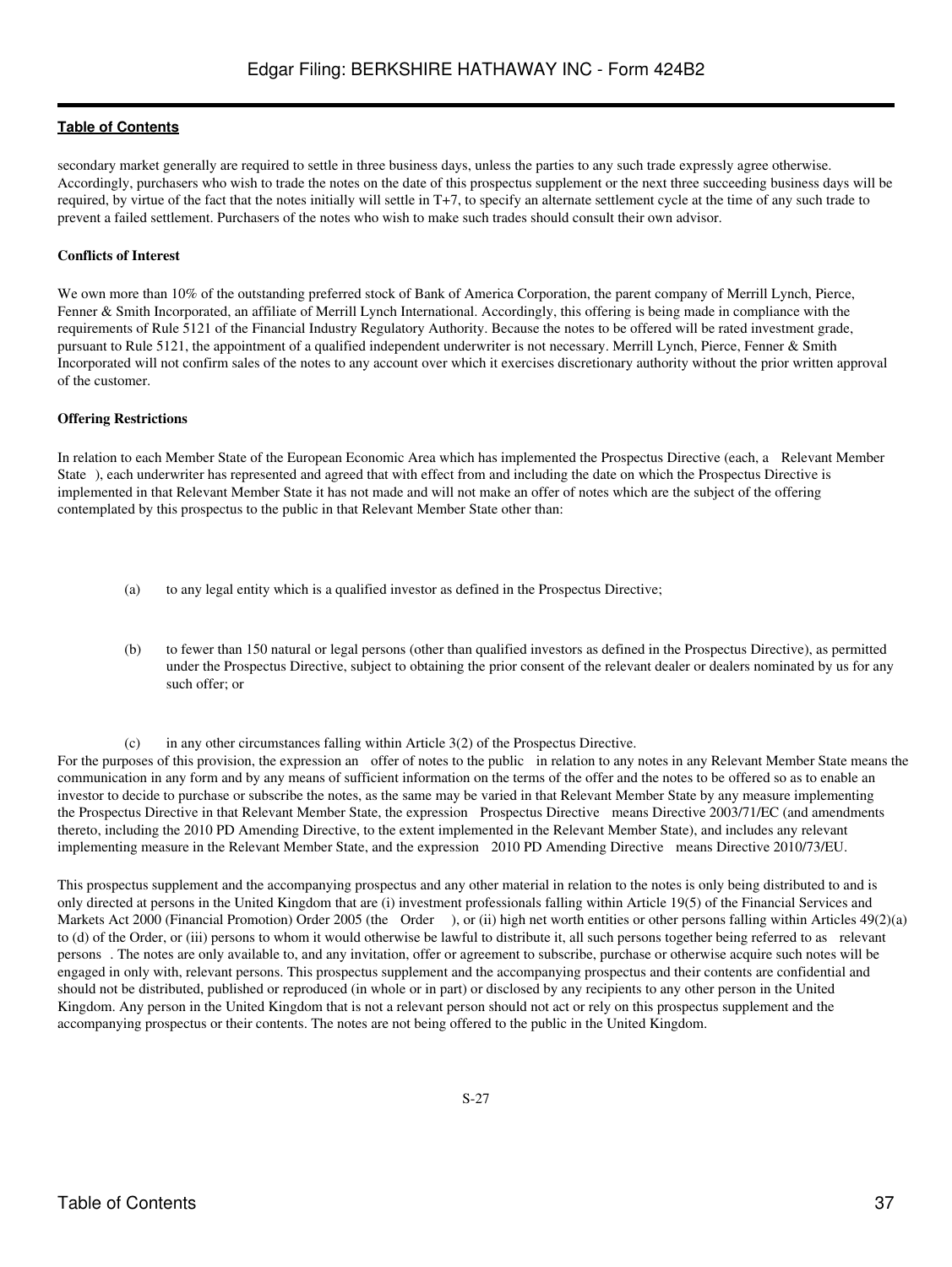The underwriters will not offer or sell any of the notes directly or indirectly in Japan or to, or for the benefit of, any Japanese person or to others, for re-offering or re-sale directly or indirectly in Japan or to any Japanese person, except in each case pursuant to an exemption from the registration requirements of, and otherwise in compliance with, the Securities and Exchange Law of Japan and any other applicable laws and regulations of Japan. For purposes of this paragraph, Japanese person means any person resident in Japan, including any corporation or other entity organized under the laws of Japan.

No underwriter nor any of their affiliates (i) have offered or sold, or will offer or sell, in Hong Kong, by means of any document, our notes other than (a) to professional investors as defined in the Securities and Futures Ordinance (Cap. 571) of Hong Kong and any rules made under that Ordinance or (b) in other circumstances which do not result in the document being a prospectus as defined in the Companies Ordinance (Cap. 32) of Hong Kong or which do not constitute an offer to the public within the meaning of that Ordinance or (ii) have issued or had in its possession for the purposes of issue, or will issue or have in its possession for the purposes of issue, whether in Hong Kong or elsewhere, any advertisement, invitation or document relating to the notes that is directed at, or the contents of which are likely to be accessed or read by, the public in Hong Kong (except if permitted to do so under the securities laws of Hong Kong) other than with respect to our securities that are or are intended to be disposed of only to persons outside Hong Kong or only to professional investors as defined in the Securities and Futures Ordinance and any rules made under that Ordinance. The contents of this document have not been reviewed by any regulatory authority in Hong Kong. You are advised to exercise caution in relation to the offer. If you are in any doubt about any of the contents of this document, you should obtain independent professional advice.

This prospectus supplement or any other offering material relating to the notes has not been and will not be registered as a prospectus with the Monetary Authority of Singapore, and the notes will be offered in Singapore pursuant to the exemptions under Section 274 and Section 275 of the Securities and Futures Act, Chapter 289 of Singapore (the SFA). Accordingly, this prospectus supplement and any other document or material in connection with the offer or sale, or invitation for the subscription or purchase, of the notes may not be circulated or distributed, nor may the notes be offered or sold, or be made the subject of an invitation for subscription or purchase, whether directly or indirectly, to persons in Singapore other than (1) to an institutional investor under Section 274 of the SFA, (2) to a relevant person under Section 275(1) and/or any person under Section 275(1A) of the SFA, and in accordance with the conditions specified in Section 275 of the SFA or (3) otherwise pursuant to, and in accordance with the conditions of, any other applicable provision of the SFA.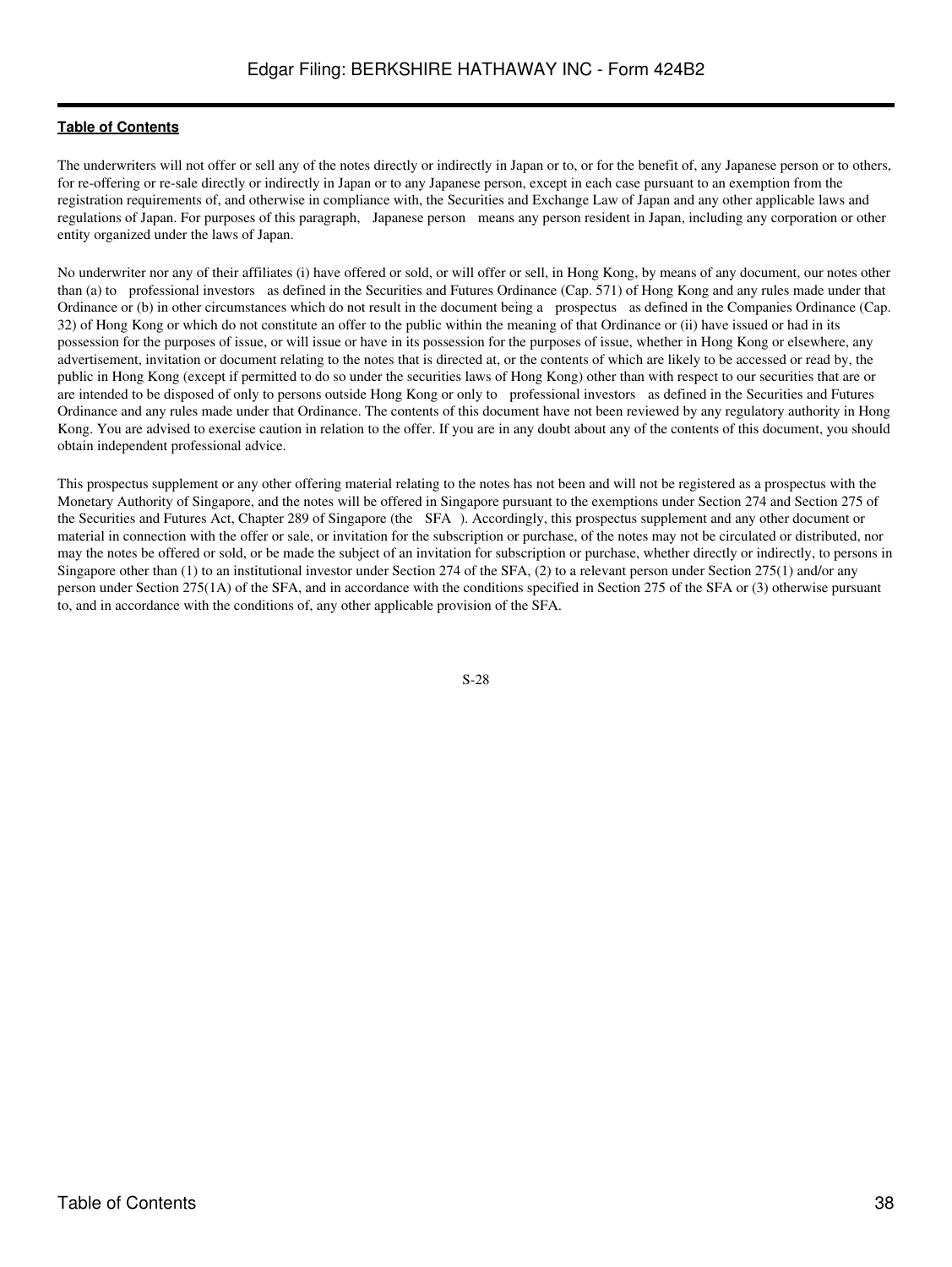#### **LEGAL MATTERS**

<span id="page-38-0"></span>Certain legal matters in connection with the notes offered hereby will be passed upon for us by Munger, Tolles & Olson LLP, Los Angeles, California, and for the underwriters by Simpson Thacher & Bartlett LLP, New York, New York.

Ronald L. Olson, a partner of Munger, Tolles & Olson LLP, is one of our directors. Mr. Olson and the other attorneys at Munger, Tolles & Olson LLP who are representing us in connection with the offering of the notes beneficially own, in the aggregate, approximately 375 shares of our Class A common stock and approximately 42,500 shares of our Class B common stock.

#### **EXPERTS**

<span id="page-38-1"></span>The financial statements and the related financial statement schedule, incorporated in this prospectus supplement by reference from our Annual Report on Form 10-K for the year ended December 31, 2014, and the effectiveness of our internal control over financial reporting have been audited by Deloitte & Touche LLP, an independent registered public accounting firm, as stated in their reports which are incorporated herein by reference. Such financial statements and financial statement schedule have been so incorporated in reliance upon the reports of such firm given upon their authority as experts in accounting and auditing.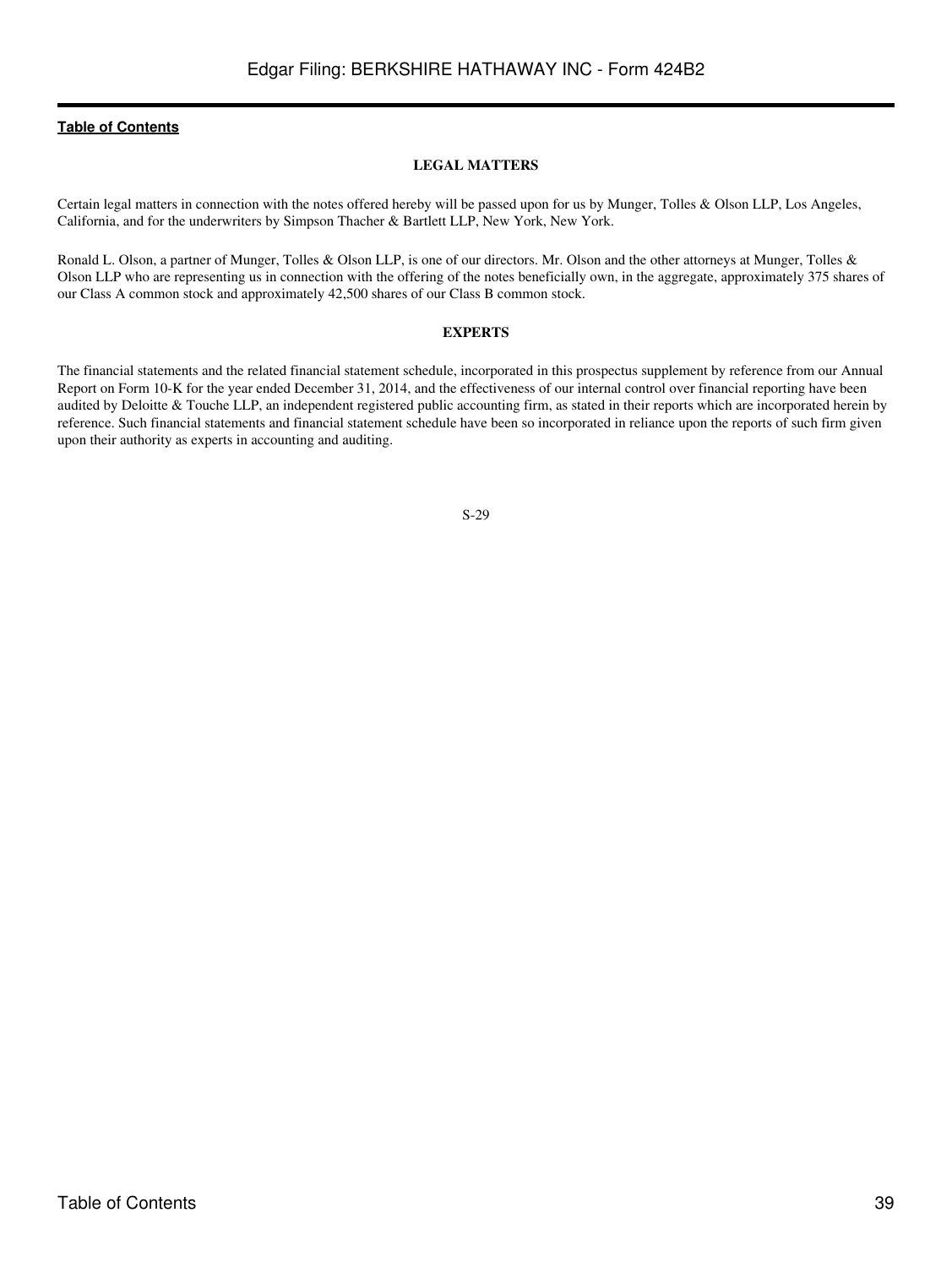# **Berkshire Hathaway Inc.**

# **Debt Securities**

We from time to time may offer to sell debt securities. We may sell these debt securities in one or more offerings at prices and on other terms to be determined at the time of offering.

We will provide the specific terms of the debt securities to be offered in one or more supplements to this prospectus. You should read this prospectus and the applicable prospectus supplement carefully before you invest in our debt securities.

**The risks involved in investing in our debt securities are described in the [Risk Factor](#page-45-0)s section starting on page 4 of this prospectus.**

**Neither the Securities and Exchange Commission nor any state securities commission has approved or disapproved of the debt securities or passed upon the adequacy or accuracy of this prospectus. Any representation to the contrary is a criminal offense.**

**This prospectus is dated January 28, 2013**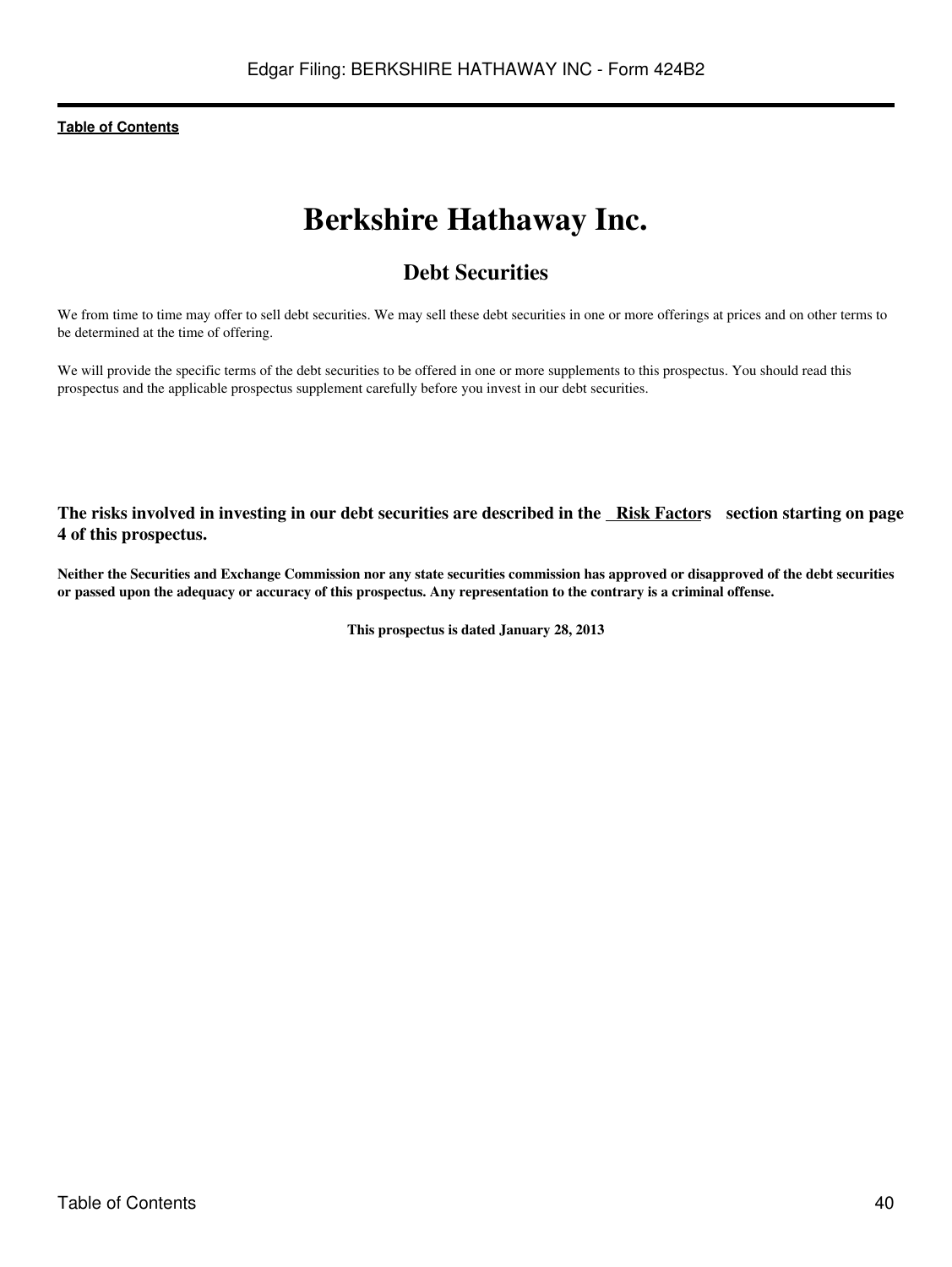## **Table of Contents**

|                                     | Page           |
|-------------------------------------|----------------|
| Forward-Looking Information         |                |
| <b>About This Prospectus</b>        | 1              |
| Where You Can Find More Information |                |
| Incorporation by Reference          | $\overline{c}$ |
| <b>Risk Factors</b>                 | $\overline{4}$ |
| Use of Proceeds                     | 5              |
| Description of the Debt Securities  | 6              |
| Plan of Distribution                | 10             |
| <b>Legal Matters</b>                | 11             |
| <b>Experts</b>                      | 11             |
| $\sim$                              |                |

#### **Forward-Looking Information**

<span id="page-40-0"></span>Certain statements contained, or incorporated by reference, in this prospectus are forward-looking statements within the meaning of the Private Securities Litigation Reform Act of 1995. Forward-looking statements include statements that are predictive in nature, that depend upon or refer to future events or conditions, that include words such as expects, anticipates, intends, plans, believes, estimates, or similar expressions. In addition, any statements concerning future financial performance (including future revenues, earnings or growth rates), ongoing business strategies or prospects, and possible future actions by us, which may be provided by management are also forward-looking statements as defined by the Private Securities Litigation Reform Act of 1995. Forward-looking statements are based on current expectations and projections about future events and are subject to risks, uncertainties, and assumptions about us, economic and market factors and the industries in which they do business, among other things. These statements are not guarantees of future performance and we have no specific intention to update these statements.

Actual events and results may differ materially from those expressed or forecasted in forward-looking statements due to a number of factors. The principal important risk factors that could cause our actual performance and future events and actions to differ materially from such forward-looking statements, include, but are not limited to, continuing volatility in the capital or credit markets and other changes in the securities and capital markets, changes in market prices of our investments in fixed maturity and equity securities, losses realized from derivative contracts, the occurrence of one or more catastrophic events, such as an earthquake, hurricane, or act of terrorism that causes losses insured by our insurance subsidiaries, changes in insurance laws or regulations, changes in federal income tax laws, and changes in general economic and market factors that affect the prices of securities or the industries in which we and our affiliates do business.

Unless required by law, we undertake no obligation to publicly update or revise any forward-looking statements to reflect events or developments after the date of this prospectus.

i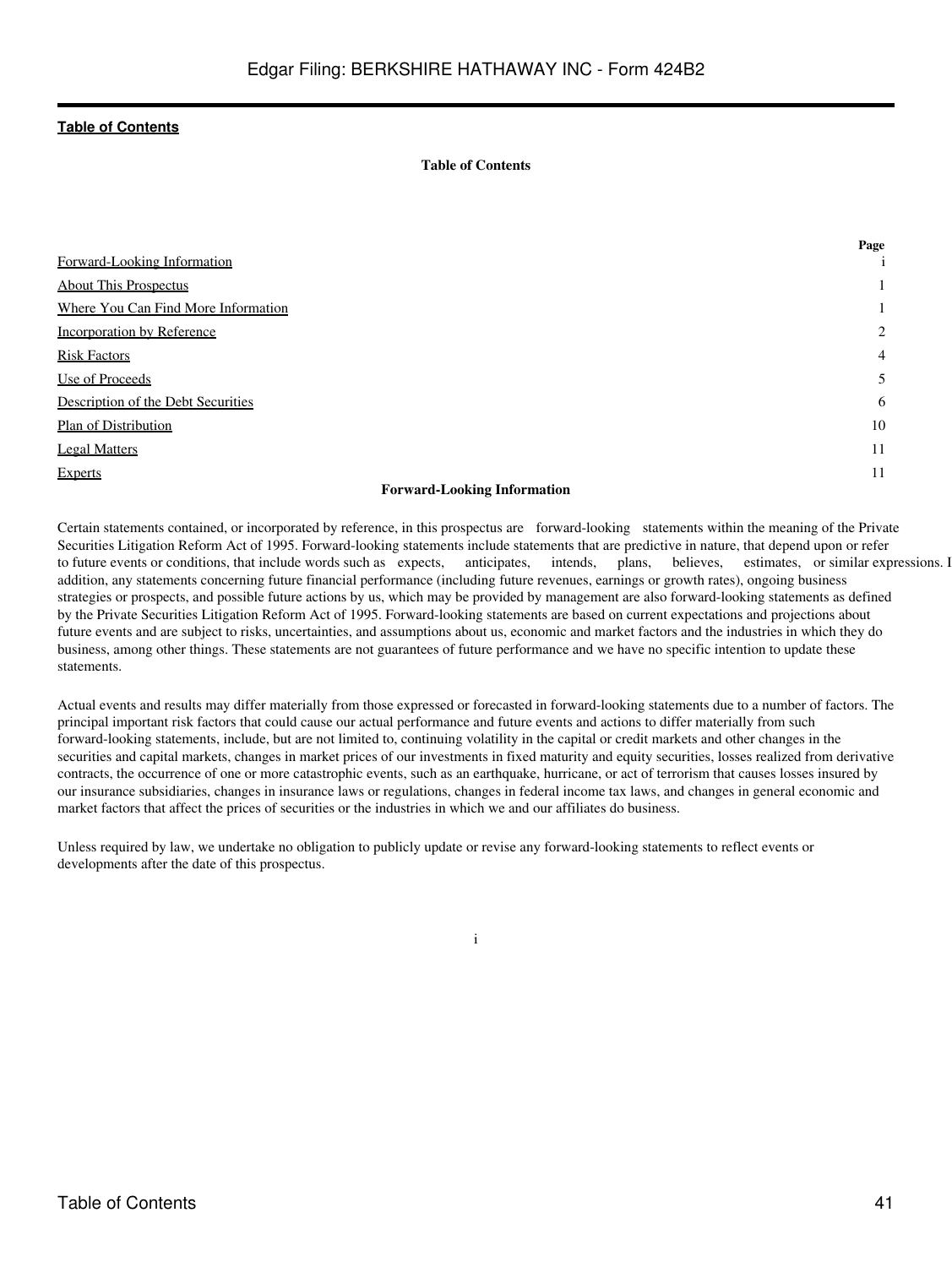#### **About this Prospectus**

<span id="page-41-0"></span>This prospectus is part of a shelf registration statement that we have filed with the United States Securities and Exchange Commission, or the SEC. By using a shelf registration statement, we may sell debt securities in one or more offerings. This prospectus only provides a general description of the securities that may be offered. Each time we sell securities under the shelf registration, a supplement to this prospectus containing specific information about the terms of the securities will be provided. Any prospectus supplement may also add, update or change information contained in this prospectus. Before purchasing any securities, you should read carefully both this prospectus and any supplement, together with the additional information described under the heading Where You Can Find More Information.

This prospectus does not constitute an offer to sell, or the solicitation of an offer to buy, any securities other than the registered securities to which they relate, nor does this prospectus constitute an offer to sell or a solicitation of an offer to buy these securities in any jurisdiction to any person to whom it is unlawful to make such offer or solicitation in such jurisdiction.

The information in this prospectus is not complete and may be changed. You should rely only on the information provided in or incorporated by reference in this prospectus, the accompanying supplement, or documents to which we otherwise refer you. We are not making an offer of these securities in any jurisdiction where the offer or sale is not permitted. You should assume that the information appearing in this prospectus and the accompanying supplement, as well as information we have filed or will file with the SEC and incorporated by reference in this prospectus, is accurate as of the date of the applicable document or other date referred to in that document. Our business, financial condition, and results of operations may have changed since that date.

In this prospectus, unless otherwise specified or the context otherwise implies, references to dollars and \$ are to U.S. dollars. Unless we indicate otherwise or unless the context requires otherwise, all references in this prospectus to Berkshire, we, us, our, or similar references are to Berkshire Hathaway Inc. excluding its consolidated subsidiaries.

This prospectus is based on information provided by us and by other sources that we believe are reliable. We cannot assure you that this information is accurate or complete. This prospectus summarizes certain documents and other information and we refer you to them for a more complete understanding of what we discuss in this prospectus.

### **Where You Can Find More Information**

<span id="page-41-1"></span>We are subject to the informational requirements of the Securities Exchange Act of 1934, as amended. Accordingly, we file reports, proxy statements and other information with the Securities and Exchange Commission (the SEC). You may read and copy any document we file at the SEC s public reference room at 100 F Street, NE, Washington, D.C. 20549. Please call the SEC at 1-800-SEC-0330 for further information about the public reference room. These SEC filings are also available to the public from the SEC s website at www.sec.gov. In addition, our Class A common stock and Class B common stock are listed on the New York Stock Exchange, and our reports, proxy statements and other information can be inspected at the offices of the New York Stock Exchange, 20 Broad Street, New York, New York 10005.

We have filed a registration statement on Form S-3 with the SEC under the Securities Act of 1933, as amended, relating to the securities offered by this prospectus. This prospectus does not contain all of the information set forth in the registration statement. Some information has been omitted in accordance with the rules and regulations of the SEC. For further information, please refer to the registration statement and the exhibits and schedules filed with it.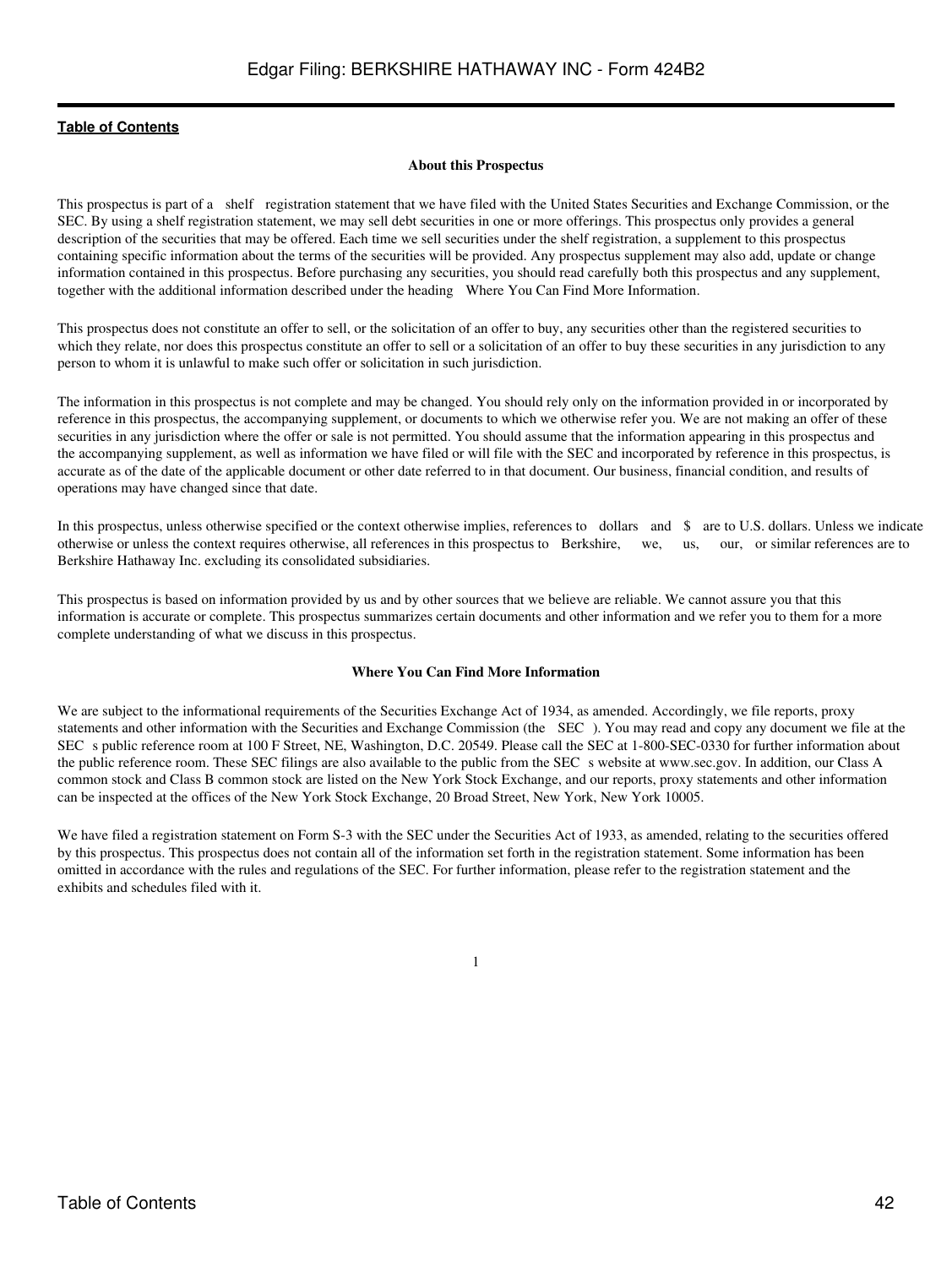#### **Incorporation by Reference**

<span id="page-42-0"></span>In this document we incorporate by reference the information that we file with the SEC, which means that we can disclose important information to you by referring to that information. The information incorporated by reference is considered to be a part of this prospectus, and later information filed with the SEC will update and supersede this information. We incorporate by reference the documents listed below and any future filings we make with the SEC under Sections 13(a), 13(c), 14 or 15(d) of the Exchange Act after the date of this prospectus:

Berkshire s Annual Report on Form 10-K for the year ended December 31, 2011,

Berkshire s Quarterly Reports on Form 10-Q for the quarters ended March 31, 2012, June 30, 2012 and September 30, 2012,

Berkshire s Current Reports on Form 8-K filed with the SEC on January 24, 2012, January 31, 2012, March 23, 2012, May 8, 2012, May 16, 2012, September 17, 2012, December 14, 2012, and January 15, 2013.

We will provide to each person to whom a copy of this prospectus is delivered, upon request and at no cost to such person, a copy of any or all of the information that has been incorporated by reference in this prospectus but not delivered with this prospectus. You may request a copy of such information by writing or telephoning us at:

Berkshire Hathaway Inc.

3555 Farnam Street Omaha, Nebraska 68131

Attn: Corporate Secretary

Tel: (402) 346-1400

#### **Berkshire Hathaway Inc.**

We are incorporated in Delaware and are a holding company owning subsidiaries that engage in a number of diverse business activities including insurance and reinsurance, freight rail transportation, utilities and energy, finance, manufacturing, services and retailing. Included in the group of subsidiaries that underwrite insurance and reinsurance is GEICO, the third largest private passenger auto insurer in the United States and two of the largest reinsurers in the world, General Re and the Berkshire Hathaway Reinsurance Group. Other subsidiaries that underwrite property and casualty insurance include National Indemnity Company, Columbia Insurance Company, National Fire & Marine Insurance Company, National Liability and Fire Insurance Company, Berkshire Hathaway Homestate Insurance Company, Medical Protective Company, Applied Underwriters, U.S. Liability Insurance Company, Central States Indemnity Company, Kansas Bankers Surety, Cypress Insurance Company, Boat U.S. and the Guard Insurance Group.

Burlington Northern Santa Fe, LLC (BNSF) is a holding company that, through its subsidiaries, is engaged primarily in the freight rail transportation business. BNSF s rail operations make up one of the largest railroad systems in North America. MidAmerican Energy Holdings Company (MidAmerican) is an international energy holding company owning a wide variety of operating companies engaged in the generation, transmission and distribution of energy. Among MidAmerican s operating energy companies are Northern Powergrid; MidAmerican Energy Company; PacifiCorp Energy; Pacific Power and Rocky Mountain Power; and Kern River Gas Transmission Company and Northern Natural Gas. In addition, MidAmerican owns HomeServices of America, a real estate brokerage firm. Our finance and financial products businesses primarily engage in proprietary investing strategies (BH Finance), consumer lending (Clayton Homes, Inc.) and transportation equipment and furniture leasing (XTRA and CORT). McLane Company is a wholesale distributor of groceries and nonfood items to discount retailers, convenience stores, quick service restaurants and others. The Marmon Group is an international association of approximately 150 manufacturing and service businesses that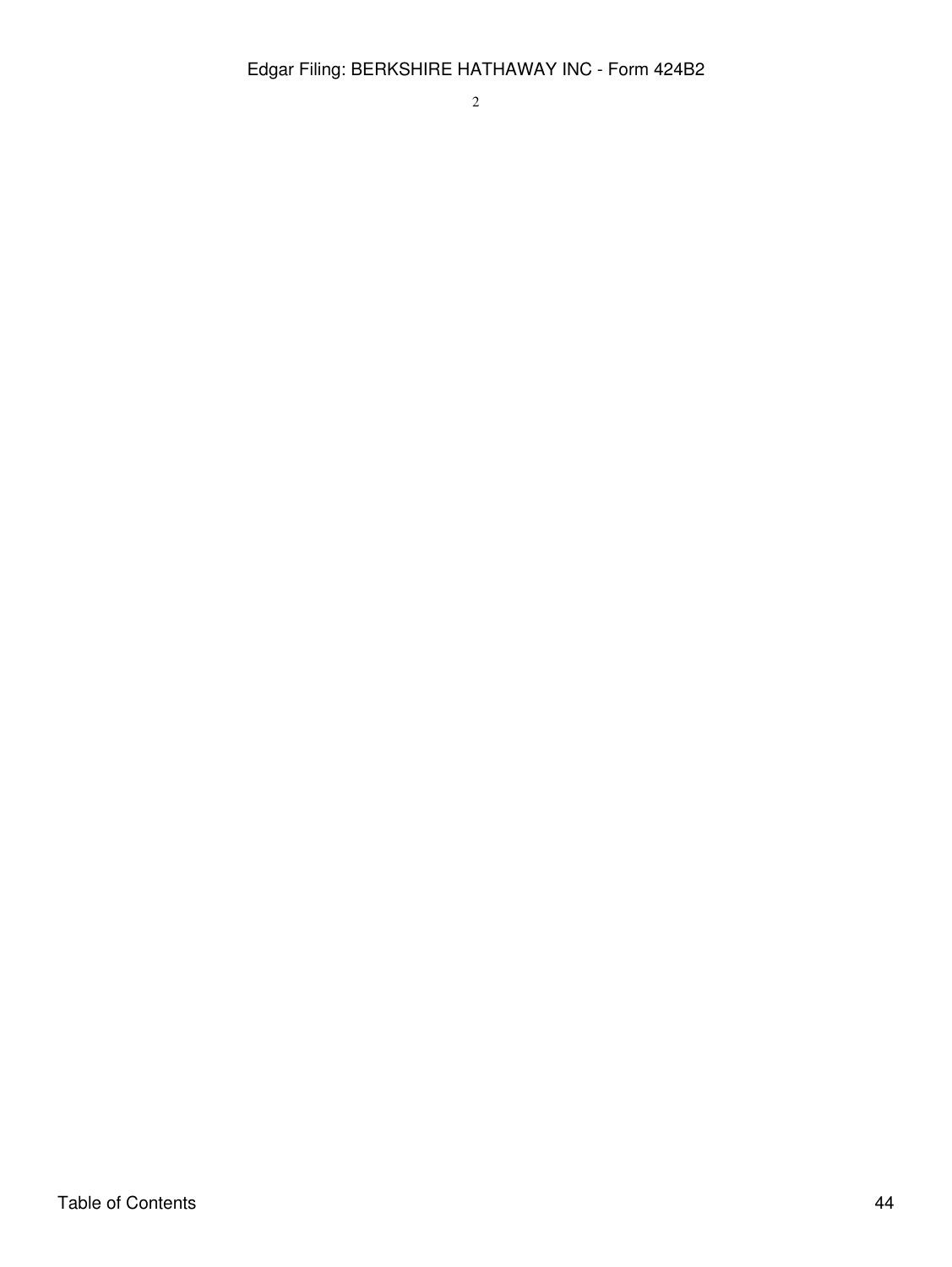operate independently within diverse business sectors. The Lubrizol Corporation is a specialty chemical company that produces and supplies chemical products for transportation, industrial and consumer markets.

Numerous business activities are conducted through our other manufacturing, services and retailing subsidiaries. Shaw Industries is the world s largest manufacturer of tufted broadloom carpet. Benjamin Moore is a formulator, manufacturer and retailer of architectural and industrial coatings. Johns Manville is a leading manufacturer of insulation and building products. Acme Building Brands is a manufacturer of face brick and concrete masonry products. MiTek Inc. produces steel connector products and engineering software for the building components market. Fruit of the Loom, Russell Athletic, Vanity Fair, Garan, Fechheimer, H.H. Brown Shoe Group, Justin Brands, and Brooks manufacture, license and distribute apparel and footwear under a variety of brand names. FlightSafety International provides training to aircraft operators. NetJets provides fractional ownership programs for general aviation aircraft. Nebraska Furniture Mart, R.C. Willey Home Furnishings, Star Furniture and Jordan s Furniture are retailers of home furnishings. Borsheims, Helzberg Diamond Shops and Ben Bridge Jeweler are retailers of fine jewelry.

In addition, other manufacturing, service and retail businesses include: Buffalo News and the BH Media Group, publishers of daily and Sunday newspapers; Sees Candies, a manufacturer and seller of boxed chocolates and other confectionery products; Scott Fetzer, a diversified manufacturer and distributor of commercial and industrial products; Larson-Juhl, a designer, manufacturer and distributor of high-quality picture framing products; CTB International, a manufacturer of equipment for the livestock and agricultural industries; International Dairy Queen, a licensor and service provider to about 6,100 stores that offer prepared dairy treats and food; The Pampered Chef, the premier direct seller of kitchen tools in the United States; Forest River, a leading manufacturer of leisure vehicles in the United States; Business Wire, the leading global distributor of corporate news, multimedia and regulatory filings; Iscar Metalworking Companies, an industry leader in the metal cutting tools business; TTI, Inc., a leading distributor of electronic components; Richline Group, a leading jewelry manufacturer; and Oriental Trading Company, a direct retailer of party supplies and novelties.

Operating decisions for our various businesses are made by managers of the business units. Investment decisions and all other capital allocation decisions are made for us and our subsidiaries by Warren E. Buffett, in consultation with Charles T. Munger. Mr. Buffett is Chairman and Mr. Munger is Vice Chairman of Berkshire s Board of Directors. Our businesses collectively employ approximately 288,000 people.

Our executive offices are located at 3555 Farnam Street, Omaha, Nebraska 68131, and our telephone number is (402) 346-1400.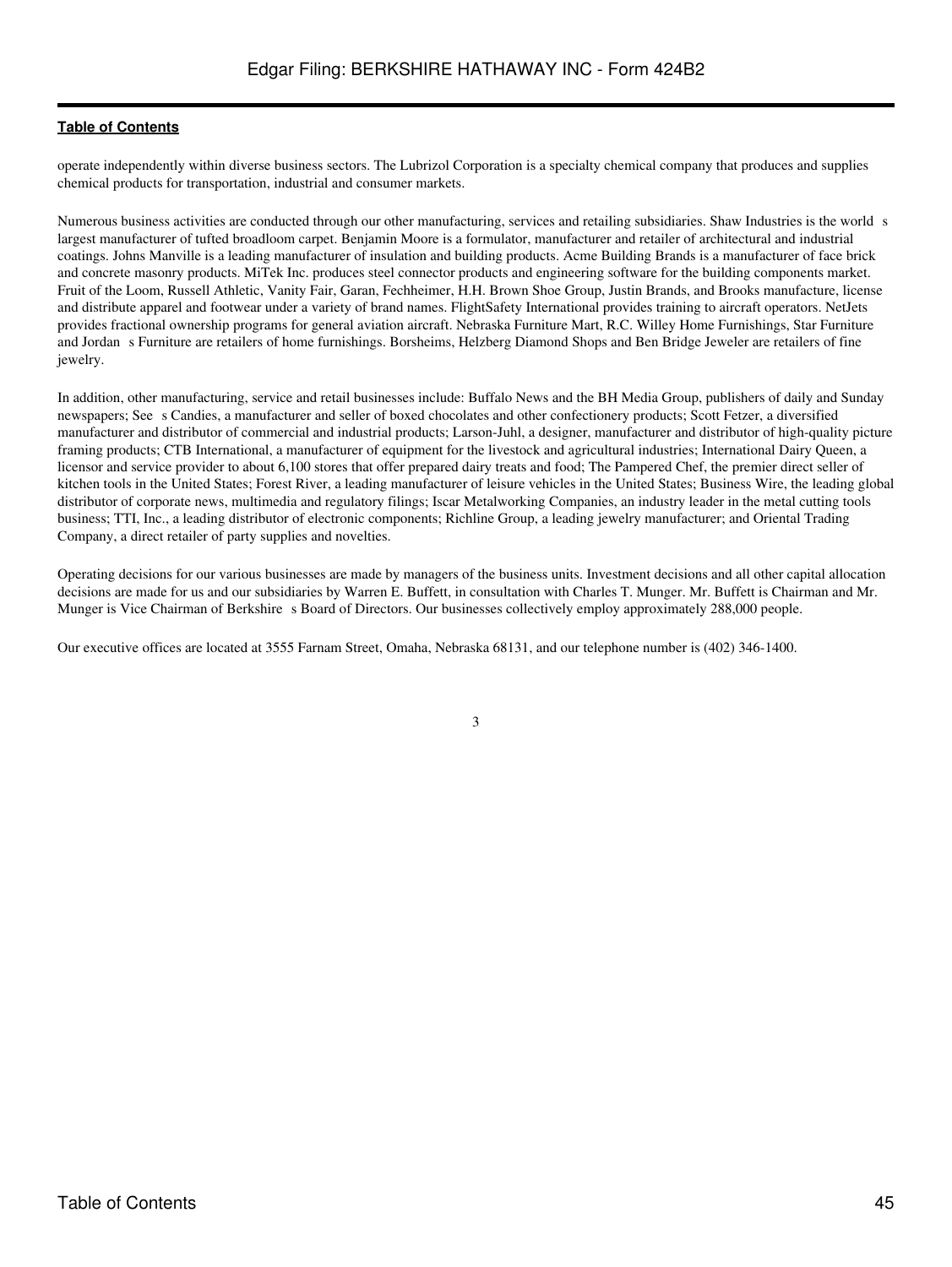## **Risk Factors**

<span id="page-45-0"></span>An investment in our securities involves some degree of risk. Prior to making a decision about investing in our securities, you should carefully consider the risks described in the section entitled Risk factors in any prospectus supplement and the risks described in our most recent Annual Report on Form 10-K filed with the SEC, in each case as these risk factors are amended or supplemented by subsequent Quarterly Reports on Form 10-Q or Current Reports on Form 8-K, which have been or will be incorporated by reference into this document. The occurrence of any of these risks could materially adversely affect our business, operating results and financial condition.

The risks and uncertainties we describe are not the only ones facing us. Additional risks and uncertainties not presently known to us or that we currently deem immaterial may also impair our business or operations. Any adverse effect on our business, financial condition or operating results could result in a decline in the value of our securities and the loss of all or part of your investment.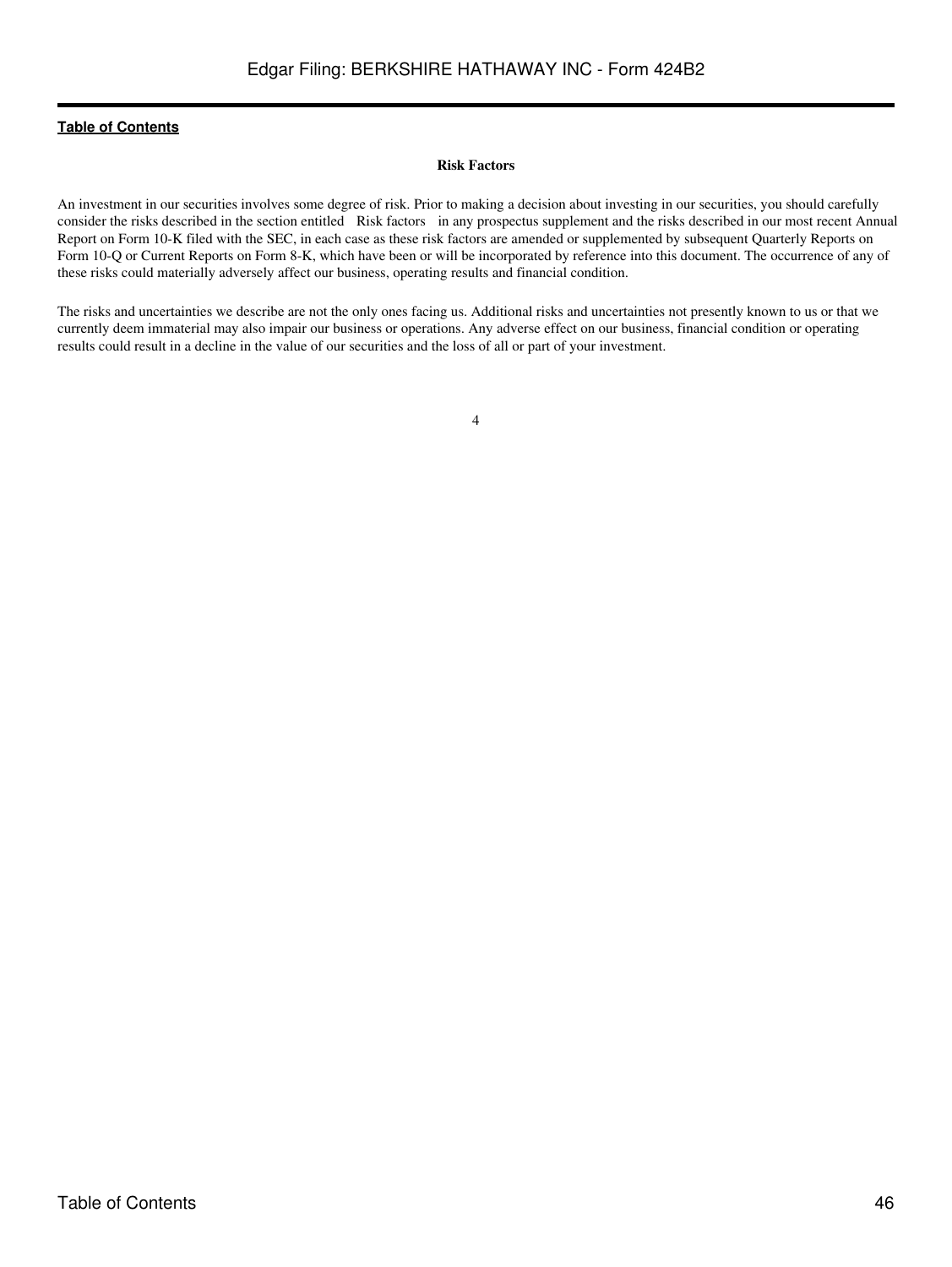# **Use of Proceeds**

<span id="page-46-0"></span>Except as any accompanying prospectus supplement may state, the net proceeds from the sale of securities will be used for general corporate purposes.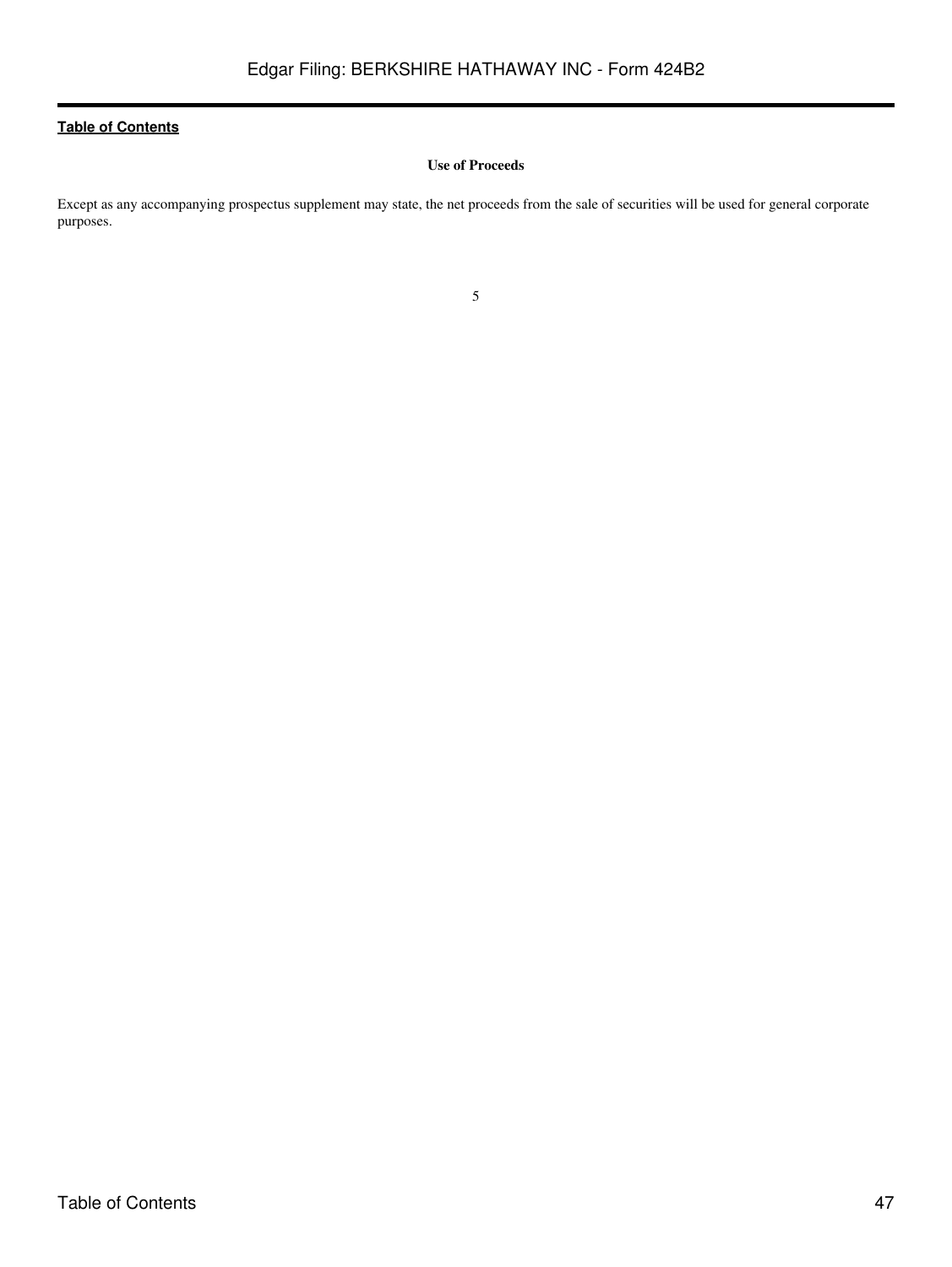#### **Description of the Debt Securities**

<span id="page-47-0"></span>We will issue senior debt securities on a senior unsecured basis under an indenture, dated as of February 1, 2010, by and among Berkshire, Berkshire Hathaway Finance Corporation (BHFC) and The Bank of New York Mellon Trust Company, N.A. (the trustee). BHFC may also issue debt securities under this indenture; however, the debt securities described herein are solely issued by Berkshire Hathaway Inc.

We have summarized material provisions of the indenture and the debt securities below. This summary is not complete, and is subject, and qualified in its entirety by reference, to all the provisions of the indenture, including the definition of certain terms. We have filed the indenture with the SEC as an exhibit to the registration statement of which this prospectus forms a part, and you should read the indenture for provisions that may be important to you. The following sets forth certain general terms and provisions of our debt securities offered by this prospectus. The particular terms of debt securities will be described in the prospectus supplement relating to those offered debt securities.

#### **Provisions Applicable to Indenture**

#### *General*

The indenture does not limit the amount of debt securities that may be issued under that indenture, nor does it limit the amount of other unsecured debt or securities that we may issue. We may issue debt securities under the indenture from time to time in one or more series, each in an amount authorized prior to issuance.

#### *Terms*

The prospectus supplement relating to any series of debt securities being offered will include specific terms relating to the offering. These terms will include some or all of the following:

the title of the debt securities;

the total principal amount of the debt securities;

whether the debt securities will be issued in individual certificates to each holder or in the form of temporary or permanent global securities held by a depositary on behalf of holders;

the date or dates on which the principal of and any premium on the debt securities will be payable;

any interest rate, the date from which interest will accrue, interest payment dates and record dates for interest payments;

any right to extend or defer the interest payment periods and the duration of the extension;

whether and under what circumstances any additional amounts with respect to the debt securities will be payable;

any sinking fund or analogous provision;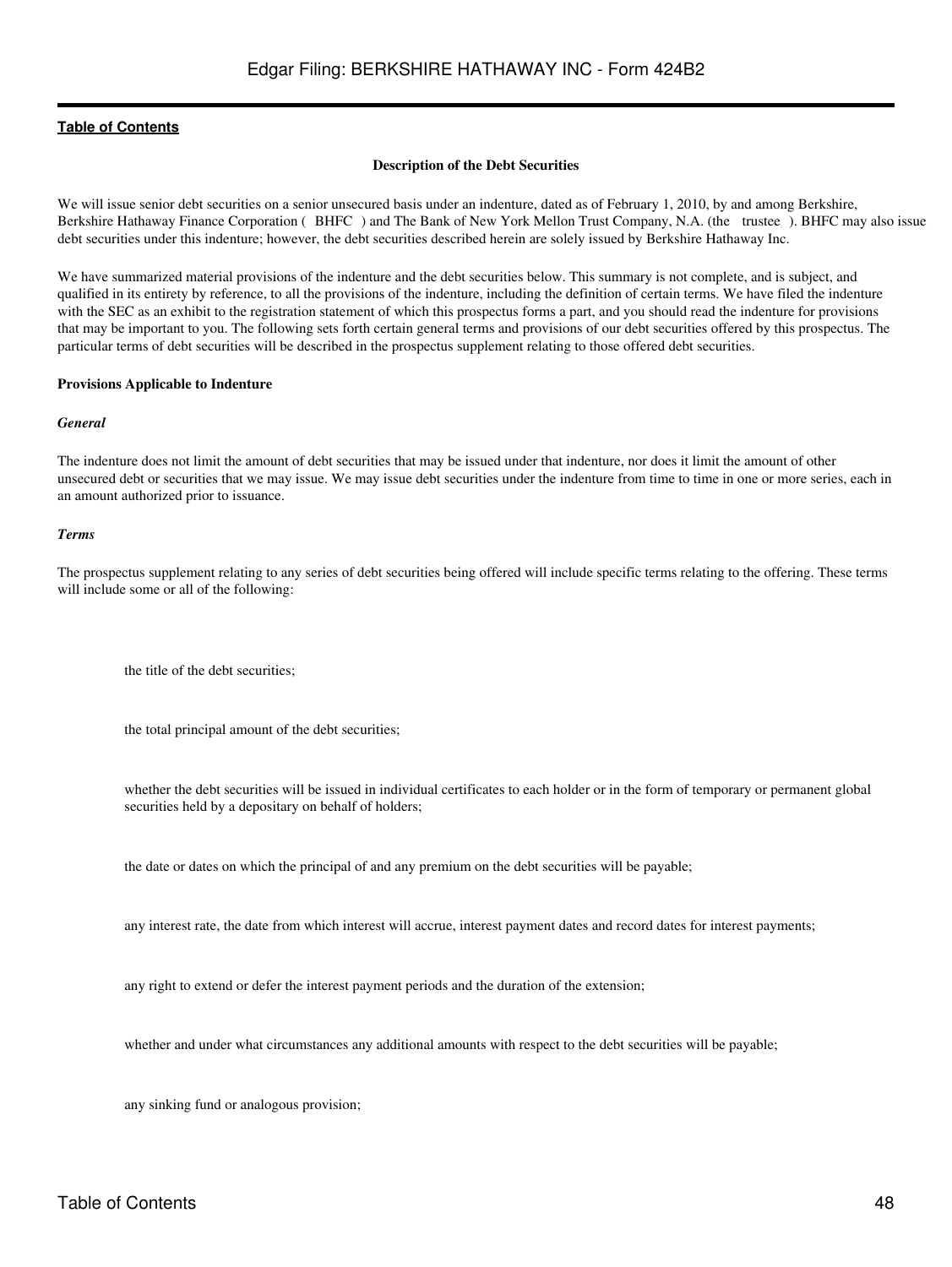# Edgar Filing: BERKSHIRE HATHAWAY INC - Form 424B2

the place or places where payments on the debt securities will be payable;

any provisions for optional redemption or early repayment;

any provisions that would require the redemption, purchase or repayment of debt securities;

the denominations in which the debt securities will be issued;

whether payments on the debt securities will be payable in foreign currency or currency units or another form and whether payments will be payable by reference to any index or formula;

the portion of the principal amount of debt securities that will be payable if the maturity is accelerated, if other than the entire principal amount;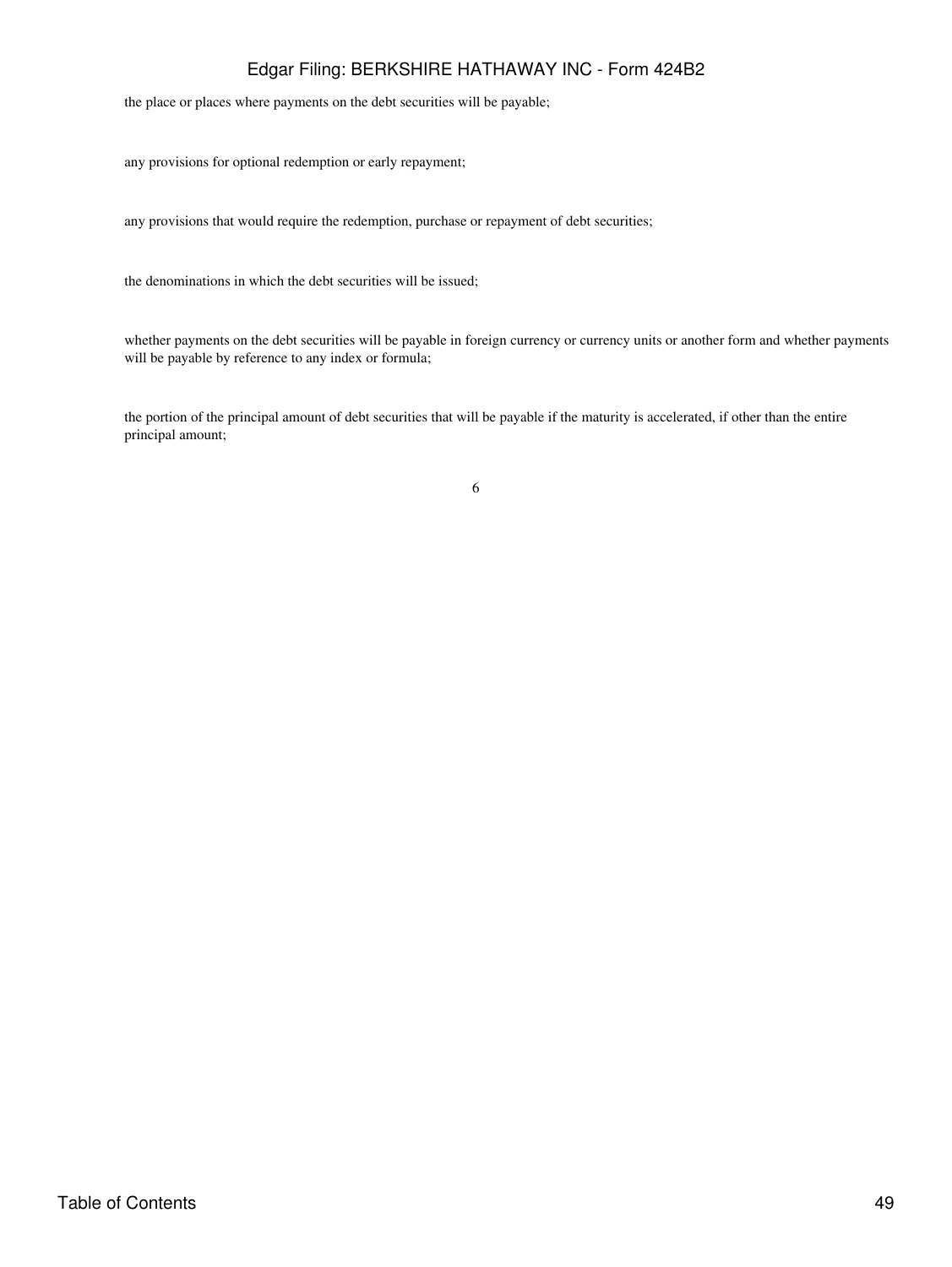any additional means of defeasance of the debt securities, any additional conditions or limitations to defeasance of the debt securities or any changes to those conditions or limitations;

any changes or additions to the events of default or covenants described in this prospectus; and

any other terms of the debt securities not inconsistent with the indenture.

#### **Ranking**

The debt securities will be our senior unsecured obligations and will rank pari passu in right of payment with all of our unsubordinated, unsecured indebtedness and will be senior in right of payment to all of our subordinated indebtedness.

#### **Consolidation, Merger and Sale of Assets**

Except as otherwise provided in the indenture or the debt securities, we may not (A) merge into or consolidate with any other entity, or (B) convey, transfer or lease our respective properties and assets substantially as an entirety to any individual, corporation, partnership or other entity, unless, in the case of clauses (A) and (B) above, the successor or transferee corporation (or other entity) shall (i) be a corporation, partnership, limited liability company, trust or similar entity organized under the laws of the United States of America, any State of the United States or the District of Columbia, and (ii) expressly assume by supplemental indenture the due and punctual payment of the principal of and any interest on the debt securities and the performance of our obligations under the indenture.

#### **Events of Default**

Unless we inform you otherwise in the applicable prospectus supplement, the following are events of default with respect to a series of debt securities:

a default in the payment of any interest on such series of debt securities when due and payable, and the continuance of such default for a period of 30 days;

a default in the payment of principal of such series of debt securities when due and payable;

a default in the performance, or breach, of other covenants or warranties of ours in the indenture applicable to such series of debt securities that continues for 90 consecutive days after we receive notice of the default or breach; and

certain events of bankruptcy, insolvency or liquidation involving us. If an event of bankruptcy, insolvency or liquidation of us has occurred, the principal of the then-outstanding debt securities and any other amounts payable under the indenture will become immediately due and payable. If any other event of default shall occur and be continuing, either the trustee or the holders of not less than 25% in aggregate principal amount of the outstanding debt securities of all series affected by the default (voting as a single class) may declare the principal amount payable under the indenture on those then outstanding debt securities of the series affected by the default due and payable.

#### **Defeasance**

Our obligations with respect to the payment of the principal and interest on the debt securities will terminate if we irrevocably deposit or cause to be deposited with the trustee as trust funds specifically held in trust for, and dedicated solely to, the benefit of the holders of the debt securities: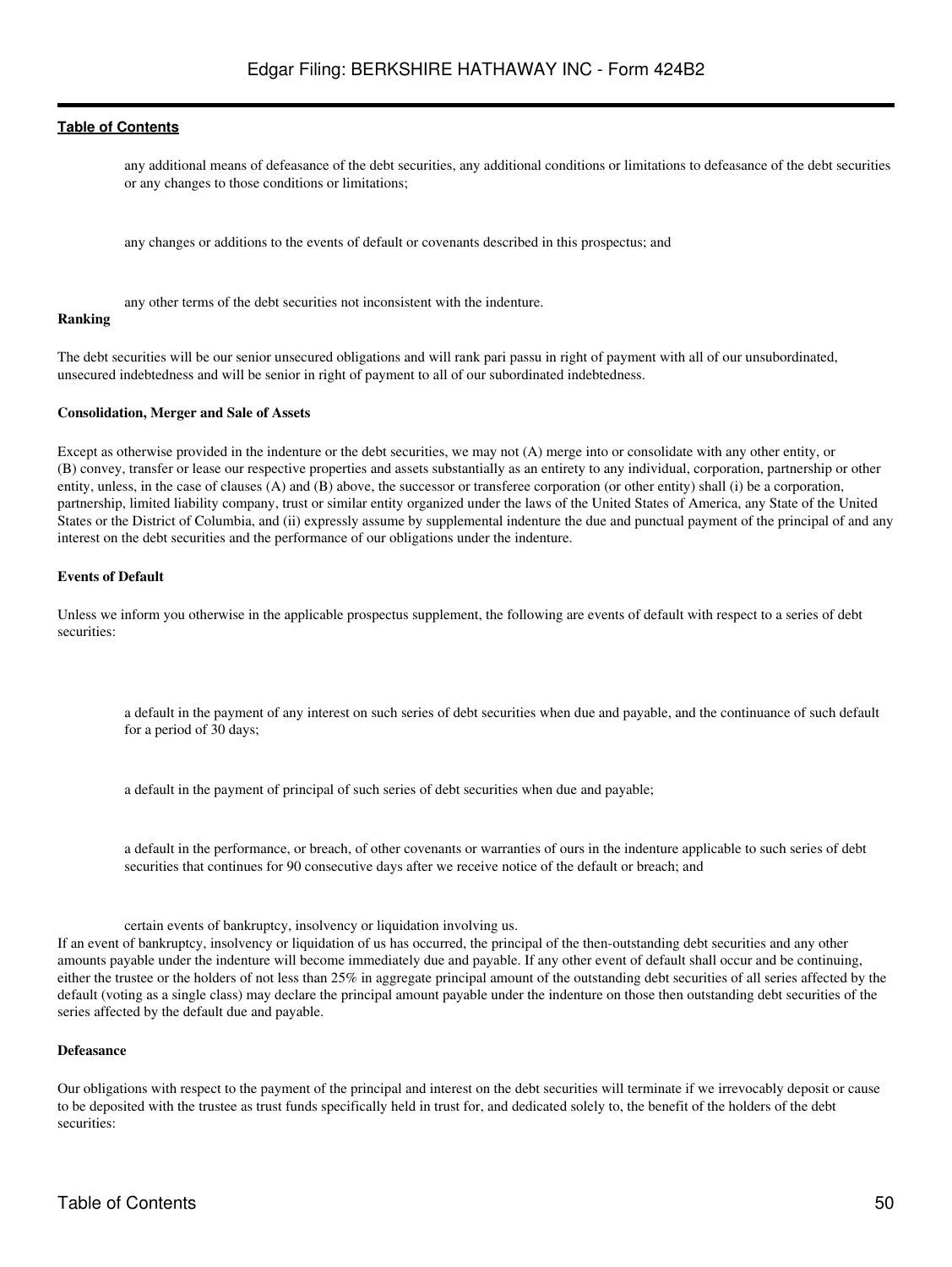cash,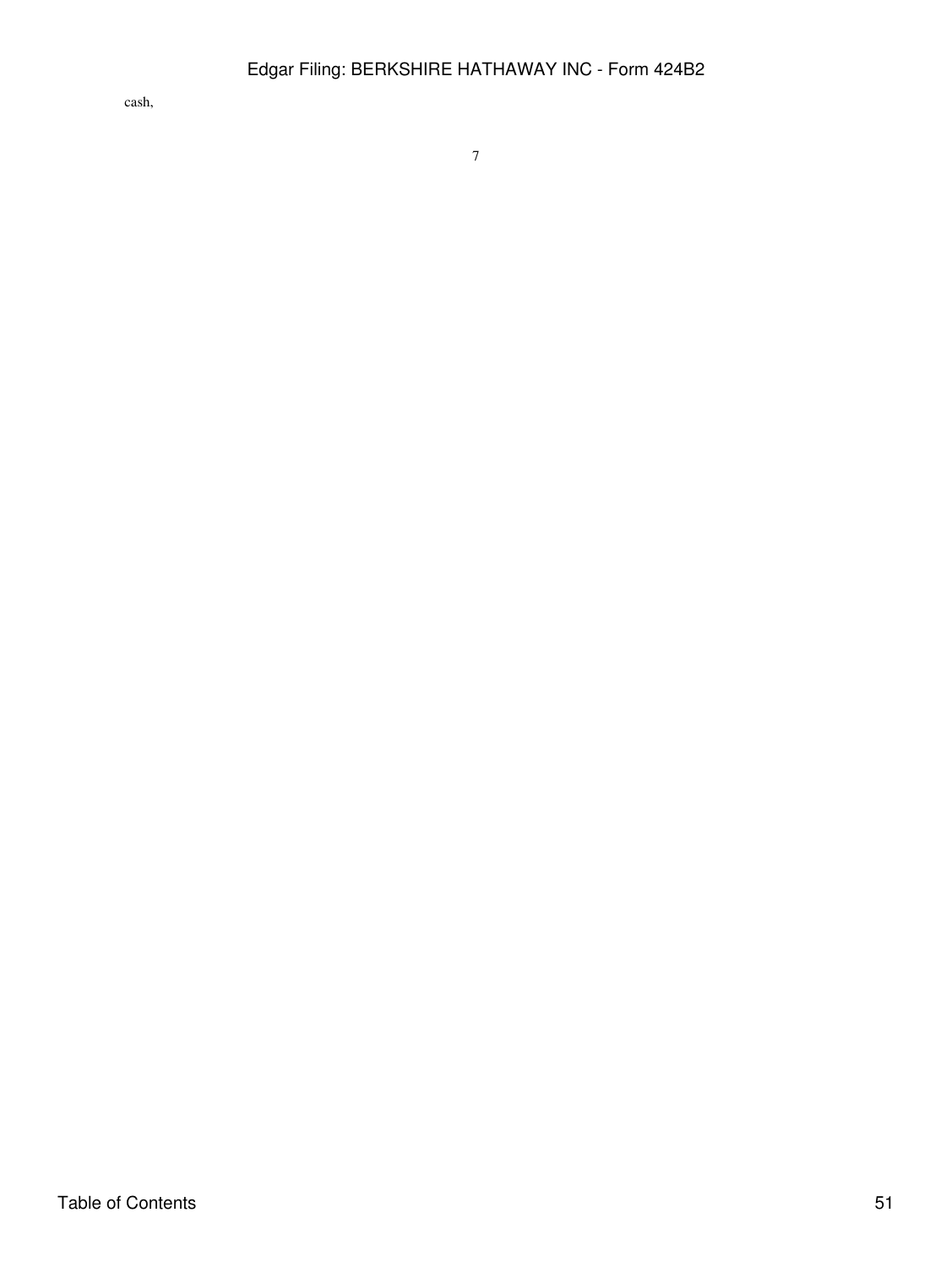U.S. government obligations, which through the scheduled payment of interest and principal in respect thereof in accordance with their terms will provide, not later than one day before the due date of any payment, cash, or

a combination of the foregoing,

in each case sufficient to pay and discharge each installment of principal and interest on the debt securities.

The discharge of the debt securities is subject to certain other conditions, including, without limitation,

no event of default or event (including such deposit) which with notice or lapse of time would become an event of default shall have occurred and be continuing on the date of such deposit (or, with respect to an event of bankruptcy, insolvency or liquidation of us, at any time on or prior to the 90th day after the date of such deposit),

we shall have delivered to the trustee an opinion of independent tax counsel to the effect that holders of the debt securities will not recognize gain or loss for United States federal income tax purposes as a result of such deposit and defeasance,

we shall have delivered to the trustee a certificate stating that the debt securities, if they are then listed on any securities exchange, will not be delisted as a result of such deposit, and

such deposit shall not result in a breach or violation of, or constitute a default under, any other agreement or instrument to which we are a party or otherwise bound.

# **Modification and Waiver**

#### *Modification of Indenture*

The indenture provides that we and the trustee may, without the consent of any holders of debt securities, enter into supplemental indentures for the purposes, among other things, of adding to our covenants, adding additional events of default and curing ambiguities or inconsistencies in the indenture. We and the trustee may, without the consent of any holders of debt securities, also make other changes to the indenture that do not have a material adverse effect on the interests of the holders of the debt securities.

In addition, modifications and amendments of the indenture may be made by us and the trustee with the consent of the holders of not less than 50% of the aggregate principal amount of the debt securities of each series affected by such modification or amendment, acting as one class, provided, however, that no such modification or amendment may, without the consent of each holder of debt securities outstanding that is affected thereby,

change the stated maturity of the principal of, or any installment of principal of or interest on, any outstanding debt securities,

reduce the principal of or interest rate on any outstanding debt securities,

change the place of payment where, or the currency in which, any outstanding debt securities or any interest thereon is payable,

impair the right to institute suit for the enforcement of any payment on or with respect to any outstanding debt securities on or after the stated maturity thereof,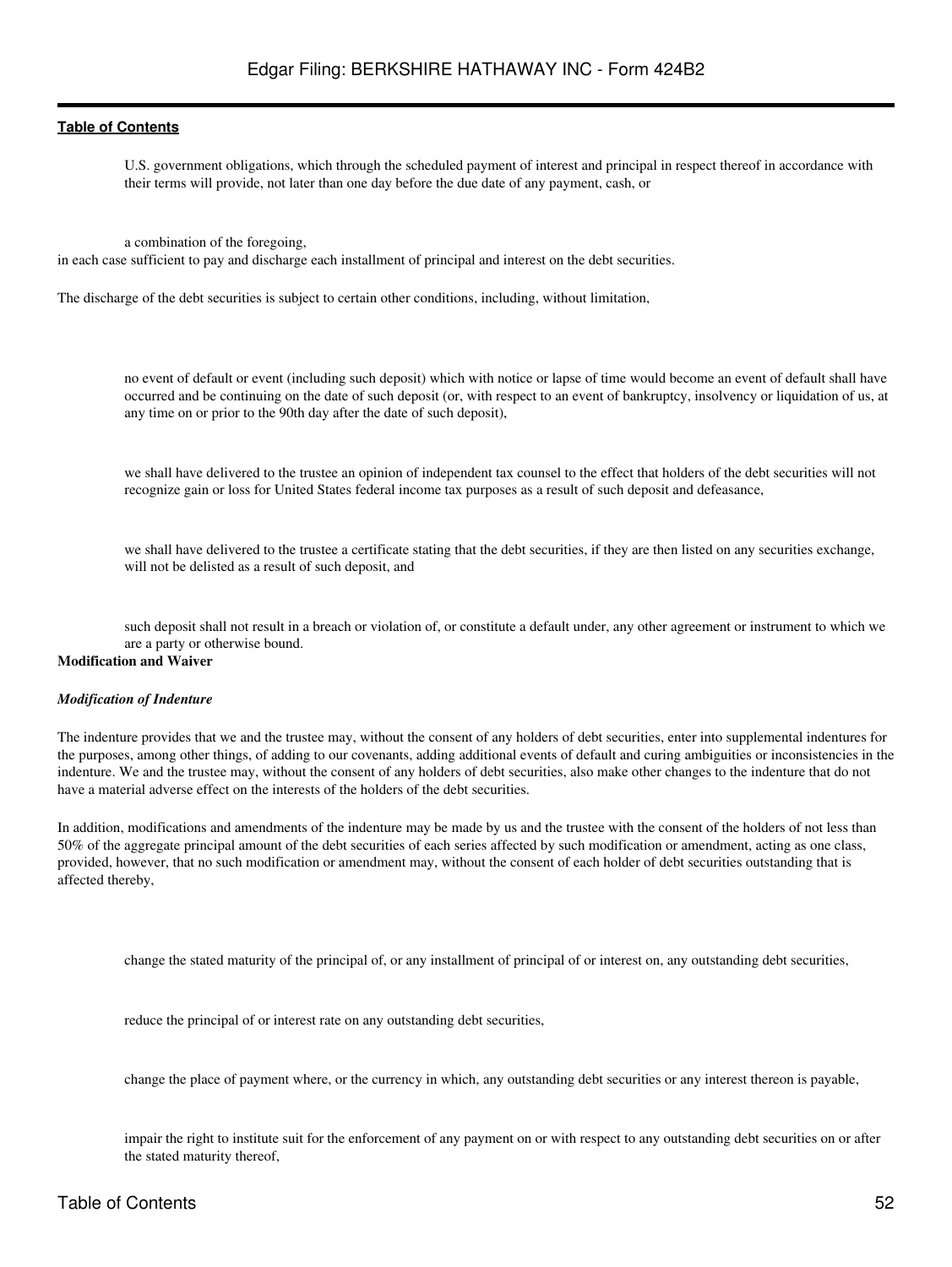# Edgar Filing: BERKSHIRE HATHAWAY INC - Form 424B2

reduce the percentage in principal amount of the debt securities then outstanding required for modification or amendment of the indenture or for any waiver of compliance with certain provisions of the indenture or for waiver of certain defaults, or

modify any of the above provisions.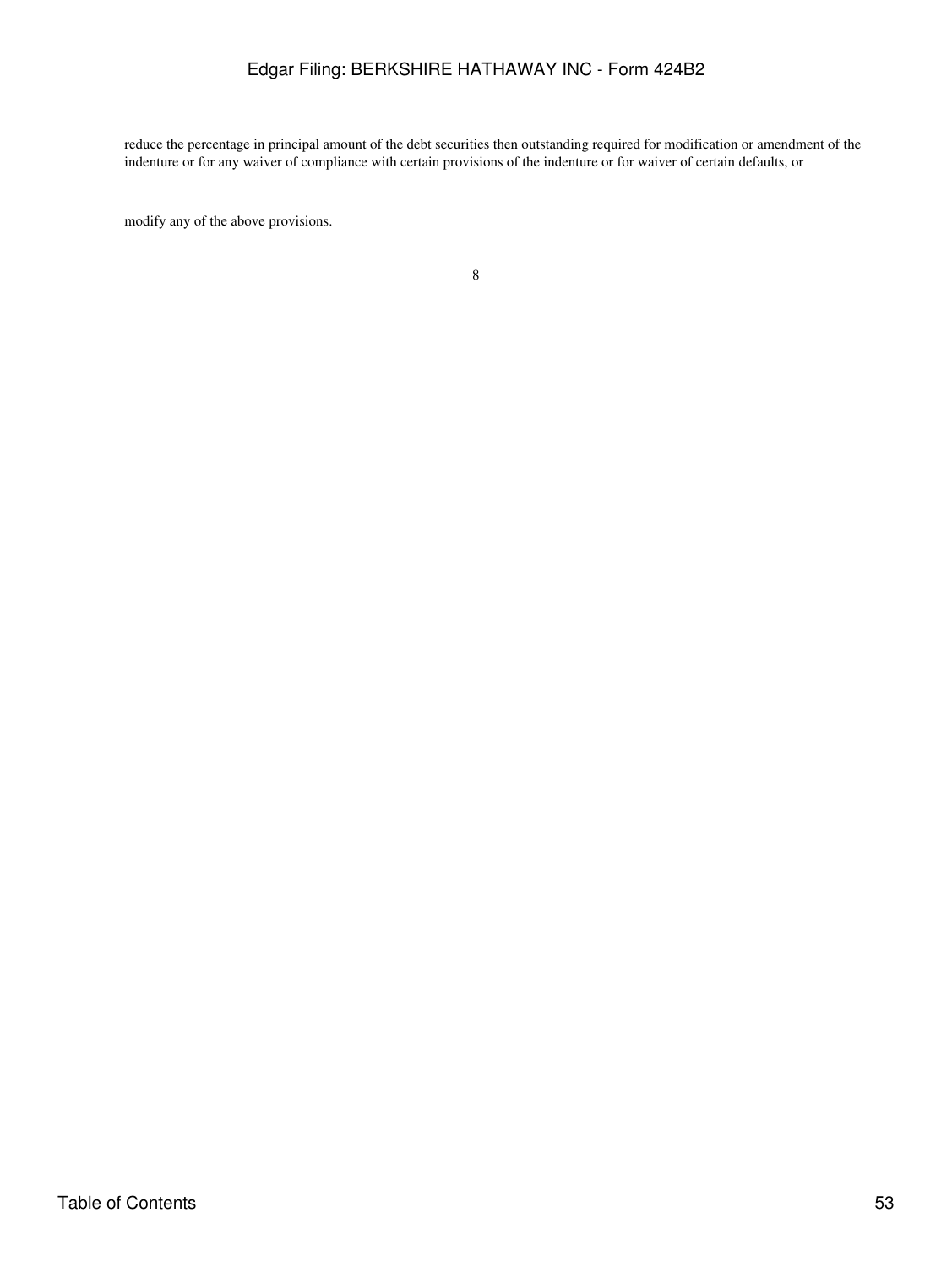# *Waiver of Default*

The holders of not less than a majority of aggregate principal amount of the outstanding debt securities of the series affected by the default may, on behalf of the holders of all such debt securities of the series affected by the default, waive any past default under the indenture with respect to the of the outstanding debt securities of the series affected by the default except a default in the payment of principal or any interest on such debt securities and a default in respect of a covenant or provision of the indenture which cannot be modified or amended without the consent of each holder of the outstanding debt securities of the series affected by the default.

# **Payment and Paying Agents**

Unless we inform you otherwise, payments on the debt securities will be made in U.S. dollars at the office or agency maintained by us in New York, New York (or, if we fail to maintain such office or agency, at the corporate trust office of the trustee in New York, New York or if the trustee does not maintain an office in New York, at the office of a paying agent in New York). At our option, however, we may make payments by check mailed to the holder s registered address or, with respect to global notes, by wire transfer. We will make any required interest payments to the person in whose name a debt security is registered at the close of business on the record date for the interest payment.

Unless we inform you otherwise, the trustee will be designated as our paying agent for payments on the debt securities. We may at any time designate additional paying agents or rescind the designation of any paying agent or approve a change in the office through which any paying agent acts.

Subject to the requirements of any applicable abandoned property laws, the trustee and paying agent shall pay to us upon written request any money held by them for payments on the debt securities that remain unclaimed for two years after the date upon which that payment has become due. After payment to us, holders entitled to the money must look to us for payment. In that case, all liability of the trustee or paying agent with respect to that money will cease.

### **Notices**

Except as otherwise described herein, notice to registered holders of the notes will be given by mail to the addresses as they appear in the security register. Notices will be deemed to have been given on the date of such mailing.

### **Governing Law**

The indenture and the debt securities will be governed by and construed in accordance with the laws of the State of New York.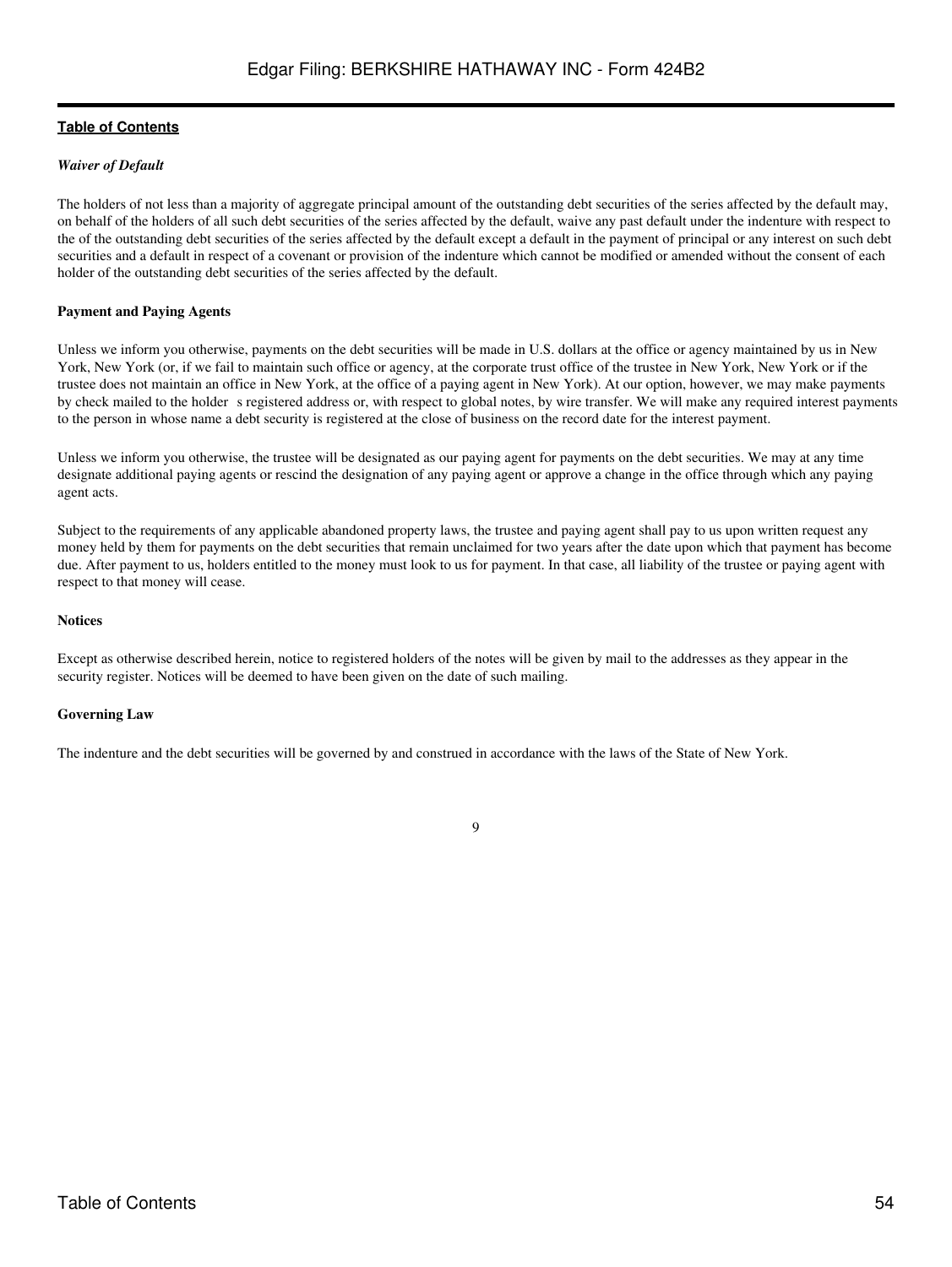#### **Plan of Distribution**

<span id="page-54-0"></span>The debt securities may be sold in any one or more of the following ways:

directly to purchasers or a single purchaser;

through agents;

through dealers; or

through one or more underwriters acting alone or through underwriting syndicates led by one or more managing underwriters; each as may be identified in a prospectus supplement relating to an issuance of debt securities.

If the debt securities described in a prospectus supplement are underwritten, the prospectus supplement will name each underwriter of the debt securities. Only underwriters named in a prospectus supplement will be deemed to be underwriters of the debt securities offered by that prospectus supplement. Prospectus supplements relating to underwritten offerings of securities will also describe:

the discounts, commissions or agents fees to be allowed or paid to the underwriters or agents, as the case may be;

all other items constituting underwriting compensation;

the discounts and commissions to be allowed or paid to dealers, if any; and

the exchanges, if any, on which the securities will be listed.

Debt securities may be sold directly by us through agents designated by us from time to time. Any agent involved in the offer or sale of securities, and any commission or agents fees payable by us to such agent, will be set forth in the prospectus supplement. Unless otherwise indicated in the prospectus supplement, any agent involved in the offer or sale of securities will be acting on a best efforts basis for the period of its appointment.

If indicated in a prospectus supplement, the obligations of the underwriters will be subject to conditions precedent. With respect to a sale of securities, the underwriters will be obligated to purchase all securities offered if any are purchased.

We will indemnify any underwriters and agents against various civil liabilities, including liabilities under the Securities Act. Underwriters and agents may engage in transactions with or perform services for us, our subsidiaries and affiliated companies in the ordinary course of business.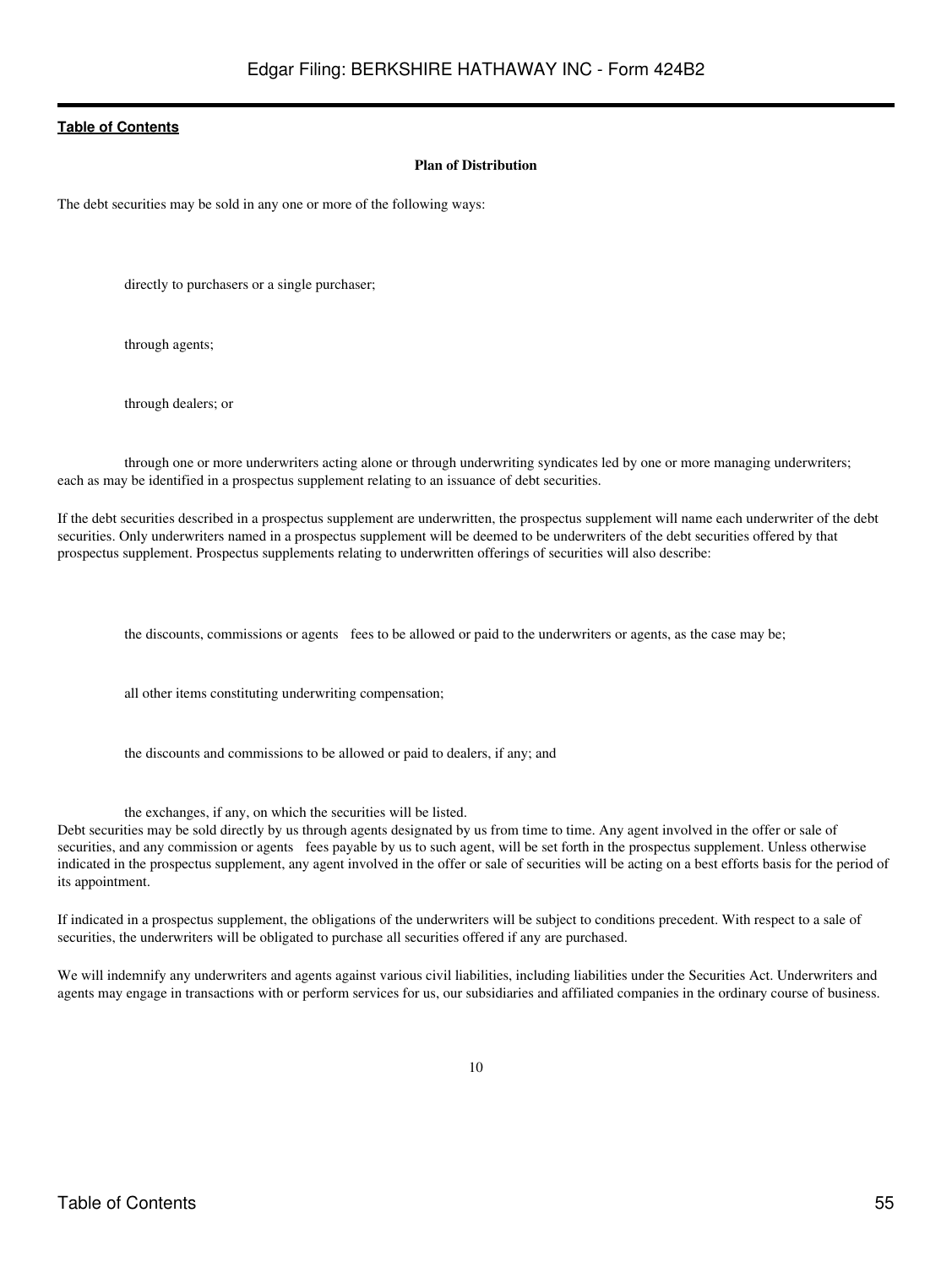## **Legal Matters**

<span id="page-55-0"></span>Certain matters with respect to the legality of the securities offered by this prospectus will be passed upon for us by Munger, Tolles & Olson LLP.

Ronald L. Olson, a partner of Munger, Tolles & Olson LLP, is one of our directors. Mr. Olson and the other attorneys at Munger, Tolles & Olson LLP who are representing us in connection with the offering of debt securities beneficially own, in the aggregate, approximately 360 shares of our Class A common stock and approximately 37,000 shares of our Class B common stock.

### **Experts**

<span id="page-55-1"></span>The financial statements and the related financial statement schedule, incorporated in this prospectus by reference from Berkshire Hathaway Inc. s Annual Report on Form 10-K, and the effectiveness of Berkshire Hathaway Inc. s internal control over financial reporting have been audited by Deloitte & Touche LLP, an independent registered public accounting firm, as stated in their reports which are incorporated herein by reference. Such financial statements and financial statement schedule have been so incorporated in reliance upon the reports of such firm given upon their authority as experts in accounting and auditing.